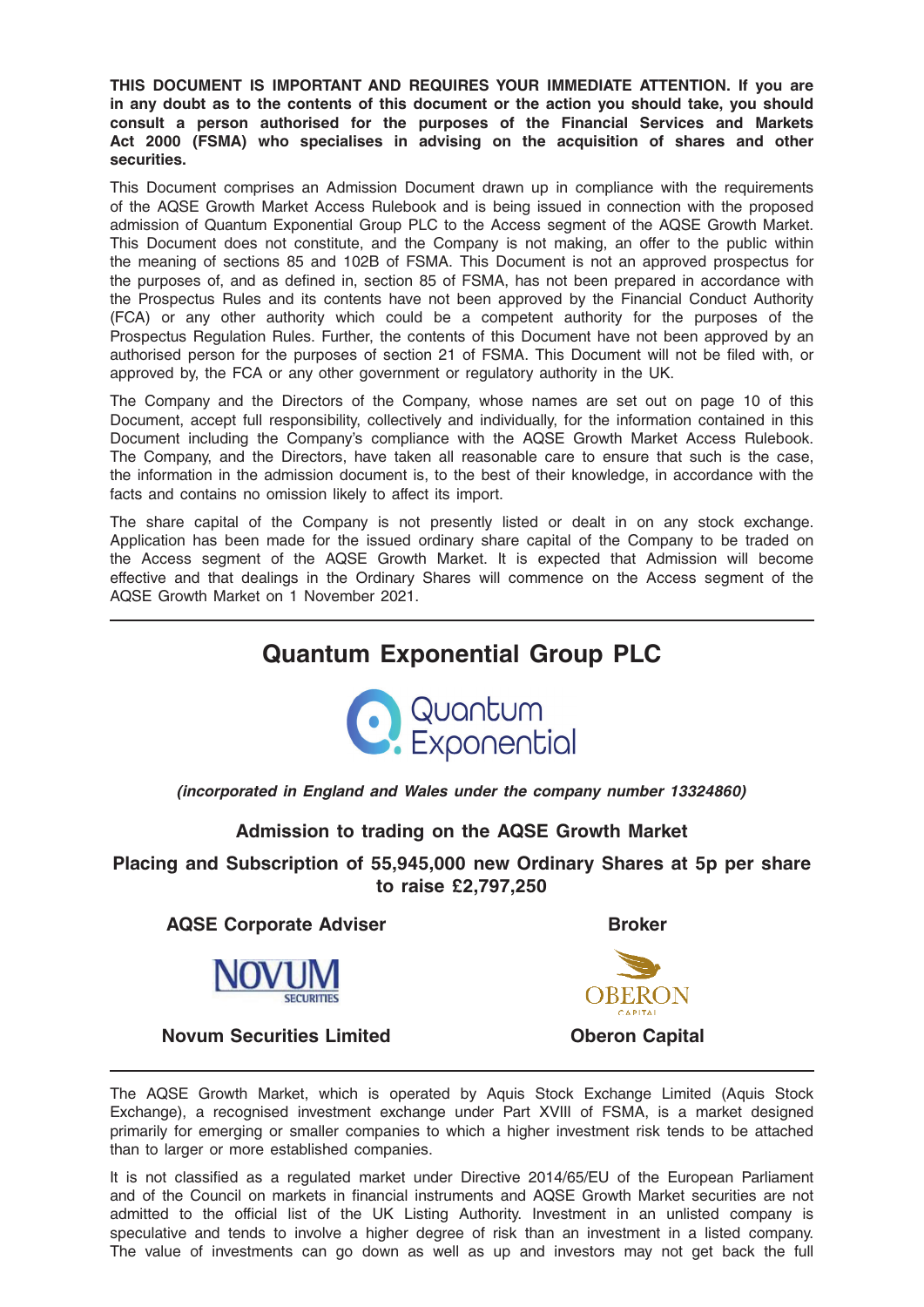amount originally invested. An investment should therefore only be considered by those persons who are prepared to sustain a loss on their investment. A prospective investor should be aware of the risks of investing in AQSE Growth Market securities and should make the decision to invest only after careful consideration and, if appropriate, consultation with an independent financial adviser authorised under FSMA who specialises in advising on the acquisition of shares and other securities.

Quantum Exponential Limited is required by Aquis Stock Exchange to appoint an AQSE Corporate Adviser to apply on its behalf for admission to the Access segment of the AQSE Growth Market and must retain an AQSE Corporate Adviser at all times. The requirements for an AQSE Corporate Adviser are set out in the AQSE Corporate Adviser Handbook and the AQSE Corporate Adviser is required to make a declaration to Aquis Stock Exchange in the form prescribed by Appendix B to the AQSE Corporate Adviser Handbook.

This Admission Document has not been approved or reviewed by Aquis Stock Exchange or the Financial Conduct Authority.

Novum Securities Limited (Novum), which is authorised and regulated by the FCA, is the Company's AQSE Corporate Adviser for the purposes of Admission. Novum has not made its own enquiries except as to matters which have come to its attention and on which it considered it necessary to satisfy itself and accepts no liability whatsoever for the accuracy of any information or opinions contained in this Document, or for the omission of any material information, for which the Company and the Directors are solely responsible. Novum is acting for the Company and no one else in relation to the arrangements proposed in this Document and will not be responsible to anyone other than the Company for providing the protections afforded to its clients or for providing advice to any other person on the content of this Document.

Oberon Investments Limited (Oberon) is authorised and regulated in the UK by the FCA and is a member of the London Stock Exchange. Oberon has not made its own enquiries except as to matters which have come to its attention and on which it considered it necessary to satisfy itself and accepts no liability whatsoever for the accuracy of any information or opinions contained in this Document, or for the omission of any material information, for which the Directors are solely responsible. Oberon is acting for the Company and no one else in relation to the arrangements proposed in this Document and will not be responsible to anyone other than the Company for providing the protections afforded to its clients or for providing advice to any other person on the content of this Document.

The whole text of this Document should be read. An investment in the Company involves a high degree of risk and, may not be suitable for all recipients of this Document. Prospective investors should consider carefully whether an investment in the Company is suitable for them in the light of their personal circumstances and the financial resources available to them.

### OVERSEAS SHAREHOLDERS

This Document does not constitute an offer to sell, or a solicitation to buy Ordinary Shares in any jurisdiction in which such offer or solicitation is unlawful. In particular, this Document is not, subject to certain exceptions, for distribution in or into the United States, Canada, Australia, the Republic of South Africa, the Republic of Ireland or Japan. The Ordinary Shares have not been nor will be registered under the United States Securities Act of 1933, as amended, nor under the securities legislation of any state of the United States or any province or territory of Canada, Australia, the Republic of South Africa, the Republic of Ireland or Japan or in any country, territory or possession where to do so may contravene local securities laws or regulations. Accordingly, the Ordinary Shares may not, subject to certain exceptions, be offered or sold directly or indirectly in or into the United States, Canada, Australia, the Republic of South Africa, the Republic of Ireland or Japan or to any national, citizen or resident of the United States, Canada, Australia, the Republic of South Africa or Japan.

The distribution of this Document in certain jurisdictions may be restricted by law. No action has been taken by the Company or Novum that would permit a public offer of Ordinary Shares or possession or distribution of this Document where action for that purpose is required. Persons into whose possession this Document comes should inform themselves about and observe any such restrictions. Any failure to comply with these restrictions may constitute a violation of the securities laws of any such jurisdiction.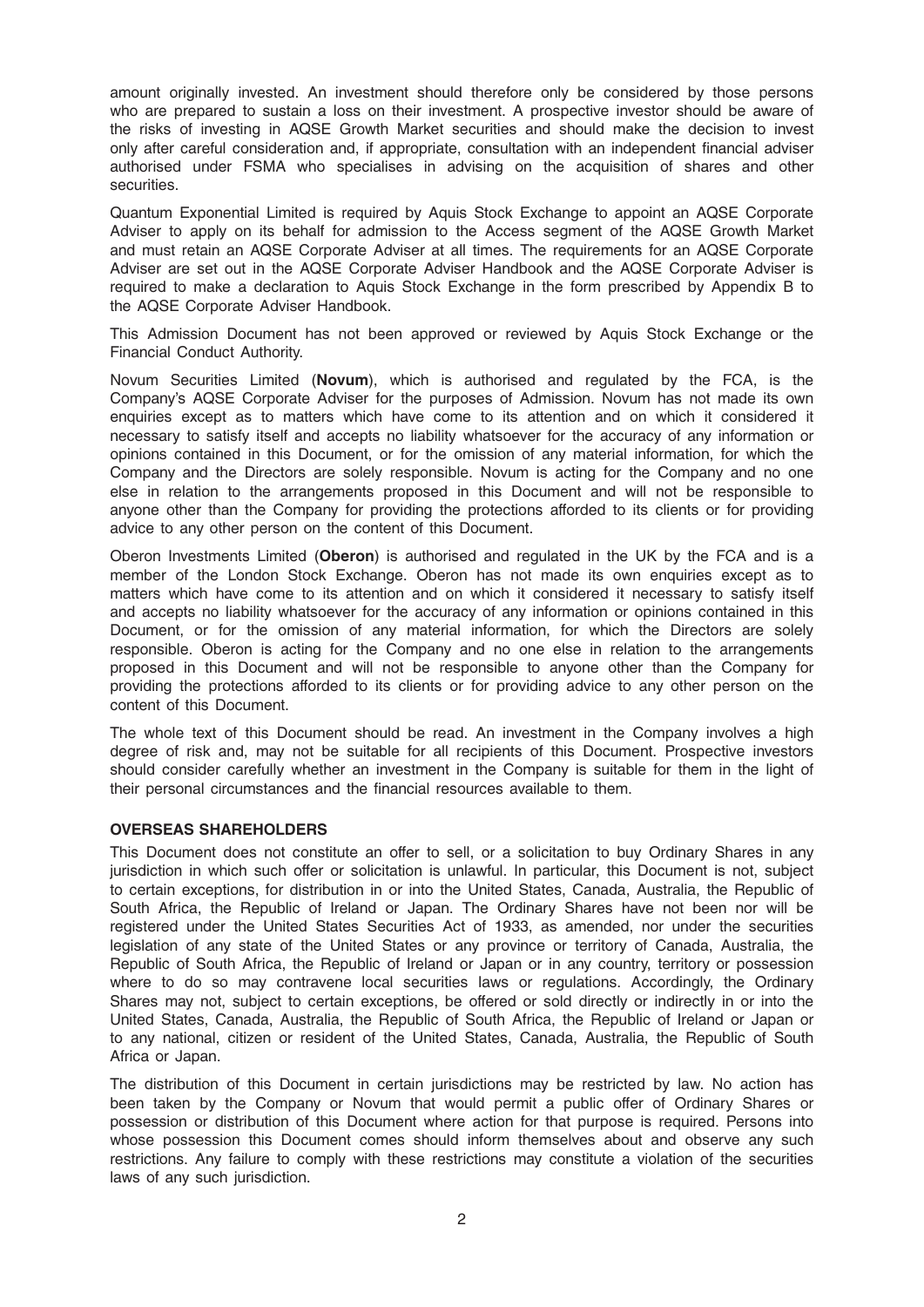Holding Ordinary Shares may have implications for overseas Shareholders under the laws of the relevant overseas jurisdictions. Overseas Shareholders should inform themselves about and observe any applicable legal requirements. It is the responsibility of each overseas Shareholder to satisfy themselves as to the full observance of the laws of the relevant jurisdiction in connection with holding Ordinary Shares, including the obtaining of any governmental, exchange control or other consents which may be required, or the compliance with other necessary formalities which are required to be observed and the payment of any issue, transfer or other taxes due in such jurisdiction.

UNDER NO CIRCUMSTANCES SHOULD THIS DOCUMENT BE COMMUNICATED, TRANSMITTED OR OTHERWISE SHARED WITH PERSONS DOMICILED, RESIDENT OR BASED IN THE UNITED STATES OF AMERICA, ITS TERRITORIES OR POSSESSIONS OR WHO MAY OTHERWISE BE CONSIDERED AS UNITED STATES PERSONS, INCLUDING REPRESENTATIVES OF UNITED STATES COMPANIES OR NON-UNITED STATES SUBSIDIARIES OF UNITED STATES COMPANIES UNLESS THEY HAVE RECEIVED INDEPENDENT LEGAL ADVICE FROM THEIR OWN ADVISERS THAT THEY ARE ENTITLED TO RECEIVE THIS DOCUMENT.

# FORWARD-LOOKING STATEMENTS

This Document contains "forward-looking statements". These statements relate to the Company's future prospects, developments and business strategies. Forward-looking statements are identified by their use of terms and phrases such as "believe", "could", "envisage", "estimate", "intend", "may", "plan", "will" or the negative of those variations or comparable expressions, including references to assumptions. These statements are primarily contained in Part I of this Document. The forwardlooking statements in this Document are based on current expectations and are subject to risks and uncertainties that could cause actual results to differ materially from those expressed or implied by those statements. Certain risks to and uncertainties for the Company are specifically described in Part II of this Document headed "Risk Factors". If one or more of these risks or uncertainties materialises, or if underlying assumptions prove incorrect, the Company's actual results may vary materially from those expected, estimated or projected. Given these risks and uncertainties, potential investors should not place any reliance on forward-looking statements. These forwardlooking statements are made only as at the date of this Document. Neither the Directors nor the Company undertake any obligation to update forward-looking statements or Risk Factors other than as required by law or the AQSE Growth Market Rules whether as a result of new information, future events or otherwise. However, nothing in this Document will be effective to limit or exclude liability for fraud or which, by law or regulation, cannot otherwise be so limited or excluded.

# THIRD PARTY INFORMATION

To the extent that information has been sourced from a third party, this information has been accurately reproduced and, so far as the Directors and the Company are aware and able to ascertain from information published by that third party, no facts have been omitted which may render the reproduced information inaccurate or misleading.

### INFORMATION ON THE COMPANY'S WEBSITE

The information on the Company's website does not form part of the admission document unless that information is incorporated by reference into the admission document.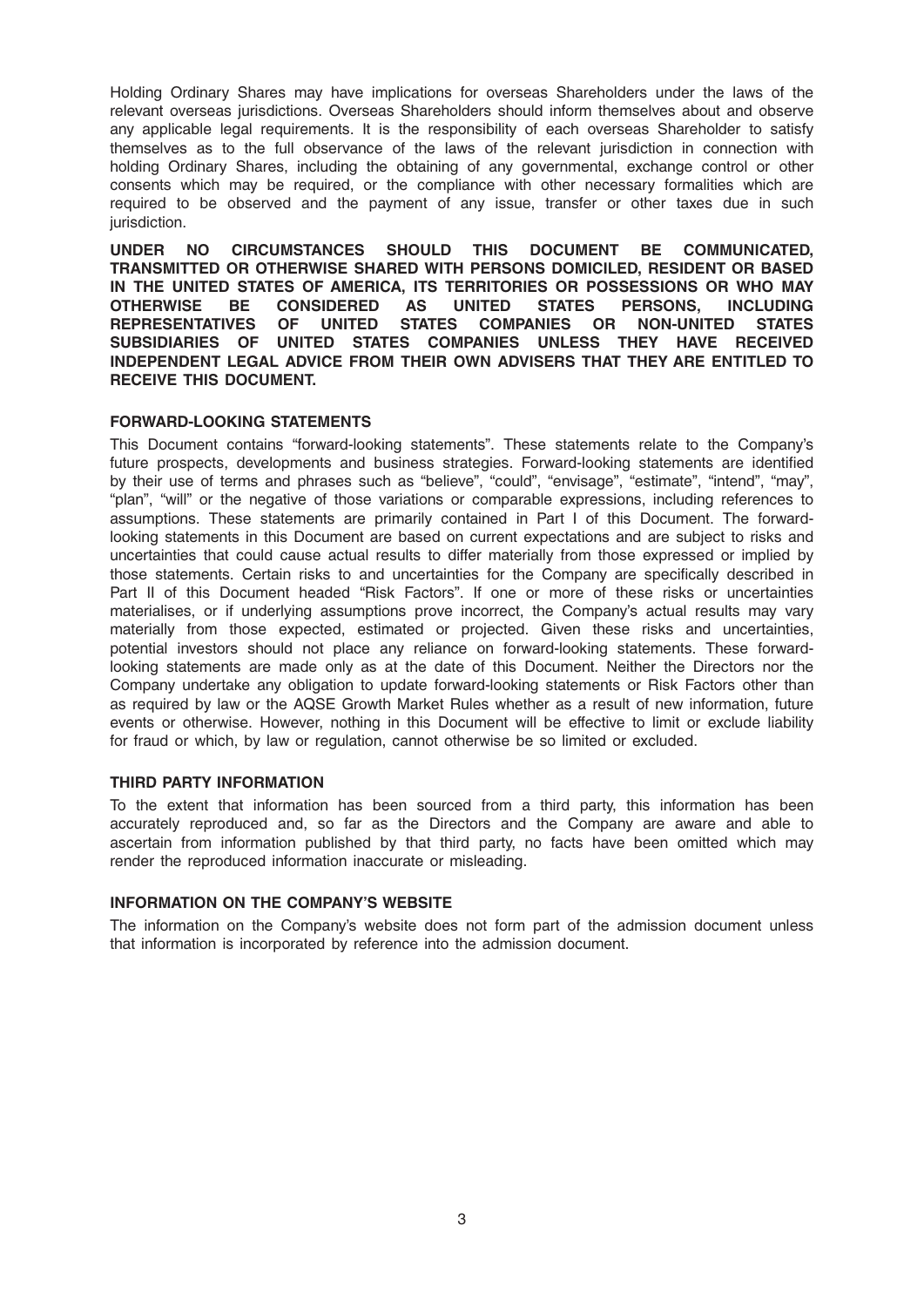# **CONTENTS**

|                                                                                                          | 5  |
|----------------------------------------------------------------------------------------------------------|----|
|                                                                                                          | 8  |
|                                                                                                          | 9  |
|                                                                                                          | 10 |
|                                                                                                          | 11 |
|                                                                                                          | 23 |
| $\blacksquare$ HISTORICAL FINANCIAL INFORMATION ON THE COMPANY $\ldots \ldots \ldots \ldots$<br>PART III | 27 |
|                                                                                                          | 38 |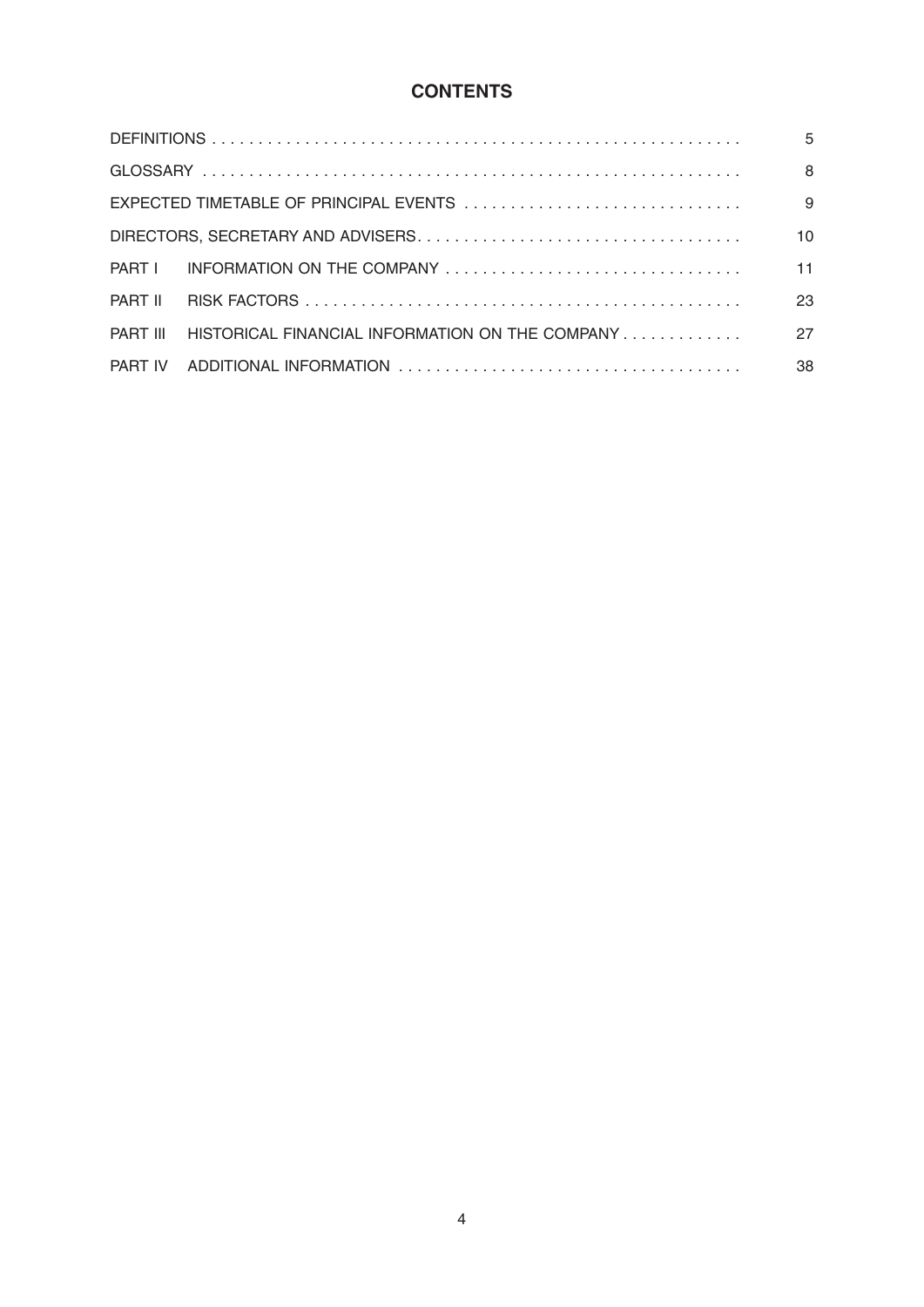# **DEFINITIONS**

The following definitions apply throughout this Document, unless the context requires otherwise:

| <b>Admission</b>                                     | admission of the issued ordinary share capital of the Company to<br>trading on the Access segment of the AQSE Growth Market<br>becoming effective in accordance with the AQSE Growth Market<br>Access Rulebook.                                              |
|------------------------------------------------------|--------------------------------------------------------------------------------------------------------------------------------------------------------------------------------------------------------------------------------------------------------------|
| <b>Aquis Stock Exchange</b>                          | Aquis Stock Exchange Limited, a recognised investment<br>exchange under section 290 of FSMA.                                                                                                                                                                 |
| <b>AQSE Growth Market</b>                            | the primary market for unlisted securities operated by Aquis Stock<br>Exchange.                                                                                                                                                                              |
| <b>AQSE Growth Market Access</b><br><b>Rulebook</b>  | the AQSE Growth Market Access Rulebook for issuers, which set<br>out the admission requirements and continuing obligations of<br>companies seeking admission to and whose shares are admitted<br>to trading on the Access segment of the AQSE Growth Market. |
| <b>Articles or Articles of</b><br><b>Association</b> | the articles of association of the Company from time to time.                                                                                                                                                                                                |
| <b>Board or Directors</b>                            | the directors of the Company, whose names are set out on<br>page 10 of this Document.                                                                                                                                                                        |
| <b>Business Day</b>                                  | a day other than Saturday or Sunday or a public holiday in England<br>and Wales.                                                                                                                                                                             |
| <b>CA 2006</b>                                       | the Companies Act 2006, as amended.                                                                                                                                                                                                                          |
| <b>City Code</b>                                     | the City Code on Takeovers and Mergers published by the<br>Takeover Panel.                                                                                                                                                                                   |
| Company                                              | Quantum Exponential Group PLC, a company registered in<br>England and Wales with company number 13324860 and whose<br>registered office is at 16 Great Queen Street, London WC2B 5DG.                                                                        |
| <b>Concert Party</b>                                 | the concert party comprised of certain of the Company's directors<br>and early stage shareholders, further details of which are set out in<br>paragraph 10 of Part IV of this Document.                                                                      |
| <b>CREST</b>                                         | the settlement system (as defined in the CREST Regulations) to<br>facilitate the transfer of title in shares and the holding of shares in<br>uncertificated form operated by Euroclear UK & Ireland Limited.                                                 |
| <b>CREST Regulations</b>                             | the Uncertificated Securities Regulations 2001 (SI 2001/3755) (as<br>amended from time to time).                                                                                                                                                             |
| <b>Document</b>                                      | this document and its contents.                                                                                                                                                                                                                              |
| <b>Enlarged Share Capital</b>                        | the Existing Ordinary Shares together with the Placing Shares and<br>the Subscription Shares, being the issued ordinary share capital of<br>the Company immediately following Admission.                                                                     |
| <b>Existing Ordinary Shares</b>                      | the 272,430,000 Ordinary Shares of £0.01 each in issue as at the<br>date of this Document.                                                                                                                                                                   |
| <b>FCA</b>                                           | the Financial Conduct Authority of the United Kingdom.                                                                                                                                                                                                       |
| <b>FSMA</b>                                          | the Financial Services and Markets Act 2000 (as amended).                                                                                                                                                                                                    |
| <b>Fundraise or Fundraising</b>                      | together the Placing and the Subscription.                                                                                                                                                                                                                   |
| Group                                                | the Company and its subsidiaries.                                                                                                                                                                                                                            |
| <b>Investee Company</b>                              | any company in which the Company has made an investment in<br>accordance with the Investing Policy.                                                                                                                                                          |
| <b>Investing Policy</b>                              | the Company's published investing policy as set out in<br>paragraph 3 of Part I of this Document.                                                                                                                                                            |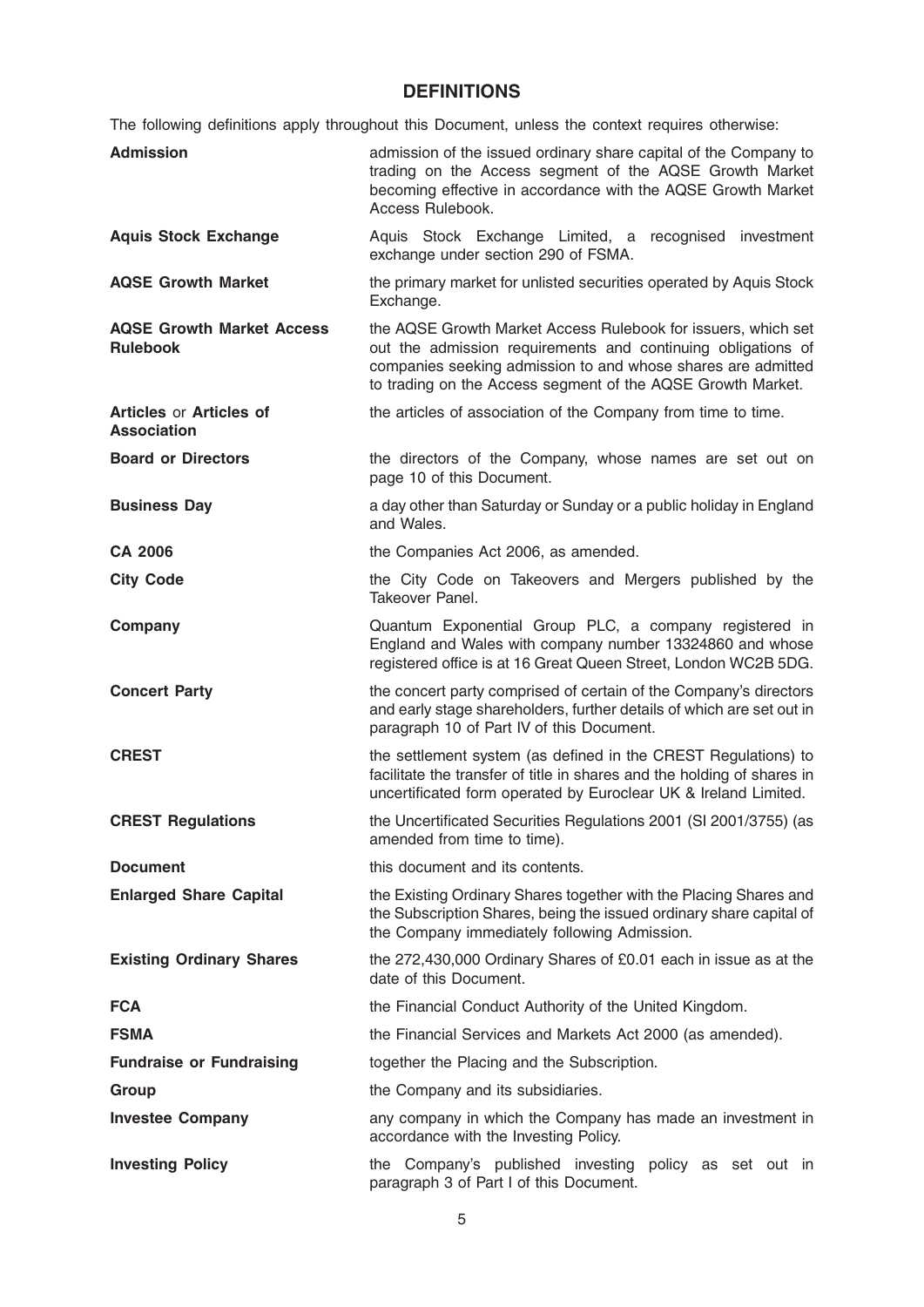| <b>Investor Warrants</b> | warrants over Ordinary Shares granted to Subscribers and<br>Placees under the Warrant Instrument, each Investor Warrant<br>entitling the holder to subscribe for one Ordinary Share at a price<br>of 7.5 pence per share at any time up until the second anniversary<br>of Admission. |
|--------------------------|---------------------------------------------------------------------------------------------------------------------------------------------------------------------------------------------------------------------------------------------------------------------------------------|
| <b>Issue Price</b>       | £0.05 per new Ordinary Share.                                                                                                                                                                                                                                                         |
| <b>Lock-In Agreement</b> | the lock-in agreement between the Company, the Persons<br>Discharging Managerial Responsibility and Novum, further<br>details of which are set out in paragraph 8.7 of Part IV of this<br>Document.                                                                                   |
| <b>Lock-In Period</b>    | as defined in paragraph 8.7 of Part IV of this Document.                                                                                                                                                                                                                              |
| <b>New Shares</b>        | the Placing Shares and the Subscription Shares.                                                                                                                                                                                                                                       |
| <b>Novum</b>             | Novum Securities Limited, AQSE Corporate Adviser to the<br>Company, which is authorised and regulated by the FCA.                                                                                                                                                                     |
| <b>Novum Warrants</b>    | warrants over Ordinary Shares granted to Novum under the<br>Warrant Instrument.                                                                                                                                                                                                       |
| <b>Notion</b>            | Notion Capital Management LLP, a Venture firm investing in<br>enterprise technology and B2B SaaS companies at Series A<br>stage across Europe.                                                                                                                                        |
| <b>Oberon Capital</b>    | Oberon Capital, a trading name of Oberon Investments Limited,<br>broker to the Company which is authorised and regulated by the<br>FCA.                                                                                                                                               |
| <b>Oberon Warrants</b>   | Warrants over Ordinary Shares granted to Oberon Capital under<br>the Warrant Instrument.                                                                                                                                                                                              |
|                          |                                                                                                                                                                                                                                                                                       |
| <b>Official List</b>     | the Official List of the UK Listing Authority.                                                                                                                                                                                                                                        |
| <b>Ordinary Shares</b>   | ordinary shares of £0.01 each in the capital of the Company.                                                                                                                                                                                                                          |
| Panel                    | as defined in paragraph 13 of Part I of this Document.                                                                                                                                                                                                                                |
| <b>Placing</b>           | the proposed placing of the New Shares at the Issue Price and on<br>the terms and subject to the conditions set out in this Document.                                                                                                                                                 |
| <b>Placing Agreement</b> | the placing agreement dated 27 October 2021 made between the<br>Company, the Directors, Novum and Oberon Capital.                                                                                                                                                                     |
| <b>Placing Letters</b>   | the placing letters from Novum to potential Investors inviting<br>irrevocable conditional applications for subscription for New<br>Shares pursuant to the Placing.                                                                                                                    |
| <b>Placing Shares</b>    | the 7,730,000 new Ordinary Shares to be issued pursuant to the<br>Placing.                                                                                                                                                                                                            |
| <b>QCA Code</b>          | the Corporate Governance Code for Small and Mid-sized Quoted<br>Companies 2018, published in April 2018 by the Quoted<br>Companies Alliance.                                                                                                                                          |
| <b>Reverse Takeover</b>  | an acquisition by the Company which constitutes a reverse<br>takeover for the purposes of the AQSE Growth Market Access<br>Rulebook.                                                                                                                                                  |
| <b>RISTA</b>             | a proprietary sourcing tool using technology for identifying suitable<br>investments.                                                                                                                                                                                                 |
| Rule 9                   | as defined in paragraph 13 of Part I of this Document.                                                                                                                                                                                                                                |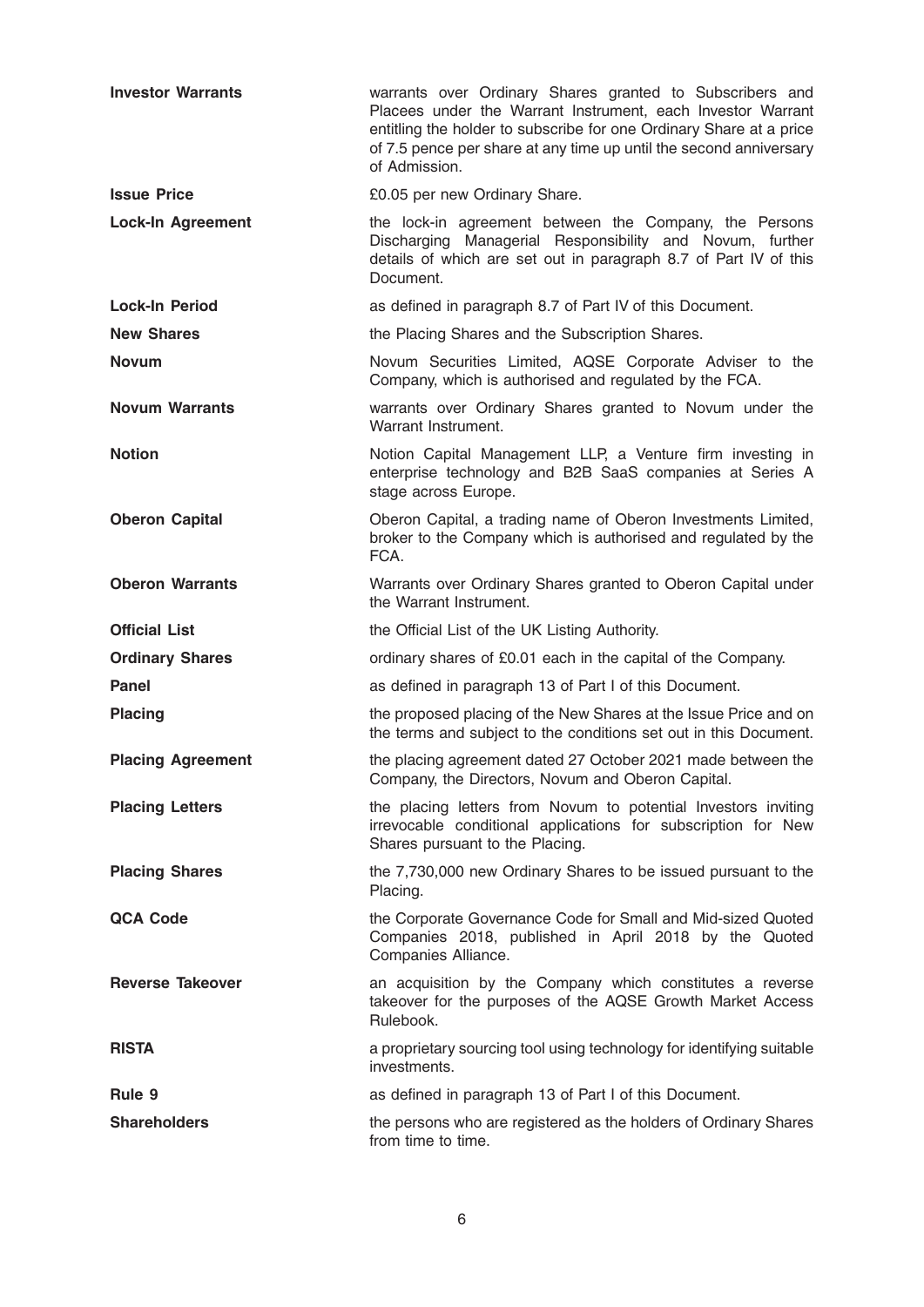| <b>Significant Shareholders</b>                | those Shareholders whose holdings represent more than 3% of<br>the Enlarged Share Capital or voting rights of the Company.                                                                                                                                      |
|------------------------------------------------|-----------------------------------------------------------------------------------------------------------------------------------------------------------------------------------------------------------------------------------------------------------------|
| <b>Subscription</b>                            | the proposed subscription for the Subscription Shares at the Issue<br>Price, conditional on Admission.                                                                                                                                                          |
| <b>Subscription Shares</b>                     | the 48,215,000 new Ordinary Shares to be issued pursuant to the<br>Subscription.                                                                                                                                                                                |
| <b>UK</b>                                      | the United Kingdom of Great Britain and Northern Ireland.                                                                                                                                                                                                       |
| <b>UK Legislation</b>                          | the laws that are in force in England and Wales, Scotland, and<br>Northern Ireland from time to time.                                                                                                                                                           |
| <b>UK Listing Authority</b>                    | the FCA acting in its capacity as the competent authority for the<br>purposes of Part VI of FSMA.                                                                                                                                                               |
| UK MAR or UK Market Abuse<br><b>Regulation</b> | the UK version of EU Regulation 596/2014 of the European<br>Parliament and the Council of 16 April 2014 that is part of UK law<br>by virtue of the European Union (Withdrawal) Act 2018, as may be<br>amended from time to time.                                |
| uncertificated or in<br>uncertificated form    | recorded on the register of Ordinary Shares as being held in<br>uncertificated form in CREST, entitlement to which by virtue of the<br>CREST Regulations may be transferred by means of CREST.                                                                  |
| <b>Warrant Instrument</b>                      | the Company's warrant instrument dated 27 October pursuant to<br>which the Investor Warrants, the Novum Warrants and the Oberon<br>Warrants have been and will be issued, further details of which are<br>set out in paragraph 8.6 of Part IV of this Document. |
| <b>Warrants</b>                                | together, the Investor Warrants, the Novum Warrants and the<br>Oberon Warrants.                                                                                                                                                                                 |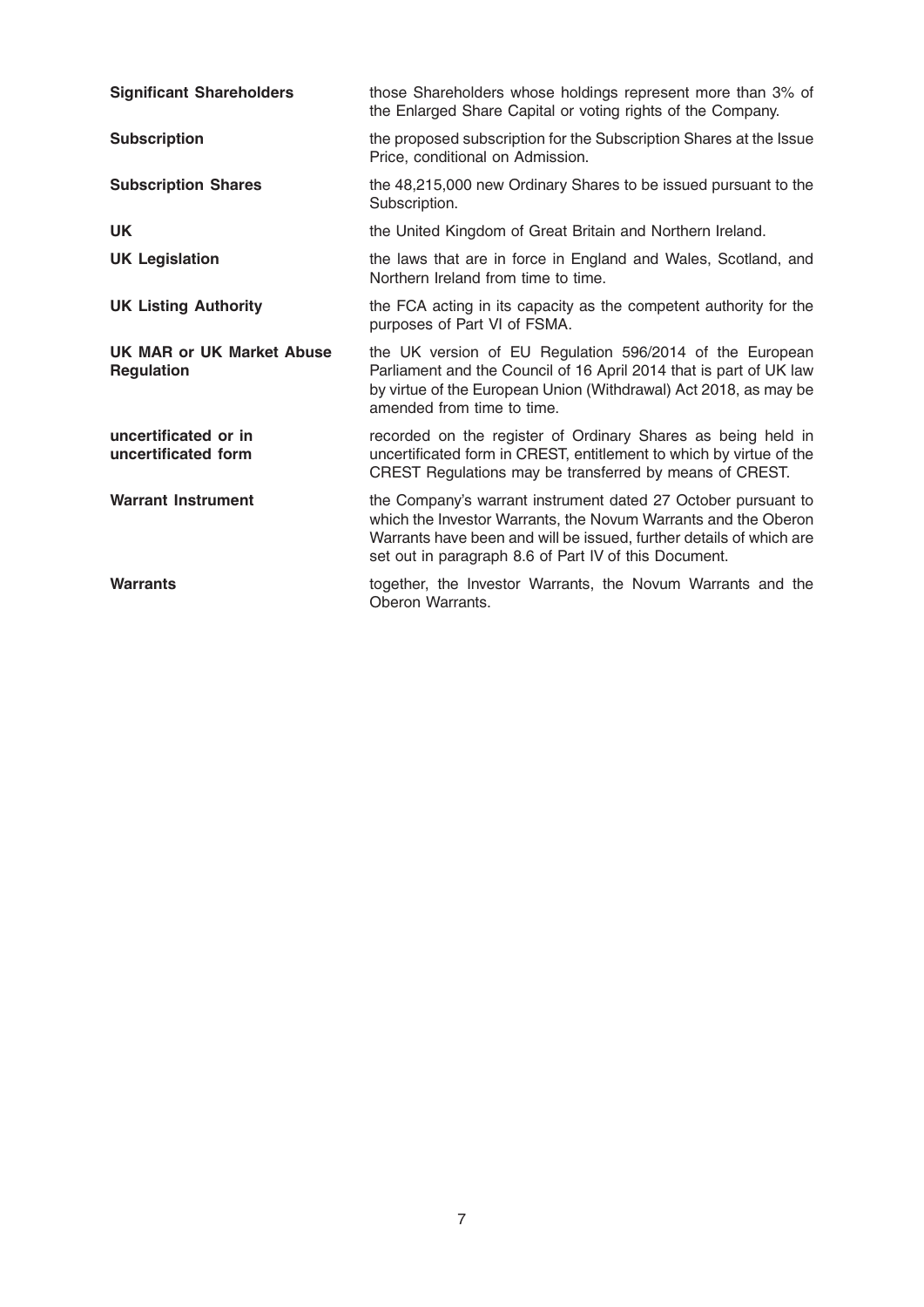# **GLOSSARY**

The following definitions apply throughout this Document, unless the context requires otherwise:

| <b>Decoherence</b>                   | the loss of quantum coherence.                                                                                                                                       |
|--------------------------------------|----------------------------------------------------------------------------------------------------------------------------------------------------------------------|
| <b>Quantum bit or Qubit</b>          | the basic unit of information in a quantum computer.                                                                                                                 |
| <b>Quantum coherence</b>             | the idea that an individual particle has wave functions that can be<br>split into 2 separate waves, which can interact together in a<br>coherent way.                |
| <b>Quantum Entanglement</b>          | a way that particles of energy/matter can become correlated to<br>predictably interact with each other regardless of how far apart<br>they are.                      |
| Quantum gate model                   | a basic quantum circuit operating on a small number of qubits.                                                                                                       |
| <b>Quantum Superposition</b>         | a combination of states that would ordinarily be described<br>independently.                                                                                         |
| Space time                           | any mathematical model which fuses the three dimensions of<br>space and the one dimension of time into a single four-dimension<br>complex.                           |
| <b>Superconductor</b>                | a material that conducts electricity with no resistance.                                                                                                             |
| <b>The Cloud</b>                     | a network of remote servers which allows access to information<br>remotely over the internet.                                                                        |
| <b>Topological quantum computing</b> | a theoretical quantum computer employing two-dimensional<br>quasiparticles (anyons) whose world lines are braided together<br>to form a three-dimensional spacetime. |
| <b>Teleport</b>                      | a technique for transferring quantum information from a sender at<br>one location to a receiver some distance away.                                                  |
| <b>World line</b>                    | the path of an object traced in four-dimensional spacetime.                                                                                                          |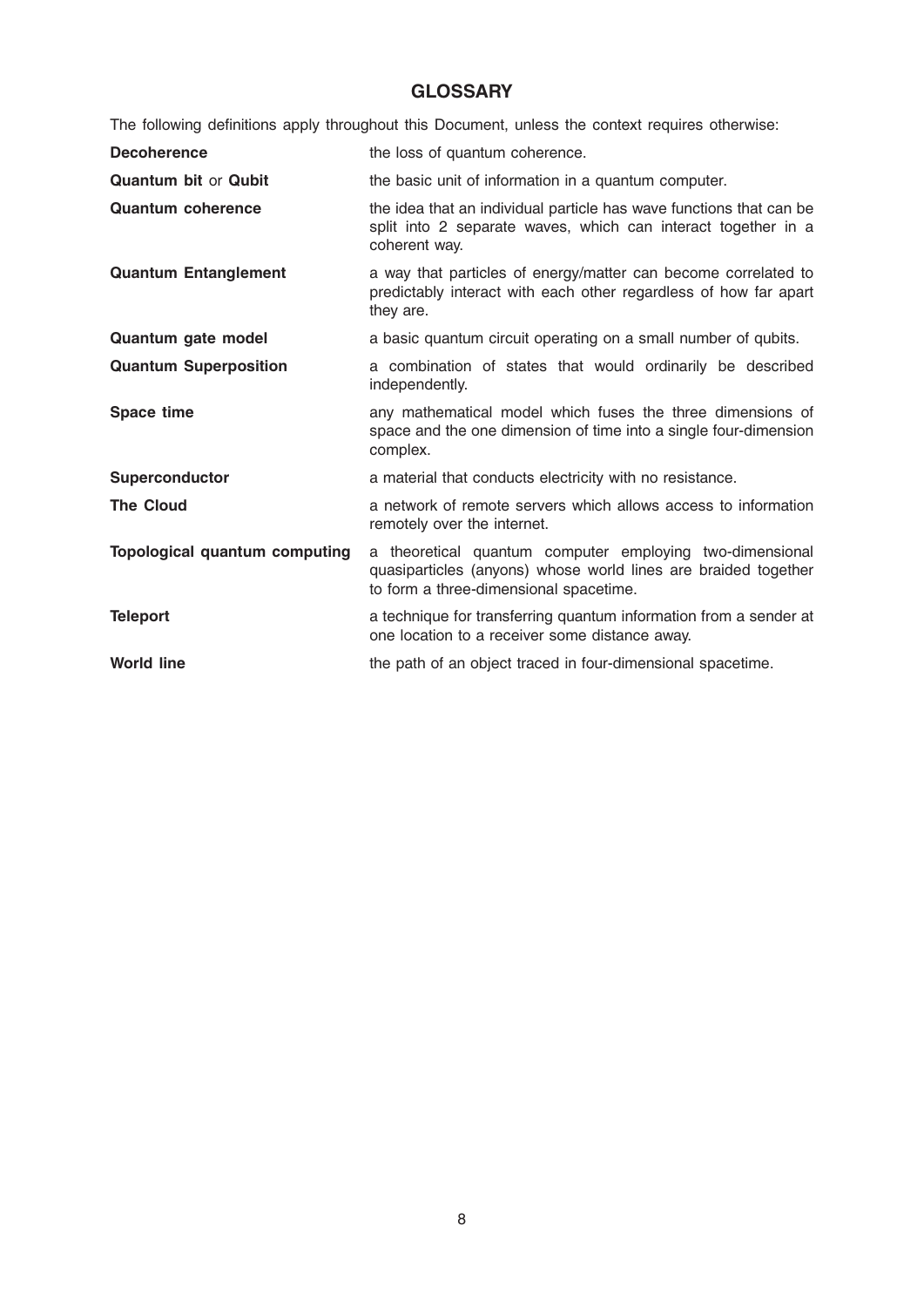# EXPECTED TIMETABLE OF PRINCIPAL EVENTS

| Publication of this document                                                                                                                            | 27 October 2021                         |
|---------------------------------------------------------------------------------------------------------------------------------------------------------|-----------------------------------------|
| Admission to trading on the Access segment of the AQSE Growth<br>Market becomes effective and commencement of dealings in the<br><b>Ordinary Shares</b> | 8 a.m. on 1 November 2021               |
| Ordinary Shares credited to CREST accounts (where applicable)                                                                                           | 1 November 2021                         |
| Despatch of share certificates (where applicable)                                                                                                       | within 10 business days of<br>Admission |

All references to time in this Document are to London, UK time unless otherwise stated and each of the times and dates are indicative only and may be subject to change.

# SHARE ADMISSION STATISTICS

| Ordinary Shares in issue at the date of this Document | 272,430,000           |
|-------------------------------------------------------|-----------------------|
| Number of Subscription Shares to be issued            | 48,215,000            |
| Number of Placing Shares to be issued                 | 7,730,000             |
| <b>Issue Price</b>                                    | 5p per Ordinary Share |
| <b>Enlarged Share Capital</b>                         | 328,375,000           |
| Gross Proceeds from the Fundraise                     | £2,797,250            |
| Market capitalisation on Admission at the Issue Price | £16,418,750           |
| Number of Warrants to be granted                      | 58,111,666            |
| AQSE Growth Market symbol (TIDM)                      | <b>QBIT</b>           |
| <b>ISIN Number</b>                                    | GB00BLR8M858          |
| LEI                                                   | 21380081AGKNBX9TA738  |
| <b>SEDOL</b>                                          | BLR8M85               |
|                                                       |                       |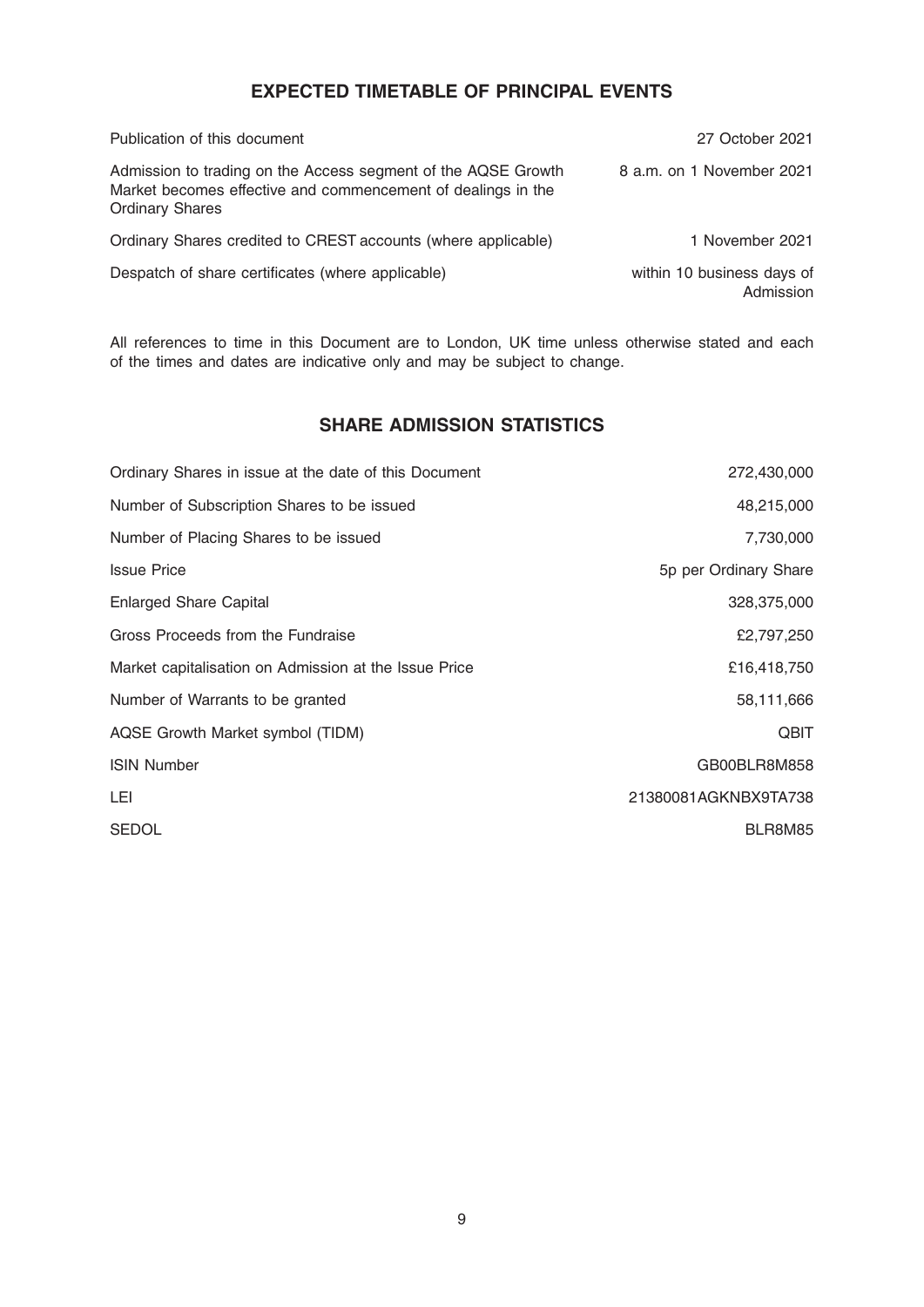# DIRECTORS, SECRETARY AND ADVISERS

| <b>Directors</b>                                                         | Ian Pearson (Non-Executive Chairman)<br>Martin Schwedler (Chief Executive Officer)<br>Steven Metcalfe (Executive Director)<br>Nigel McNair Scott (Non-Executive Director) |
|--------------------------------------------------------------------------|---------------------------------------------------------------------------------------------------------------------------------------------------------------------------|
| <b>Secretary</b>                                                         | Rodger Sargent                                                                                                                                                            |
| <b>Registered Office</b>                                                 | 16 Great Queen Street<br>London<br>WC2B 5DG<br>United Kingdom                                                                                                             |
| <b>AQSE Corporate Adviser</b>                                            | <b>Novum Securities Limited</b><br>Floor 2, Lansdowne House<br>57 Berkeley Square<br>London<br>W1J 6ER                                                                    |
| <b>Broker to the Company</b>                                             | Oberon Capital<br>Nightingale House<br>65 Curzon Street<br>London<br>W1J 8PE                                                                                              |
| <b>Legal Advisers to the Company</b>                                     | Fladgate LLP<br>16 Great Queen Street<br>London<br>WC2B 5DG                                                                                                               |
| <b>Legal Advisers to the AQSE</b><br><b>Corporate Adviser and Broker</b> | Goodman Derrick LLP<br>10 St Bride Street<br>London<br>EC4A 4AD                                                                                                           |
| <b>Reporting Accountants and</b><br><b>Auditors</b>                      | Haysmacintyre LLP<br>10 Queen Street Place<br>London<br>EC4R 1AG                                                                                                          |
| <b>Financial PR</b>                                                      | <b>St Bride's Partners</b><br><b>Warnford Court</b><br>29 Throgmorton Street<br>London<br>EC2N 2AT                                                                        |
| <b>Registrars</b>                                                        | Avenir Registrars Ltd<br>5 St John's Lane<br>London<br>EC <sub>1</sub> M <sub>4</sub> BH                                                                                  |
| Website                                                                  | www.quantumexp.co.uk                                                                                                                                                      |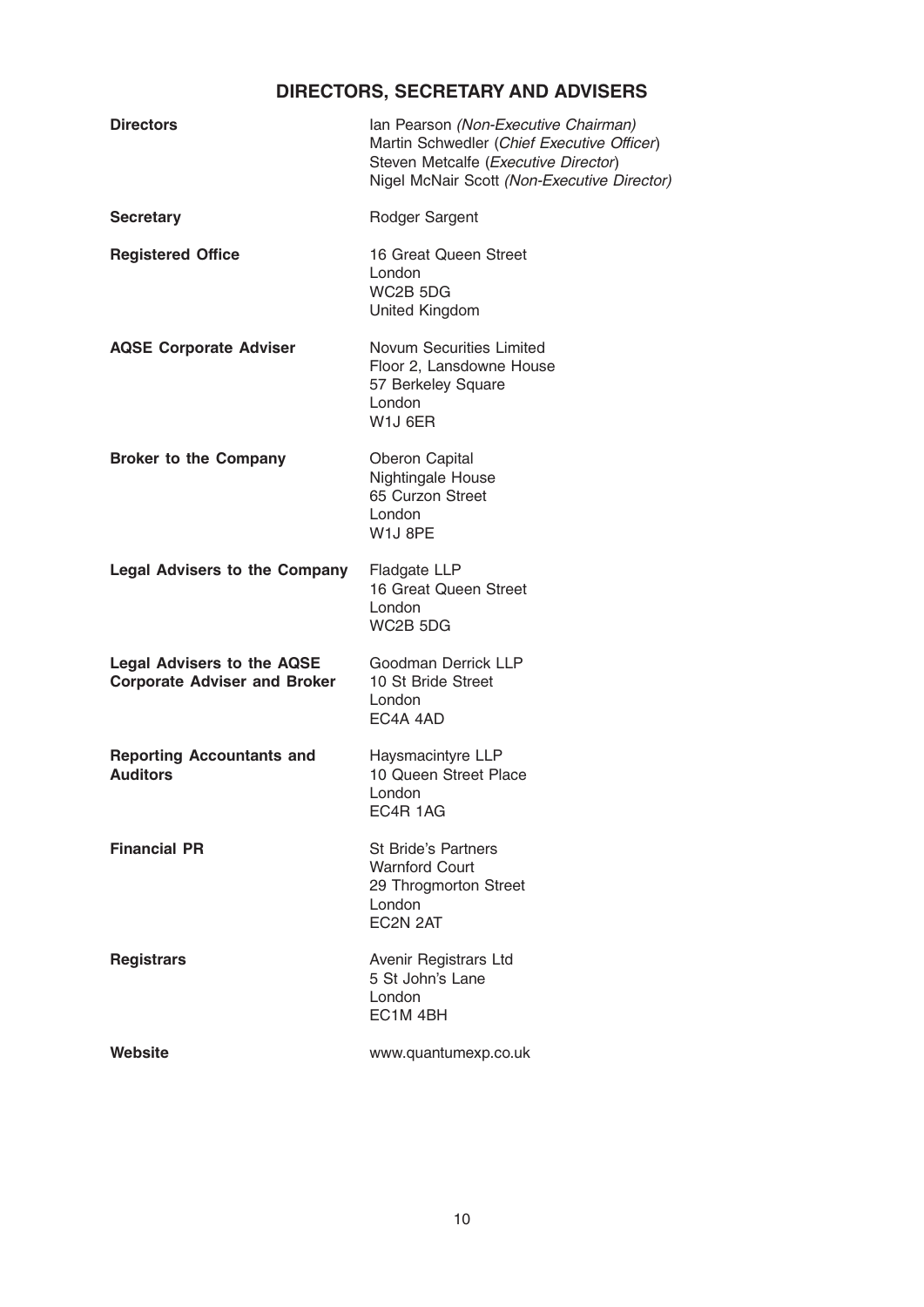# INFORMATION ON THE COMPANY

# 1. Background

The Company was incorporated on 9 April 2021 to identify investment opportunities in the quantum technology sector. During July 2021, the Company raised pre-IPO funds of approximately £2.4 million and conditional upon Admission has raised £2,797,250 before expenses pursuant to the Placing and the Subscription. The Directors intend to deploy most of the Company's cash resources in the acquisition of minority interests in a number of different companies in the quantum technology sector.

Whilst the Company has made no investments to date, it has an option to be transferred 199,993 ordinary shares in Arqit Quantum, Inc. ("Arqit") a NASDAQ listed company. Arqit has invented a novel quantum encryption technology which makes the communications links of any networked device secure against current and future forms of hacking. Further details of this option are set out in paragraph 8.11 of Part IV of this document.

### 2. Introduction to Quantum Technology

Revenues from quantum computing, which is just one part of quantum technology, are forecast to grow from US\$472 million in 2021 to US\$1.8 billion by 2026. Governments have invested circa US\$7 billion in quantum technology and over 60 quantum startups have received venture capitalist interest, with more than US\$1 billion invested.<sup>1</sup> The compound annual growth rate for spending in the quantum computing sector is forecasted to grow by 60% from 2020 to 2029, from US\$90 million to US\$6,000 million. The number of patents within the quantum technology sector has seen an increase since 2012, with China dominating quantum communication and North America ahead in quantum computing.<sup>2</sup> The growth of this market can be attributed to increased investments by governments to support research institutes and the early adoption of quantum technology in the finance and banking sector to increase the speed of transaction, trade activities and data processing.

Quantum computing uses the laws of quantum physics to achieve significant computational speed, developed to help solve complex problems that are beyond the ability of conventional computers. It is used in a range of industries including banking and finance, healthcare and pharmaceuticals, space, and defence and chemical, through various applications of simulation, optimisation, and machine learning.<sup>1</sup>



<sup>1</sup> Quantum computing market with COVID-19 marketandmakert report

<sup>2</sup> Inside Quantum Technology, BCG reports, Nature Magazine analysis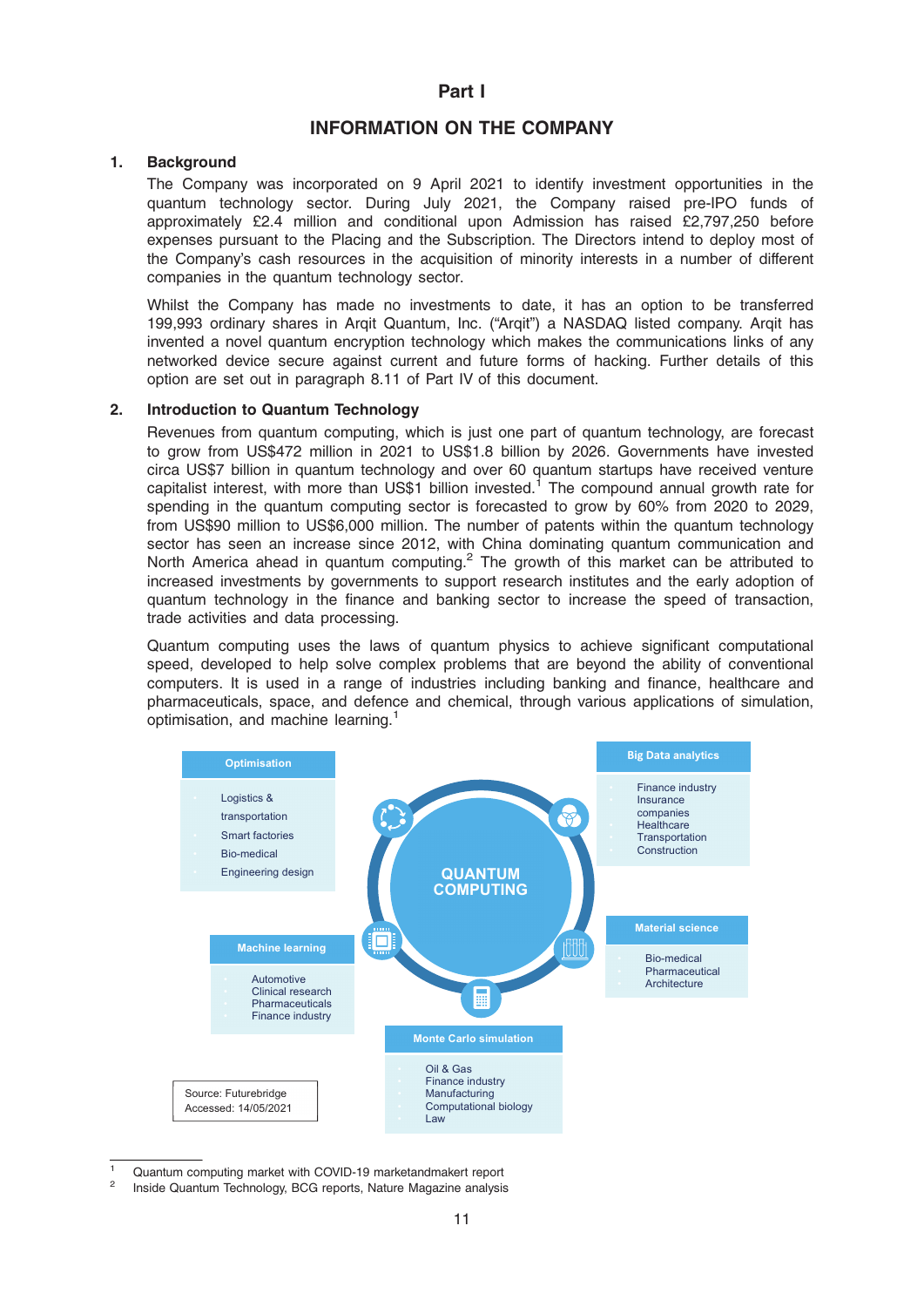Simulation can be used, particularly in the healthcare industry, to model the interactions between different complex molecules more accurately than a conventional computer, helping to speed up drug discovery. In finance, simulation can be used to change how financial risk is assessed. Quantum algorithms improve upon the conventional method used to assess risk.

Quantum computers are excellent at optimisation. In theory, a complex optimisation problem which would take a supercomputer thousands of years can be solved by a quantum computer in minutes. This can be applied to solve complex logistical problems such as efficiently packing parcels and improving global delivery routes.

Machine learning is seen as one of the most promising commercial applications for quantum computers which have a greater capacity for pattern recognition, machine translation and computer vision. Artificial intelligence can greatly benefit from this, for example, enabling robots to adapt more quickly to new situations or a change in circumstances. $3$ 

Classic computers encode their information in binary that can either be 0s or 1s. Quantum computers use qubits or quantum bits as their basic unit of memory. A qubit can be in many different arrangements at one time, this is known as quantum superposition. This is possible as qubits are made using physical systems, for example, by the orientation of a photon or the spin of an electron. Each qubit can be linked together using another property of quantum physics called quantum entanglement. These two properties enable a series of qubits to represent different things simultaneously.<sup>4</sup> A quantum computer leverages entanglement between the different qubits and the probabilities correlated with superpositions to conduct a series of operations known as a quantum algorithm, used to augment certain probabilities (i.e. the right answers) and decrease others (i.e. the wrong answers)<sup>5</sup>. To demonstrate the difference between a conventional computer and a quantum computer, a classic computer uses eight binary bits to represent any number between 0 and 255. However, with eight qubits a quantum computer can represent every number between 0 and 255 at the same time.

Qubits are unstable and as such are very sensitive to heat, collision with air molecules and electromagnetic fields. Any of these sensitivities causes the qubit to lose its quantum properties, known as decoherence, leading to the system crashing and this occurs more quickly the more particles that are involved. The physical properties of a quantum computer allow these errors to be corrected and achieve fault tolerant and reliable quantum computations. There are currently seven implemented technologies used to produce quantum computers (split into 4 generations) and to decrease and remedy errors, though they are not completely infallible. The fourth generation is currently in development and, importantly, no active quantum error correction will be required as the system is being built to be naturally protected from decoherence.<sup>6</sup>

Quantum computers can be classified into two main categories based on the hardware they use. The first category is based on the quantum gate model and quantum circuits, which are like the conventional computer. Some companies developing quantum processors for general process are Google, Alibaba, IBM, Microsoft to name a few. The second category uses quantum annealers which are designed to find the solutions to local combinational optimisation problems. Some of these experimental annealers are already available for commercial use and have been heavily tested in laboratories and companies across the globe.<sup>7</sup> Quantum technology has the potential to solve some of the most pressing World issues in the near term.

Investing in quantum technology projects has risks attached and whilst there are success stories, there are cases of investors losing their investment. The Directors intend to address this risk by using both their extensive contacts in the quantum technology industry to seek out those projects that, in the opinion of the Directors, have best mitigated the risks associated with quantum technology, thorough due diligence and analysis drawing on the expertise of the Company's diverse advisors, as well as a portfolio approach to investment in the sector.

<sup>&</sup>lt;sup>3</sup><br>https://www.cbinsights.com/research/report/quantum-computing/<br><sup>4</sup><br>https://www.newscientist.com/question/what-is-a-quantum-computer/<br><sup>5</sup><br>Quantum Computing by Sara Gamble, Frontiers of Engineering: reports on leading-edg

<sup>7</sup> Quantum computing for finance, Orus, Mugel and Lizaso, Reviews n Physics, 2019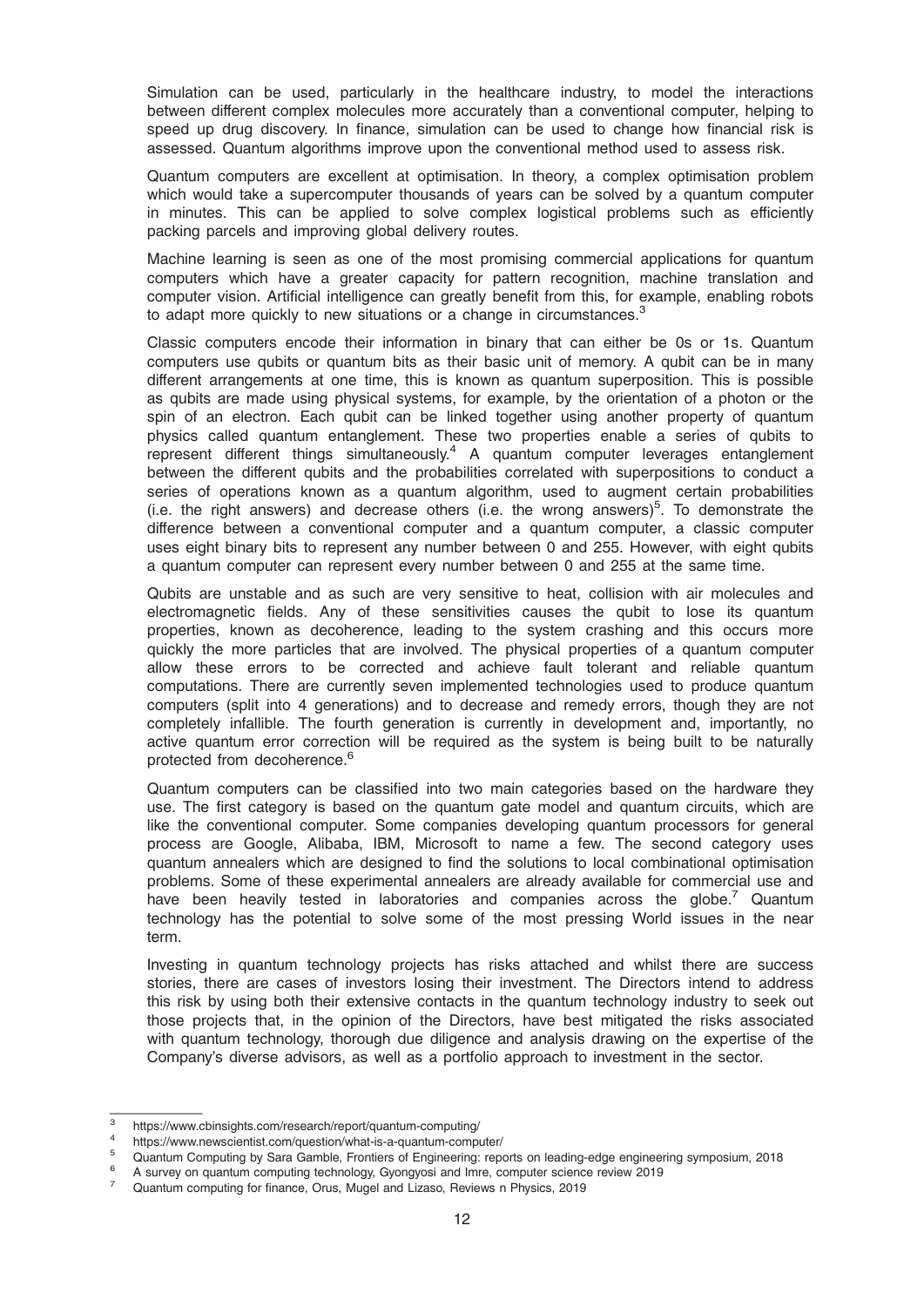# 3. Investment Strategy

The Company intends to identify investment opportunities in the quantum technology sector primarily in the NATO allied countries. The Company has the ability to source deals in the US, Europe and Asia on an ad-hoc basis, provided the Investee Companies fit the investment parameters and rationale of Quantum Exponential. These investments include, but are not limited to, businesses in quantum communications, quantum sensing, quantum metrology and quantum computing software and components. Initially, the Company will not pursue investments in companies who make classical cyber security software which claims to be quantum resistant and companies who use quantum technologies in their product description without a scientific justification. The Company has identified over 175 start-ups which potentially meet their investment strategy with a focus on seed funding for start-ups with second stage funding plans in preparation. A sample of these investment opportunities is set out below:

| <b>Sector</b> | <b>Description</b>                                | <b>Stage</b> | Country    |
|---------------|---------------------------------------------------|--------------|------------|
| Sensing       | Touch-based sensor using quantum components       | Seed         | UK.        |
| Comms         | Quantum repeater                                  | Seed         | <b>USA</b> |
| Computing     | Medical device using photonic integrated circuits | Seed         | UK.        |
| Sensing       | Magnetic field detectors                          | Seed         | UK.        |
| Sensing       | Enhanced location finding                         | Seed         | <b>UK</b>  |
| Sensing       | Enhanced scanning                                 | Seed         | <b>UK</b>  |
| Sensing       | Photon camera                                     | Seed         | UK.        |
| Other         | Consumables for quantum experiments               | Seed         | UK.        |

The Company will source potential investment opportunities directly and in conjunction with Notion Capital ("Notion"), one of Europe's leading tech VC investors who will refer early-stage quantum technology investment opportunities to the Company. Notion use a proprietary digital sourcing technology, RISTA, which applies heuristics to signals from multiple public data sources and will augment these with the Company's internal data sets to identify those companies most suited to the Company's investment strategy.

The founders of Quantum Exponential have developed excellent relationships with the UK Government's innovation funding programmes, and they are ready to support qualifying Investee Companies. Through such links, the Company will seek to encourage start-ups in certain countries to move to the UK.

For each investee company, the Company intends to deploy initial capital, co-lead on that company's next funding round and provide expertise to its business operations and strategic plans. The Company will seek to achieve its investment objectives and strategy by taking an active approach in investments made in line with the following Investing Policy.

### Sector focus

As mentioned above, the Company intends to focus on opportunities in the quantum technology sector. The main areas of focus have been selected due to already being actively used as quantum technologies. These are described in more detail below. The Company will consider each potential investment on its merits, irrespective of where that potential Investee Company is incorporated, however it will ensure the Investee Company is able to deliver its applications to the market in a reasonable time scale.

### i) Quantum Communications

Quantum mechanics can be used to create and distribute un-hackable encryption keys. This is achieved by sending random numbers in quantum form, that even a Quantum computer cannot break. It is thought that eventually there will be a quantum internet where information is teleported globally using quantum mechanics, achieving exceptional speed and power. Quantum teleportation was first proved in 2016 in China by Micius, the first generation of Quantum Encryption Satellite technology. BT launched a terrestrial quantum key distribution service between Cambridge and Ipswich.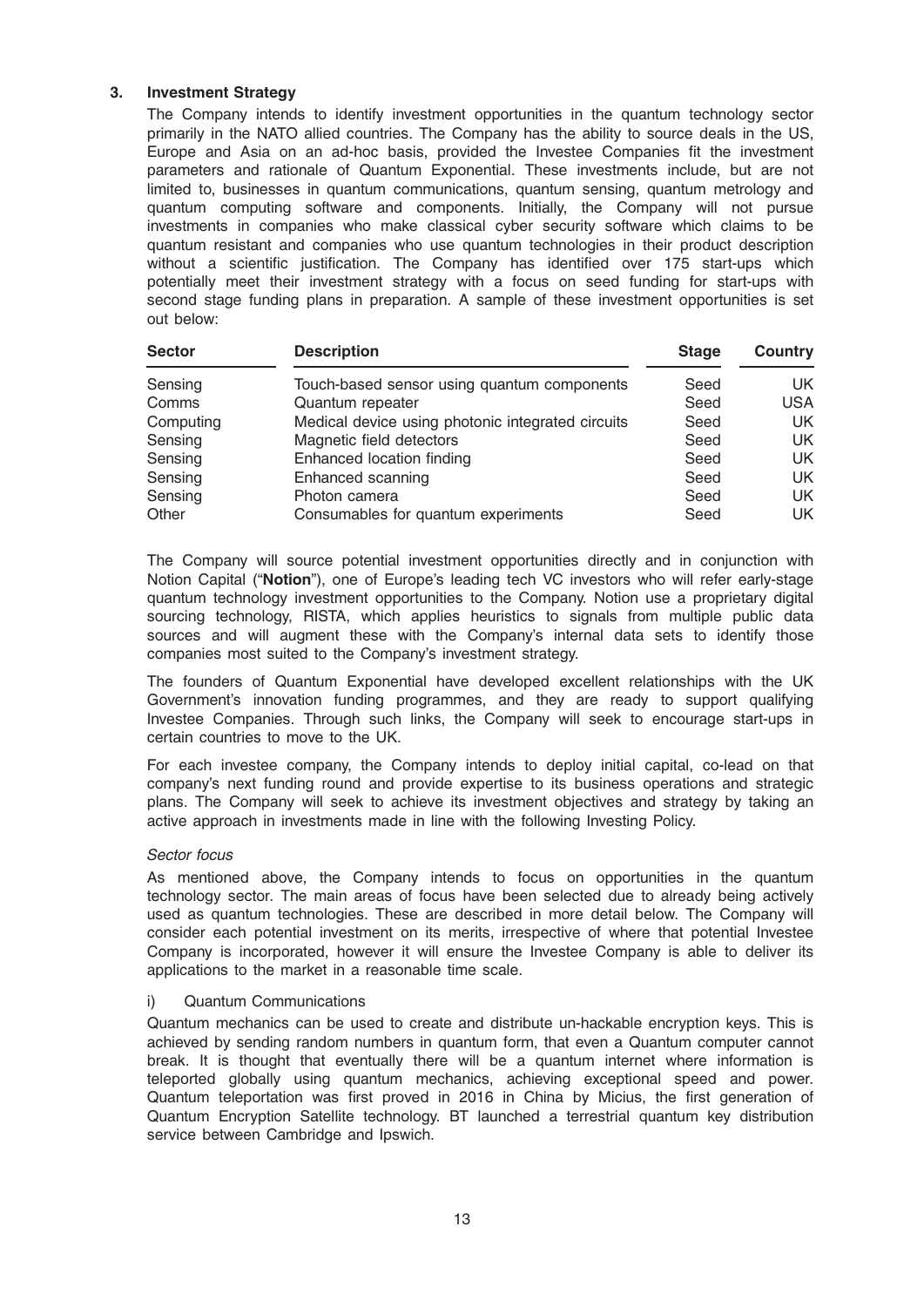# ii) Quantum Sensing

Quantum sensing involves high-precision measurements of electric, magnetic and gravitation fields that can be applied to medical imaging, underground mapping, and characterisation of materials to name a few. Atoms are entangled and observed through refraction patterns and quantum effects allowing scientists to visualise below the surface of the Earth. The Australian government has developed a mineral exploration system utilising superconducting quantum interference sensors.

### iii) Quantum Metrology

Quantum mechanics can be used to create new standards for time and force based on quantum phenomena. Applications of quantum metrology include miniature atomic clocks and accelerometers for signal-free navigation. The National Physical Laboratories, part of the UK's National Metrology Institute, is in the process of building an advanced quantum metrology laboratory to expand its research into quantum technologies. This aims to bridge the gap between quantum science and industry such that a profitable and sustainable quantum industry can grow.

# iv) Quantum Computing Software and Components

Major tech companies, including IBM, Google, Intel and D-Wave, have made significant advancements in the field of quantum computing but there are many more hurdles before the technology can become a practical alternative for businesses and software developers will need to learn new ways of writing programs for quantum computers.

Quantum computers consist of 3 parts: a memory, which holds the current machine state; a processor, which performs elementary operations on the machine state; and the input/output which allows the computer to set the initial state and extract the final state of the computation.

### Investments

It is envisaged that each single investment made by the Company will have a value of between approximately £100,000 and £500,000. Initially, these will constitute direct equity investments in unquoted companies, however, indirect investments and non-equity investments may be made in specific circumstances, if appropriate. It is the directors' intention to create an initial portfolio of eight to ten investments, and it is expected that 50% of investments may receive further investment.

If the Company is acquiring an interest in an Investee Company, it will typically acquire a minority interest. The Company may seek to appoint a director to the board of an Investee Company.

The Company will either subscribe for new shares or acquire existing shares in an Investee Company. The Board may consider issuing additional Ordinary Shares as acquisition consideration to sellers of shares in Investee Companies or as subscription consideration to an Investee Company. In such an instance, the Board would expect to manage the dilutive effect of any such issue of additional Ordinary Shares carefully and it is unlikely that the Board would consider such a course of action in circumstances where any exiting seller(s) might obtain any degree of control of the Company.

### Nature of returns

It is anticipated that returns to Shareholders will be delivered through a combination of capital appreciation in the Company's share price, through superior returns made by the Company and, at an appropriate time, through the adoption of a progressive dividend policy.

### Borrowing

The directors do not currently anticipate that the Company will borrow in order to finance its investments.

### Cash balances

Pending investment, reinvestment or distribution of cash receipts or repayments of any outstanding indebtedness, cash received by the Company will be invested in cash, cash equivalents, near-cash instruments, money market instruments and money market funds and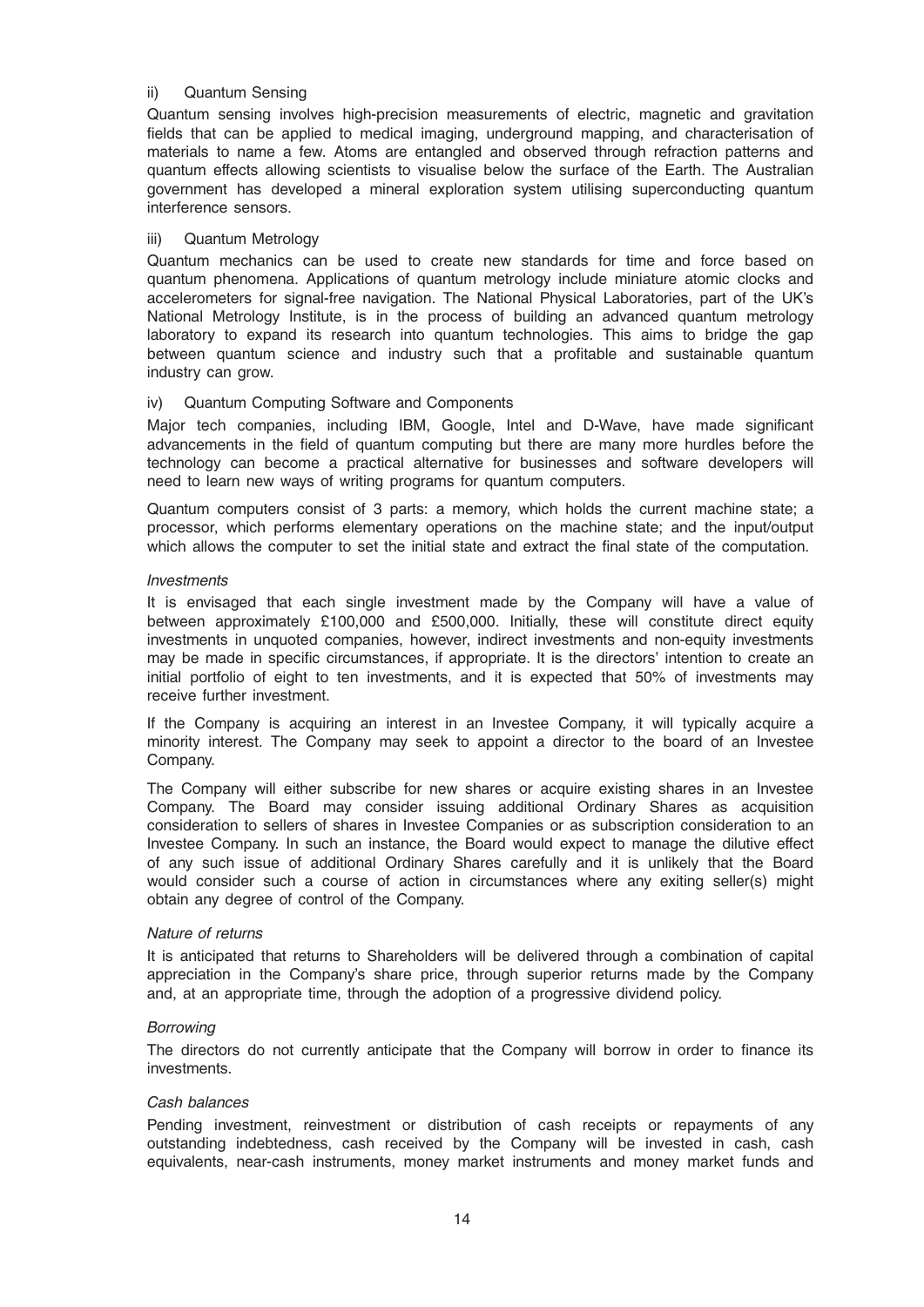cash funds. The Company may also hold derivative or other financial instruments designed for efficient portfolio management or to hedge interest, inflation, or currency rate risks. The Company may also lend cash which it holds as part of its cash management policy.

Given the nature of the Investing Policy, the Company does not intend to make regular periodic disclosures or calculations of its net asset value.

### Changes to the Investment Policy

The Company's Investment Policy may be amended from time to time by the Board. Changes to the policy will be announced to the market through a regulatory information service and, also via the Company's website.

### Limited Partnership Venture Capital Vehicle

The members of the Board and the Advisory Board have significant experience in creating and managing 10-year limited partnership venture capital vehicles, which appeal to investors who do not require immediate liquidity. Consequently, following an initial investment period, the Directors intend to establish a limited partnership fund, which Quantum Exponential will manage and in return receive a market standard management fee and carried interest. This fund will target investments in series A-D rounds, which may include follow on investments into the initial Quantum Exponential portfolio.

#### 4. Investment process

### Investment Committee

The company has established an Investment Committee. The Investment Committee's role is to maintain a prudent and effective allocation of capital across the company's investments. Stuart Nicol will be appointed as Chairman of the Investment Committee and ensure a regular dialogue between the Board and the Investment Committee. The Investment Committee's main task is to evaluate the potential investment targets and then report its findings to the Board.

#### Advisory Board

In addition to the Investment Committee, an advisory board has been established to provide further know-how and a broader network to the Company. The advisory board consists of nine individuals with expertise in investment, venture capital, quantum technology science and research, and legal and transactional work.

The experience and operational skills of the Advisory Board are intended to act as an accelerator to start-ups and early-stage companies that have technological know-how but lack the skills, contacts, and capital to maximise their opportunities.

Further information about the advisory board is set out in paragraph 9 of Part I of this Document.

### Screening Process and Due Diligence

The Company will conduct the following due diligence on potential targets:

- Evaluation of potential product/market fit;
- \* Evaluation of the management team regarding their executive expertise, integrity as well as fit & properness;
- Evaluation of the intellectual property as well as potential patents and its legal situation;
- Evaluation of the corporate governance including the correct incorporation with all legal documents and certain policies; and
- Evaluation of the financial situation of the company including their balance sheet, sources & use of funds.

To undertake proper due diligence and obtain the necessary investment documentation, the Investment Committee may consult with external parties such as lawyers, consultants, or other advisors. Once the due diligence on a prospective investment has been completed, the findings will be presented to the Board so as to take a final investment decision.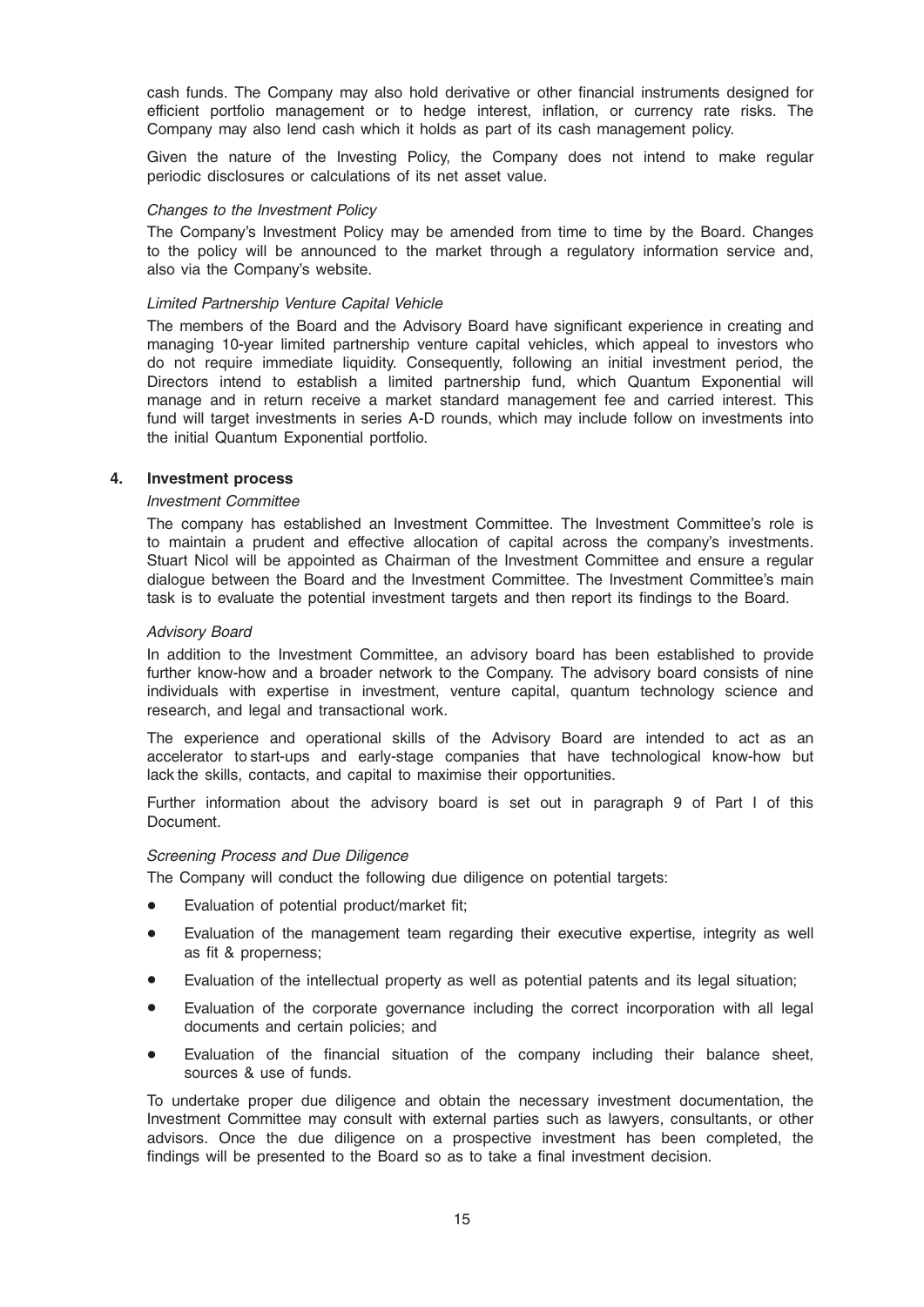### Investment execution

By way of resolution, the Board will approve all investments made by the company and as part of the approval process will consider any comments made by the Investment Committee, any counsel's opinion (if applicable) as well as any comments from the Company's AQSE Corporate Adviser, who will assess the investment in the context of the AQSE Rules for Companies.

### Post-investment

In order to leverage the performance of the investee companies, the Directors will provide access to the Company's know-how and network to ensure continuous guidance and advice. Thereby, the Company supports its Investee Companies in developing their business plans, to the point where the Company can formulate an exit strategy.

The Investment Committee will regularly report to the Board on the performance of investee Companies. The Investment Committee will prepare reports on compliance with the Company's Investing Policy.

# Your attention is drawn to the Risk Factors set out in Part II of this Document.

# 5. Information on the Fundraise

Placees have agreed to subscribe for the Placing Shares at an Issue Price of £0.05 per Placing Share. The Placing comprises in aggregate 7,730,000 new Ordinary Shares and will raise approximately £386,500 (before expenses).

In addition, under the Subscription certain investors have subscribed directly with the Company for an aggregate of 48,215,000 new Ordinary Shares at the Issue Price. The Subscription will raise approximately £2,410,750 (before expenses).

The total Fundraise is therefore £2,797,250. The New Shares will represent approximately 17 per cent., of the Enlarged Share Capital following Admission.

Subscribers to the Placing and to the Subscription will receive one Investor Warrant for every Ordinary Share subscribed for. Each Investor Warrant will entitle the holder to subscribe for one Ordinary Share at a price of 7.5 pence per share at any time up until the second anniversary of Admission.

The irrevocable commitments to subscribe for the New Shares are subject to the Placing Agreement becoming unconditional (other than for Admission) and on Admission by 1 November 2021 (or such later date as the Company, Oberon, and Novum may agree), but in any event not later than 30 November 2021 and may not be withdrawn other than on a failure of the Company to achieve Admission by the prescribed long-stop date. If Admission does not proceed, neither the Placing nor the Subscription will proceed, and all monies received by Oberon and the Company will be returned to the relevant applicants.

The New Shares will rank pari passu in all respects with the Existing Ordinary Shares, including the right to receive all dividends and other distributions declared, paid or made after the date of issue, and will be placed or subscribed free of any expenses and stamp duty. In the case of investors receiving New Shares in uncertificated form, it is expected that the appropriate CREST accounts will be credited with effect from 1 November 2021. In the case of investors receiving New Shares in certificated form, it is expected that certificates will be despatched by post, within 10 days of the date of Admission.

# 6. Reasons for Admission to the Access segment of the AQSE Growth Market

The Directors believe that Admission will offer the following benefits to the Company:

- access to funding Admission will enable the Company to access working capital more effectively than if it were an unquoted company;
- increased corporate profile the status of being a company whose shares are traded publicly could benefit any investee business by increasing its profile; and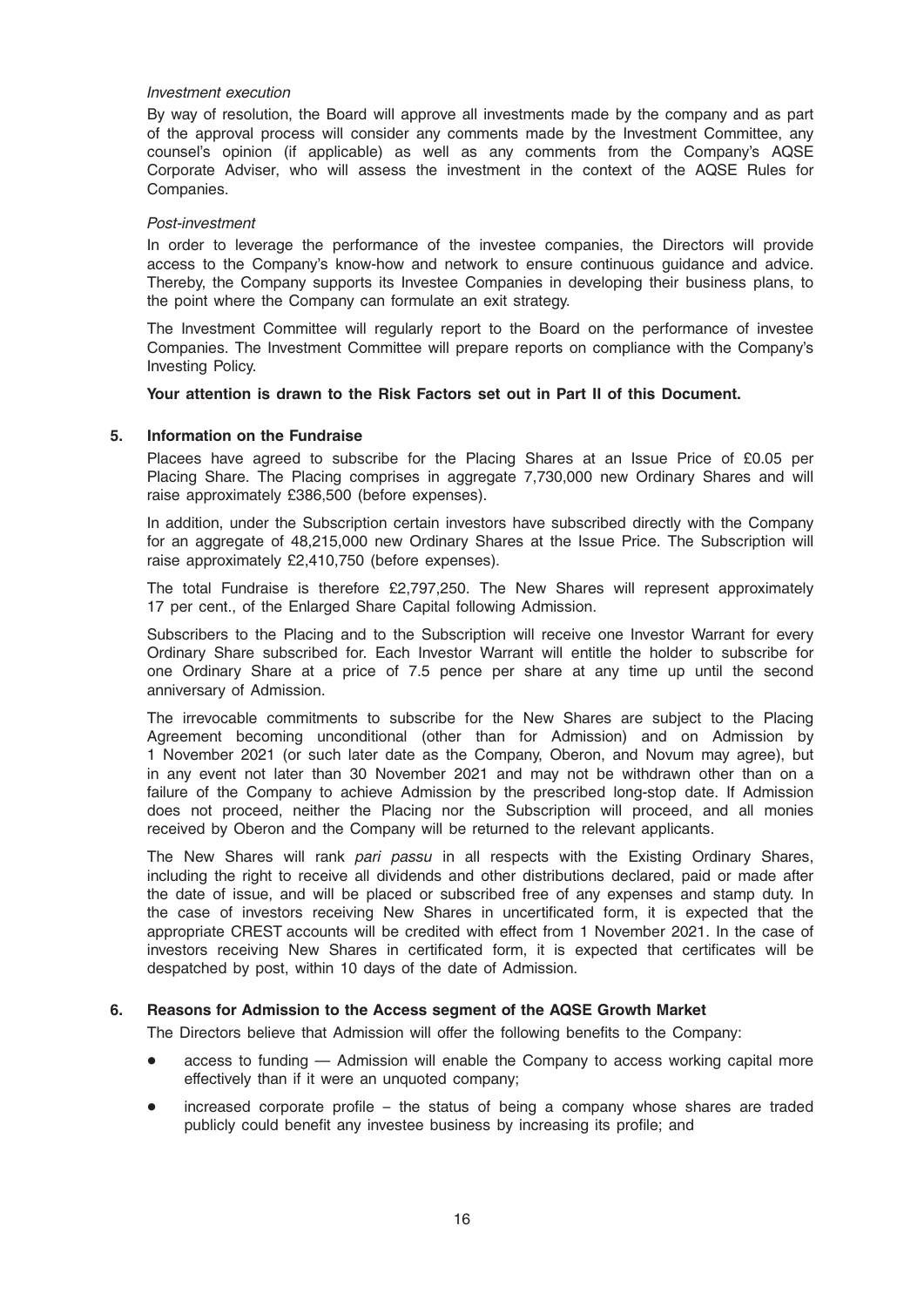the ability to attract and retain key staff — the ability to motivate personnel through the future grant of share options will assist the Company to attract, retain and motivate high calibre personnel.

# 7. Financial Information

The Company was incorporated on 9 April 2021 and has not yet commenced trading operations. Financial information on the Company from incorporation to 30 April 2021, together with a pro-forma statement of net assets, is set out in Part III of this Document. The Company's financial year end is 30 April.

# 8. Directors and Management

### Ian Pearson, Non-Executive Chairman, (Aged 62)

Ian Pearson brings extensive business and public sector insight to the Board. During a distinguished ministerial career from 2001-2010 he held a number of positions including Minister for Trade & Foreign Affairs, Minister of State for Climate Change and the Environment, Minister for Science, and Economic Secretary to the Treasury.

Ian spent five years as the chairman of AIM listed OVCT2, a company which invested in a variety of renewable energy companies. He is currently a non-executive director at Thames Water, chairman of AIM listed Eqtec plc, and has previously been a member of the UK Advisory Board of PwC.

# Martin Schwedler, Chief Executive Officer (Aged 53)

Martin Schwedler has more than 25 years' experience in private equity, M&A and corporate finance. He has completed more than 50 transactions worldwide in various industry sectors, but with a focus on technology and telecom opportunities. Martin served as a director of the GE Capital Structured Finance Group with responsibility for private equity investments in technology and telecom in the German speaking countries. He served as an executive board member of Raiffeisen's investment banking unit in Vienna and as a CEO of Raiffeisen Investment in Moscow.

Martin acted as a Senior Advisor to Lazard Freres with responsibility for originating and executing M&A transactions in Austria and Central and Eastern Europe. He is an advisor to Helios Investment Partners the largest private equity fund focussing on Africa. Martin holds a Master of Law degree from the University of Innsbruck.

### Steven Metcalfe, Director (Aged 51)

Steven Metcalfe has more than 28 years of experience in investment banking. In 2005, as Head of UK Equities at Hichens Harrison he was involved in the management buyout from Sanlam for £2m and the subsequent sale to Religare Capital Markets 3 years later for £55m. After that, he moved to Novum Securities looking after institutions, hedge funds and HNW clients.

In 2016, he set up a management consultancy business advising on fund raisings, investor relations and improving performance within organisations. He has since sat on public company boards and worked on public company flotations and reverse takeovers. Steven is an associate of the Chartered Institute for Securities and Investments (ACSI).

### Nigel McNair Scott, Non-Executive Director, (Aged 76)

Nigel McNair Scott has wide corporate experience having served as non-executive director, finance director and finally chairman of Helical Bar over a period of 30 years. He was chairman of Avocet Mining for 20 years before retiring to serve as High Sheriff of Hampshire. He also served as a non-executive director of Johnson Matthey and Govett Strategic Investment Trust. Early in his career he had considerable experience within the Chartered Consolidated and Anglo-American Corporation Group. He has been chairman of Reaction Engines since 2010. Nigel graduated from Oxford University and is a Fellow of the ICAEW.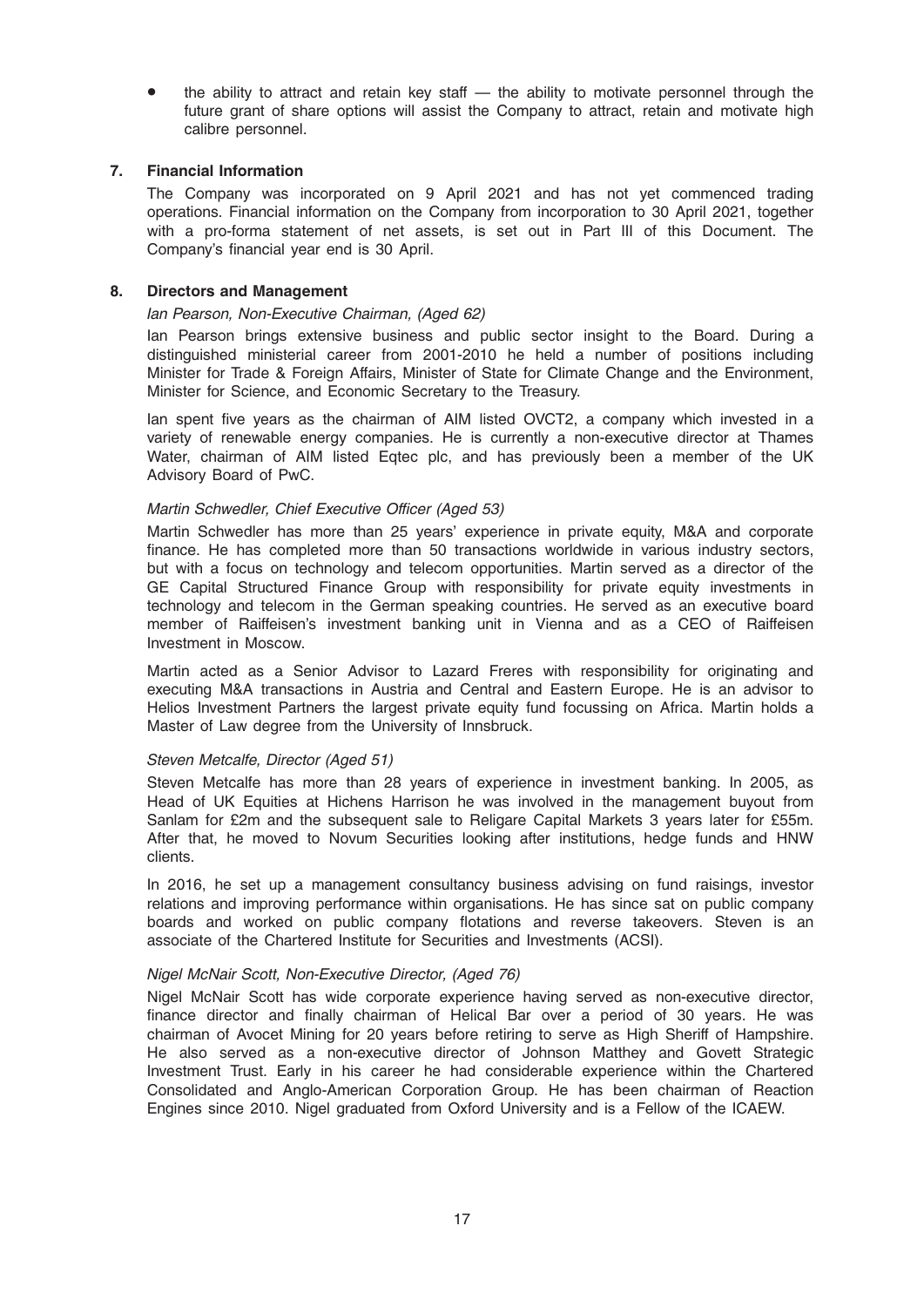# Stuart Nicol, Head of Investment Committee

Stuart Nicol will join the team as the head of the Investment Committee. Stuart has over 20 years' experience of investing venture capital in over 60 high growth firms. He has invested across all sectors and stages with a bias to technology investments in software, communications, healthcare and sustainability. Stuart runs his own consultancy business. In the past decade he has been the retained advisor to UN SDG accelerator Exeter Velocities, Head of Funds for Cornwall and Isles of Scilly Investment Fund and the first external director of Crowdcube Ltd. Prior to this as an Investment Director of Octopus Investments Stuart both led a team that invested over £110m through listed Venture Capital Trusts and initiated the Octopus renewable energy strategy. Stuart is an active mentor to entrepreneurs on behalf of the Royal Academy of Engineering & military charity heropreneurs. Stuart is a graduate of RMA Sandhurst, Loughborough University and London Business School.

# Rodger Sargent, Company Secretary

Rodger Sargent is the Company Secretary and has been the founder and finance director of many quoted companies over the past twenty years, including Sports Internet Group plc, Audioboom Group plc and S4 Capital plc. He is currently CEO of AIM quoted All Active Asset Capital Limited. He previously ran the family office of Betfair founder, Andrew Black. He qualified as a chartered accountant with PwC, London in 1996.

# 9. Advisory Board Members

### Dr Tariq Ali

Dr Tarq Ali is the Deputy Pro-Vice-Chancellor (Strategic Partnerships) at the University of Birmingham and a member of the Management Board of the UK Quantum Technology Hub for Sensors and Timing. He is a Trustee and member of Council at the UK Institute of Physics. Dr Ali has a PhD in astrophysics from Imperial College London and subsequently worked in quantum well solar cells and also experimental searches for dark matter. He has acted as an advisor to various government ministers, committees, and international entities as well as leading on corporate strategic partnerships.

### Professor Kai Bongs

Dr Kai Bongs is the Principal Investigator of the UK National Quantum Technology Hub for Sensors and Timing and Editor-in-Chief for the European Physical Journal (Quantum Technologies). Dr Bongs has over 25 years of experience in quantum physics with a PhD from Leibniz University Hannover, a postdoc on mobile quantum sensors at Yale University and a habilitation from Hamburg University, where he contributed to pioneering work bringing quantum technology into microgravity. In 2017, Dr Bongs received the Josiah Mason award for business advancement in recognition of his leadership of the Quantum Technology Hub for Sensors and Metrology. He has also been awarded the Institute of Physics Dennis Gabor Medal and Prize in 2019 for his contribution to the development of quantum sensors and translation to industrial applications, as well as the development of the UK quantum technology sensors and timing.

### Dr. Rupert Ursin

Dr. Rupert Ursin is co-founder of qtlabs and group leader at the Institute of Quantum Optics and Quantum Information of the Austrian Academy of Sciences. His research focus is the development of quantum communication and quantum information processing technologies, especially for free space transmission up to satellites, but also for fiber-based systems. Aims of his work range from short-term engineering solutions for secure key partitioning (quantum cryptography) to speculative research (decoherence of entangled states in gravitational fields).

### Katherine Courtney

Katherine Courtney is the former CEO of the UK Space Agency, and has over 20 years' experience in innovation, critical national infrastructure, and economic growth. She has led the UK government's National Identity Scheme Programme as well as other flagship programmes including the development of universal credit, the business growth service, and the UK small business commissioner, helping to steer four cross-cutting pieces of legislation through Parliament.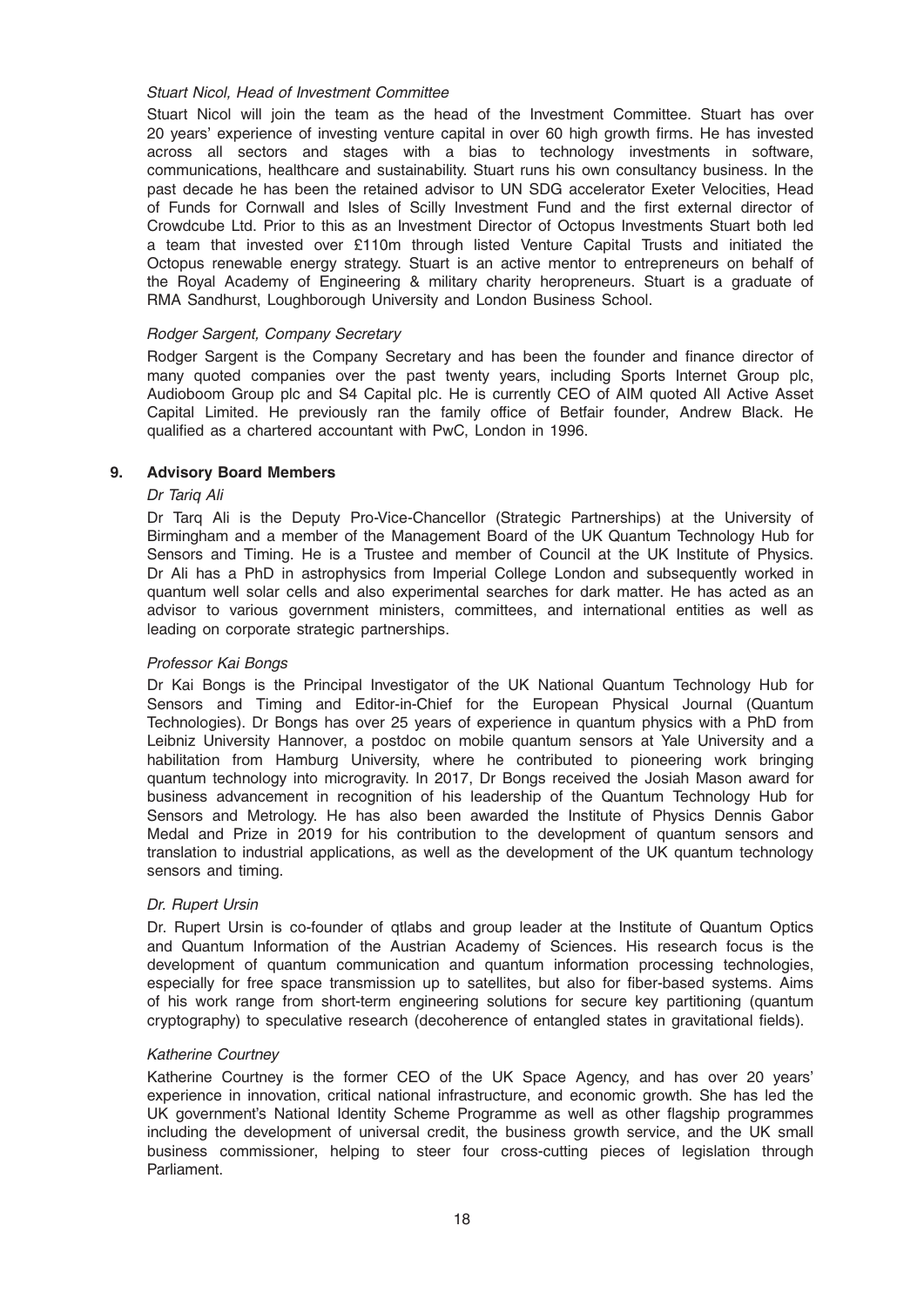# Dr David Williams

Dr David Williams is the executive director for the Government of Australia CSIRO Digital and National Facilities Group which includes leading research in Quantum Technology. He is the former CEO of UK Space Agency & is currently the CEO of the European Organisation for the Exploitation of Meteorological Satellites.

### Dr Justin Hill

Dr Justin Hill is the head of patents for Europe at Dentons. He has been recognised by the leading independent legal directories as a leader in the field of intellectual property and is known as a global leader in deep technology physics related patents. He has a Chem-Physics PhD from Imperial College London and is a fellow of the Chartered Institute of Patent Attorneys as well as a member of the institute of Professional Representatives before the European Patent Office.

### Stephen Chandler

Stephen Chandler is an experienced technology entrepreneur and venture capital investor. He is currently the managing partner at Notion Capital and was nominated Investor AllStars "Investor of the Year" in 2020. A former investment banker at UBS, he was part of the founding leadership team of breakout cyber-security company MessageLabs, where he served as president and CFO.

#### Dr Oliver Cohen

Dr Oliver Cohen joins the Advisory Board as quantum technical adviser. He has a PhD in quantum physics from the University of London and has numerous highly cited publications in the field of quantum information. In addition to his experience as a research physicist, he has also worked for 10 years in quantitative analysis and risk management for large financial institutions. More recently he has worked as a consultant in quantitative financial modelling, as a technical writer and editor, and in the research and development of cryptographic protocols.

#### David Williams

David Williams is the founder of Arqit, a quantum technology start-up which recently announced a listing on NASDAQ. He was also the co-founder and CEO of Avanti, a start-up company which pioneered the use of Ka band satcoms to deploy a fleet of four high throughput geostationary telecom satellites serving EMEA. The company counted the British Government as its largest customer, for very high resilience, high security communications services. David served as Founder Chairman of the Advisory Board of Seraphim Space Ventures, a \$100m high technology venture capital firm based in London, a project which he initiated UK Government support in 2014. Prior to this David was an investment banker, financing international telecoms businesses. David has a BA Hons Degree in Economics and Politics from the University of Leeds. David was granted the Queens Award for Export in 2015 and Quoted Company Entrepreneur of the Year award in 2006.

# 10. Lock-In

On Admission, the Directors will, in aggregate, hold 79,250,000 Ordinary Shares, representing 24.13% of the Enlarged Share Capital. The Directors have agreed with the Company, Novum and Oberon Capital except for certain standard exceptions, not to dispose of any interest in the Ordinary Shares held by them for a period of 12 months following Admission (Lock-In Period) and then for the following six months not to dispose of their Ordinary Shares without first consulting the Company, Novum and Oberon Capital in order to maintain an orderly market for the Shares.

# 11. Dividend policy

The Company has not yet commenced trading. Accordingly, the Directors do not intend to pay a dividend for the foreseeable future until the Company has achieved sufficient profitability and requirements for working capital are such that it is prudent to do so and, even then, the Directors may not determine to pay any dividend or make any other form of distribution. It follows that no assurance is or can be given that the Company will ever pay any dividend or make any other form of distribution.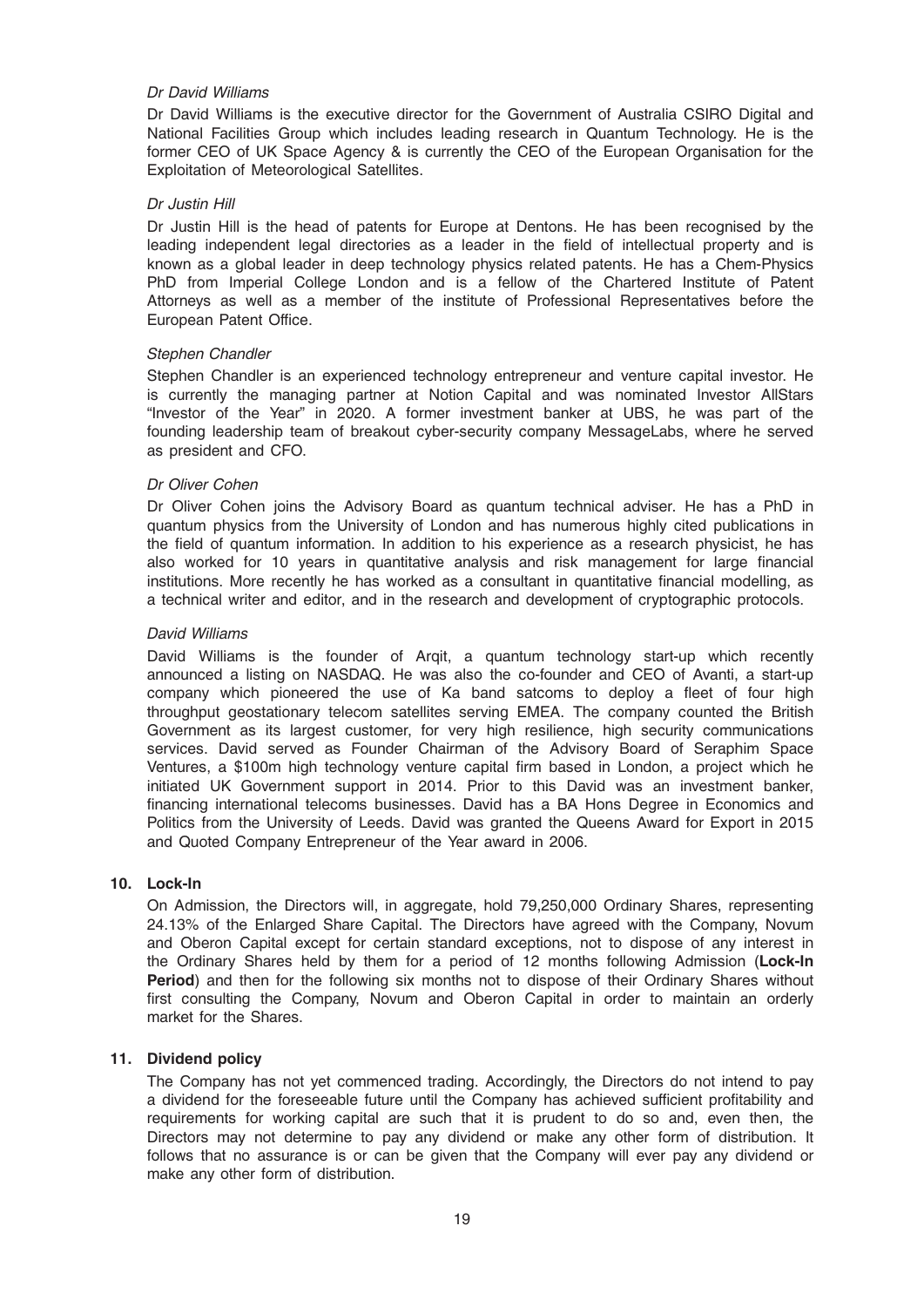# 12. Corporate governance

The Directors are committed to maintaining high standards of corporate governance, and propose, so far as is practicable given the Company's size and nature, to comply with the QCA Code.

The Company has established an Audit Committee with formally delegated duties and responsibilities. The Audit Committee will, on Admission, comprise of Nigel McNair Scott and Ian Pearson. The composition of this committee may change over time as the composition of the board changes.

The Audit Committee will determine the terms of engagement of the Company's auditors and will determine, in consultation with the auditors, the scope of the audit. The Audit Committee will receive and review reports from management and the Company's auditors relating to the interim and annual accounts and the accounting and internal control systems in use throughout the Company. The Audit Committee will have unrestricted access to the Company's auditors.

The Board, which will normally meet six times a year, will ensure that procedures, resources and controls are in place to ensure that AQSE Growth Market Access Rulebook compliance by the Company is operating effectively at all times and that the executive directors are communicating effectively with the Company's AQSE Corporate Adviser regarding the Company's ongoing compliance with the AQSE Growth Market Access Rulebook and in relation to all announcements and notifications and potential transactions.

Due to the size and nature of the Company, the Board do not believe a remuneration committee is necessary and remuneration and other matters will be reserved for the Board. However, the Directors will continue to assess the need for establishing a remuneration committee as the Company develops, taking into account the principles of good governance.

The Company has adopted a share dealing code for dealings in securities of the Company by the Directors, which is appropriate for a company whose shares are traded on the Access segment of the AQSE Growth Market. This will constitute the Company's share dealing policy for the purpose of compliance with UK Legislation including UK MAR and Rule 4.1 of the AQSE Growth Market Access Rulebook. It should be noted that the insider dealing legislation set out in the Criminal Justice Act 1993, as well as provisions relating to market abuse, will apply to the Company and dealings in Ordinary Shares.

The Company has implemented an anti-bribery and corruption policy and also implemented appropriate procedures to ensure that the Board, employees, and consultants comply with the UK Bribery Act 2010.

The Directors have established financial controls and reporting procedures, which are considered appropriate given the size of and structure of the Company. These controls will be reviewed in the light of an investment or acquisition and adjusted accordingly.

# 13. The City Code

The City Code, which is issued and administered by the Panel on Takeovers and Mergers (Panel), applies to all takeover and merger transactions, however effected, where the offeree company is, inter alia, a company resident in the UK, the Channel Islands or the Isle of Man, the securities of which are admitted to trading on a regulated market or a multilateral trading facility (such as the Access segment of the AQSE Growth Market) in the United Kingdom or on any stock exchange in the Channel Islands or the Isle of Man. The City Code will apply to the Company.

Ordinarily, under Rule 9 of the City Code (Rule 9), where (i) any person acquires an interest in shares which, when taken together with shares in which persons acting in concert with them are interested, carry 30% or more of the voting rights of a company subject to the City Code or (ii) any person who, together with persons acting in concert with them, is interested in shares which in aggregate carry not less than 30% of the voting rights in a company but does not hold shares carrying more than 50% of such voting rights and such person, or persons acting in concert with them, acquires an interest in any other shares which increases the percentage of shares carrying voting rights in which they are interested, that person is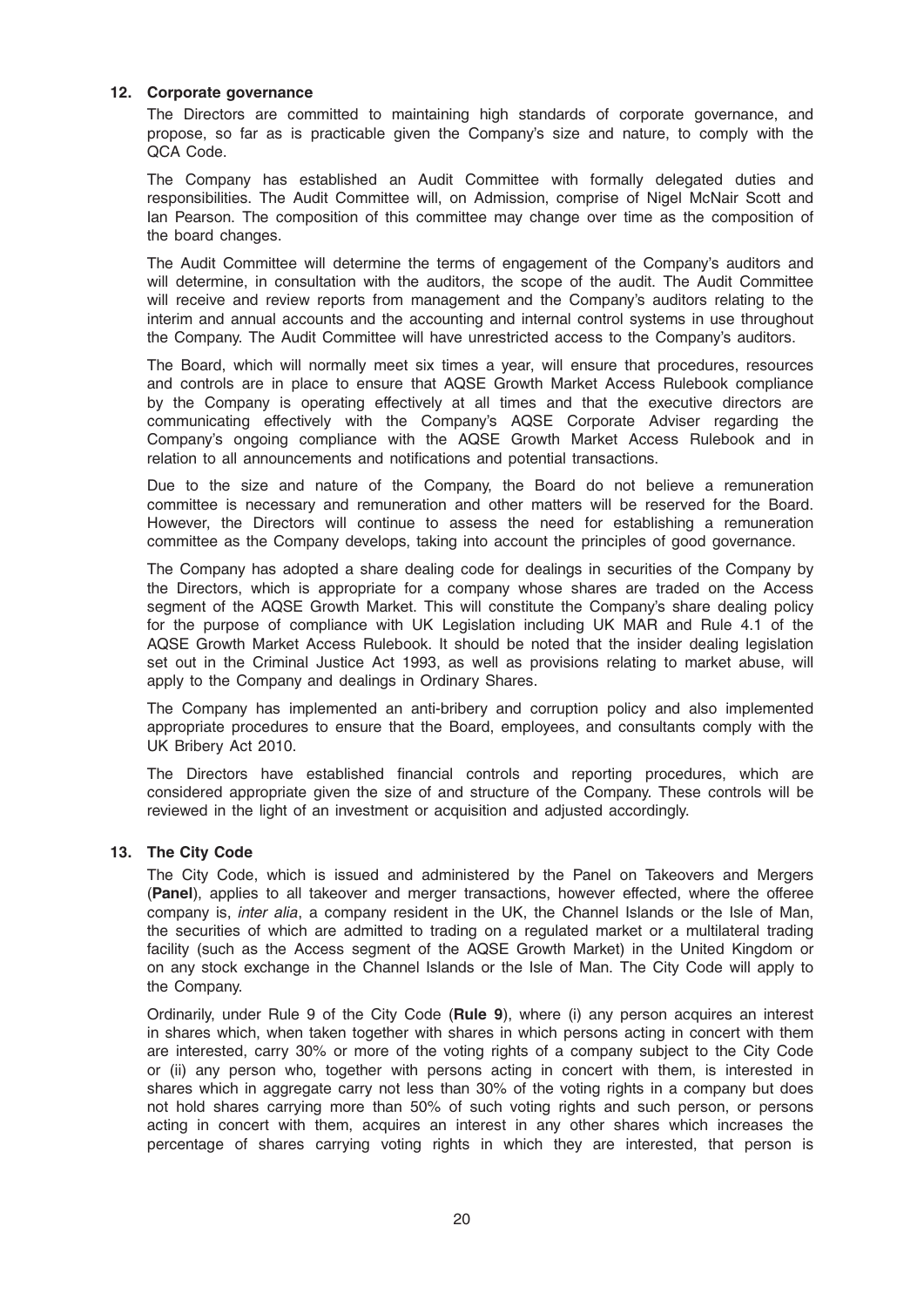normally obliged to make a general offer to all shareholders to purchase, in cash, that company's shares at the highest price paid by them, or any person acting in concert with them, within the preceding 12 months.

Under the City Code, a concert party arises when persons pursuant to an agreement or understanding (whether formal or informal), co-operate to obtain or consolidate control of a company or to frustrate the successful outcome of an offer for the company. Under the City Code, control means an interest or interests in shares carrying 30% or more of the voting rights of a company, irrespective of whether such interest or interests give de facto control.

Certain shareholders of the Company are presumed to be acting in concert, and details of the Concert Party are set out in paragraph 10 of Part IV of this Document.

### 14. Share options, incentives, and Warrants

The Directors believe that it is important for the success and growth of the Company to employ and engage highly motivated personnel and that equity incentives are available to attract, retain and reward employees, directors, and consultants. In order to achieve that objective, the Company intends to adopt an incentive plan under which it may award new Ordinary Shares to directors, employees, and consultants pursuant to share option and incentive schemes approved by the Board. It is intended that any individual awards under any such scheme will be subject to vesting and/or performance conditions. Ordinary Shares under such plans will not exceed ten percent of the Company's issued Ordinary Shares from time to time without the prior approval of Shareholders.

In addition to the Investor Warrants (details of which are set out in paragraph 5 of this Part I) the Company has issued the following Warrants under the Warrant Instrument (details of which are set out in paragraph 8.6 of Part IV of this Document):

- a. Novum have, in accordance with the terms of their appointment as AQSE Corporate Adviser, been granted the right to subscribe for £50,000 new Ordinary Shares at the Issue Price, subject to a fundraise of £5 million at or prior to Admission, exercisable at a price that is 50% above the Placing Price at any time between the date of Admission and the third anniversary of the date of Admission. Exercise of such right is not subject to the satisfaction of any performance or other conditions. Further details of the warrants issued to Novum are set out in paragraph 2.4 of Part IV of this Document; and
- b. Oberon have, in accordance with the terms of their appointment as the Company's broker, been granted the right to subscribe for £87,500 new Ordinary Shares at 7.5 pence, exercisable at a price that is 50% above the Placing Price at any time between the date of Admission and the third anniversary of the date of Admission. Exercise of such right is not subject to the satisfaction of any performance or other conditions. Further details of the warrants issued to Oberon are set out in paragraph 2.5 of Part IV of this Document.

### 15. Application to the Access segment of the AQSE Growth Market

Application has been made for the Enlarged Share Capital to be admitted to trading on the Access of the AQSE Growth Market. Dealings in the Ordinary Shares are expected to commence on 1 November 2021.

The Ordinary Shares will, on Admission, rank pari passu in all respects with the existing Ordinary Shares and will rank in full for all dividends and other distributions hereafter declared, paid, or made on the ordinary share capital of the Company.

#### 16. CREST

The Articles of Association are consistent with the transfer of Ordinary Shares in dematerialised form in CREST under the CREST Regulations. Application has been made for the Ordinary Shares to be admitted to CREST on Admission. Accordingly, settlement of transactions in the Ordinary Shares following Admission may take place within the CREST system if relevant Shareholders so wish.

CREST is a voluntary system and Shareholders who wish to receive and retain certificates in respect of their Ordinary Shares will be able to do so.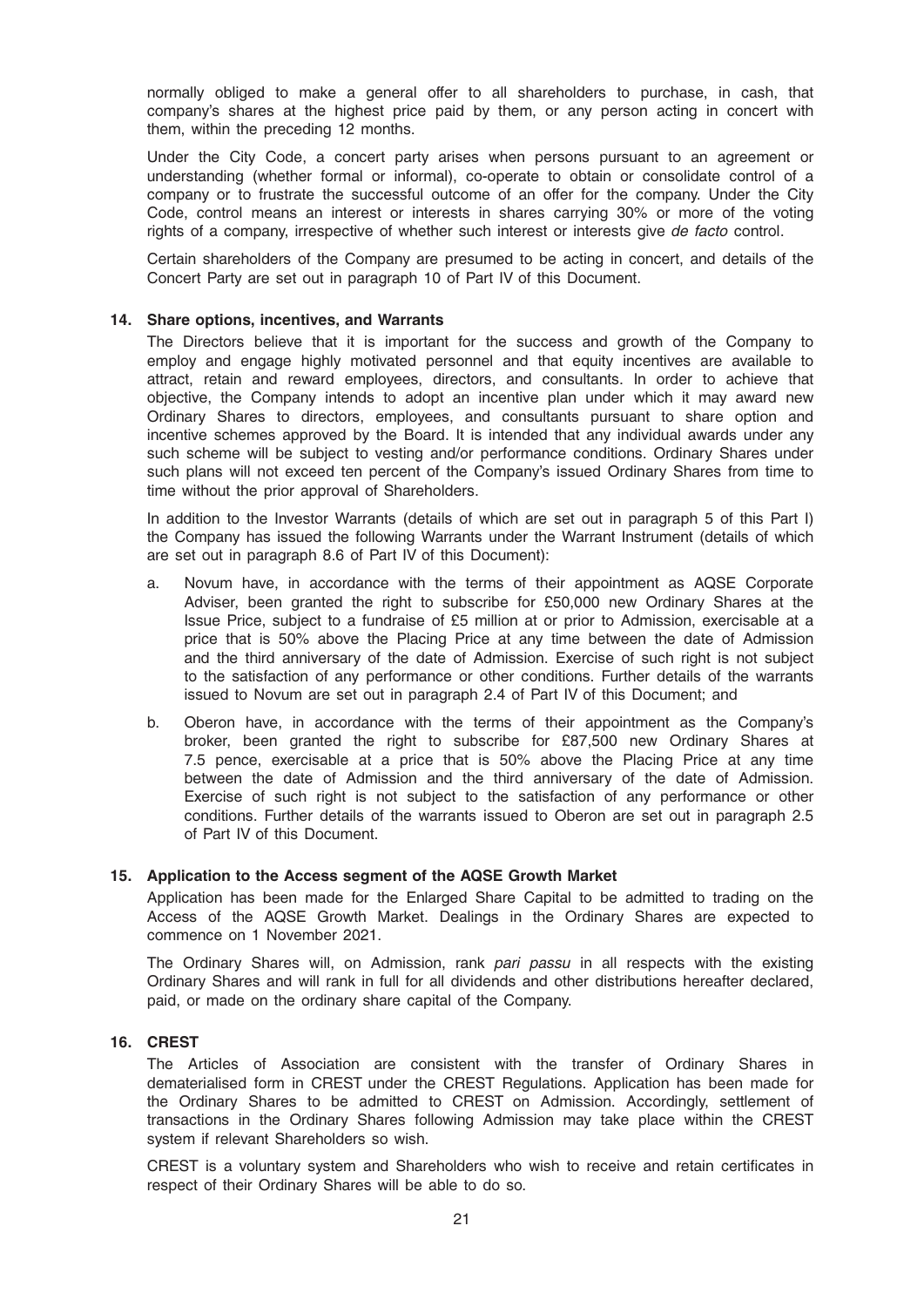# 17. Taxation

The Ordinary Shares do not rank as a "qualifying investment" for the purposes of the Enterprise Investment Scheme nor as a "qualifying holding" for the purposes of investment by Venture Capital Trusts.

Information regarding UK taxation in relation to the Ordinary Shares is set out in paragraph 12 of Part IV of this Document. These details are, however intended only as a general guide to the current tax position under UK taxation law, which may be subject to change in the future.

If you are in any doubt as to your tax position, you should consult your own independent financial adviser immediately.

### 18. Regulatory

The Company will make an application to the FCA to be registered as a "small registered UK AIFM" pursuant to regulation 10(2) of the AIFM Regulations on the basis that it will, on the grant of such registration, be, a small internally-managed AIF. The Company has agreed with Station 12 Management Limited that it will act as the AIFM of the Company until such time as the Company is granted registration by the FCA as "small registered UK AIFM".

As a consequence of the Company being an AIF, it is required to produce a Key Investor Information Document ("KIID"). A copy of the Company's KIID is available on its website.

On Admission the Company will be classified as a SPAC by the Aquis Stock Exchange. A SPAC is defined in the AQSE Growth Market Access Rulebook as a company of which the:

- (a) assets consist solely or predominantly of cash or short-dated securities; and/or
- (b) predominant purpose or objective is to identify and acquire a suitable business opportunity or opportunities, undertake an acquisition or merger, or a series of acquisitions or mergers.

Potential investors in the Company should be aware that an investment in a SPAC should be regarded as long term in nature, as it may take time for the Company to fully implement its Investing Policy.

### 19. Further information and risk factors

You should read the whole of this Document which provides additional information on the Company and not rely on summaries or individual parts only. Your attention is drawn to the further information in this Document and particularly to the risk factors set out in Part II of this Document. Potential investors should carefully consider the risks described in Part II before making a decision to invest in the Company.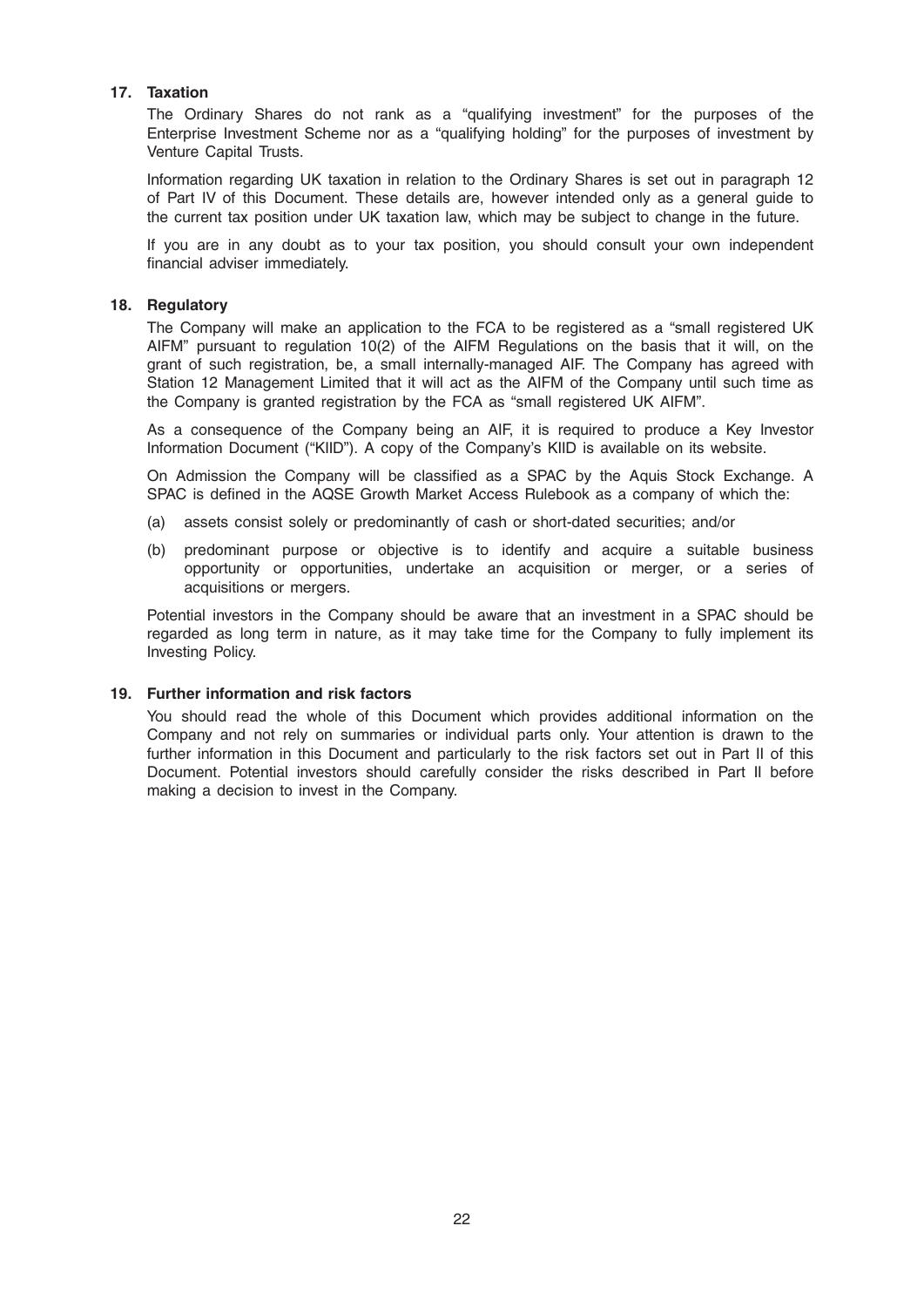# Part II

# RISK FACTORS

An investment in the Ordinary Shares involves a high degree of risk. Accordingly, prospective investors should carefully consider the specific risks set out below in addition to all of the other information set out in this Document before investing in the Ordinary Shares. The investment offered in this Document may not be suitable for all of its recipients. Before making any final investment decision, prospective investors should consider carefully whether an investment in the Company is suitable for them and, if they are in any doubt, should consult with an independent financial adviser authorised under FSMA who specialises in advising on the acquisition of shares and other securities in the UK or another appropriate financial adviser in the jurisdiction in which such investor is located who specialises in advising on the acquisition of shares and other securities. A prospective investor should consider carefully whether an investment in the Company is suitable in the light of such investor's personal circumstances and the financial resources available to such investor.

The Board believes the following risks to be the most significant and relevant for potential investors. However, the risks listed do not necessarily comprise all of those associated with an investment in the Company and are not set out in any particular order of priority. Additional risks and uncertainties not currently known to the Board, or which the Board currently deems immaterial, may also have an adverse effect on the Company and the information set out below does not purport to be an exhaustive summary of the risks affecting the Company. In particular, the Company's performance may be affected by changes in market or economic conditions and in legal, regulatory and tax requirements.

If any of the following risks were to materialise, the Company's business, financial condition, results, or future operations could be materially adversely affected. In such cases, the market price of the Ordinary Shares could decline, and an investor may lose part or all of such investor's investment.

### RISKS RELATING TO THE COMPANY

#### No operating history

The Company has no operating history upon which prospective investors may assess the likely performance of the Company. The Company's success will depend upon the Directors' ability to identify and manage future opportunities that may arise. The Company will have no operations or investments producing revenues or positive cash flow at the outset.

### The Company's target markets may not grow or develop as it currently expects, and if it fails to penetrate new markets, its revenue and financial condition could be harmed.

The Company's continued success will depend significantly on its ability to accurately anticipate changes in industry standards and to continue to appropriately fund development efforts to enhance its investments in a timely manner.

The Company may be unable to predict the timing or development of trends in these end-markets with any accuracy and new developments in its target markets may not be beneficial to it. Although market technology needs are expected to require these advances in the coming months and years, the Company's revenue and financial condition would be harmed if demand falls below expectations. However, it may not always correctly evaluate future market needs and there can be no assurance that the Company will always be able to identify investments.

### Aborted investments

There can be no guarantee that the Company will successfully make an investment where there is an identified opportunity and, as a result, resources may be expended on investigative work and due diligence without the investment being completed.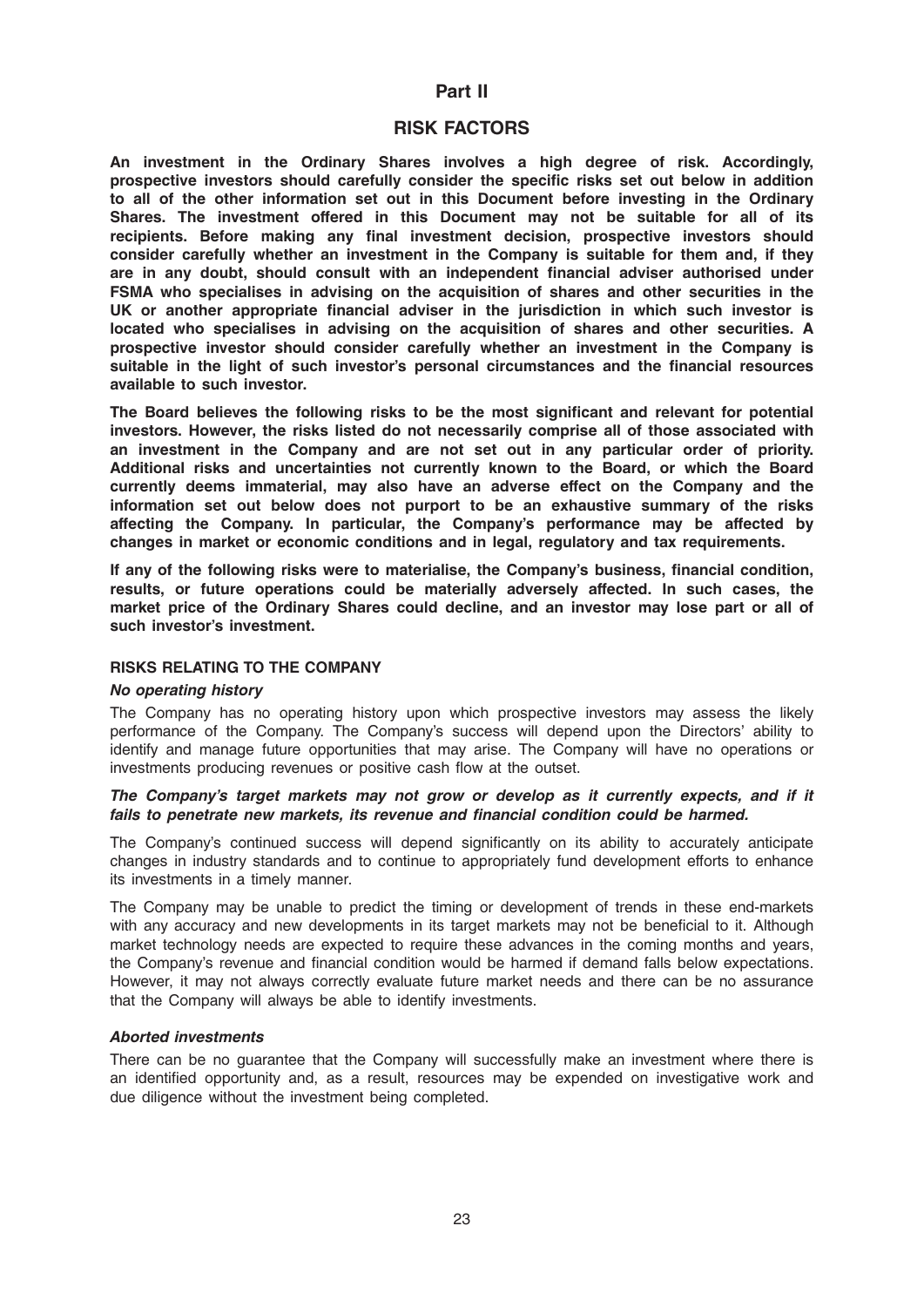# RISKS RELATING TO THE COMPANY'S STRATEGY

# The Company's strategy

The implementation of the Company's strategy will have a significant effect on the success of the Company. While the Directors believe from their collective experience that they will be in a position to grow the Company and be in a position to identify and attract opportunities and investment in line with the Company strategy, there is no guarantee that such opportunities will present themselves or present themselves within adequate timeframes.

The Company's ability to implement its strategy within envisaged timeframes may be impacted as a result of the following:

- the Company may need to raise further capital to make particular investments and/or fund the assets or business invested in;
- the Company may be required to conduct extensive negotiations in order to secure and facilitate an investment;
- the necessitation of certain structures in order to facilitate an investment;
- the Company's intention to conduct rigorous due diligence prior to investment;
- market conditions, competition from other investors, or other factors may limit the Company in respective of identify suitable investments or such investments may not be available at the rate the Company currently envisages.

All of these factors may have a material effect on the business, financial conditions, results of operations and prospects of the Company.

# Dependence on Directors

The Company is reliant on the performance of the Directors to achieve its strategy. The failure of the Directors in their roles as they relate to identifying, completing and managing investments as they relate to the Company's strategy could have material adverse effects on the Company's short term and future success as it relates to the business, financial condition, and results.

### Success of the strategy not guaranteed

The Company's level of profit will be reliant upon the performance of the assets acquired and the strategy (in both its current form and as amended from time to time). The success of the strategy depends on the Board's ability to identify investments in accordance with the Company's investment objectives and to interpret market data correctly. No assurance can be given that the strategy to be followed will be successful under all or any market conditions, that the Company will be able to identify opportunities meeting the Company's investment criteria, that the Company will be able to invest its capital on attractive terms or that the Company will be able to generate positive returns for Shareholders. If the strategy is not successfully implemented, this may have a material adverse effect on the business, financial condition, results of operations and prospects of the Company.

### Potential loss on investments

The Company's strategy carries inherent risks and there can be no guarantee that any appreciation in the value of an investment or acquisition will occur or that the objectives of the Company will be achieved. For example (i) trading difficulties may occur following investment by the Company; or (ii) the Company may not be able to conduct a full investigation of a target prior to investment and adverse matters may only come to light after an investment has been made.

Material acquisitions, dispositions and other strategic transactions involve a number of risks, including:

- potential disruption of the Company's on-going investments;
- distraction of management and key personnel;
- the Company may become more financially leveraged;
- the anticipated benefits and costs savings of those transactions may not be realised fully or at all or may take longer to realise than expected;
- increasing the scope and complexity of the Company's investment strategy; and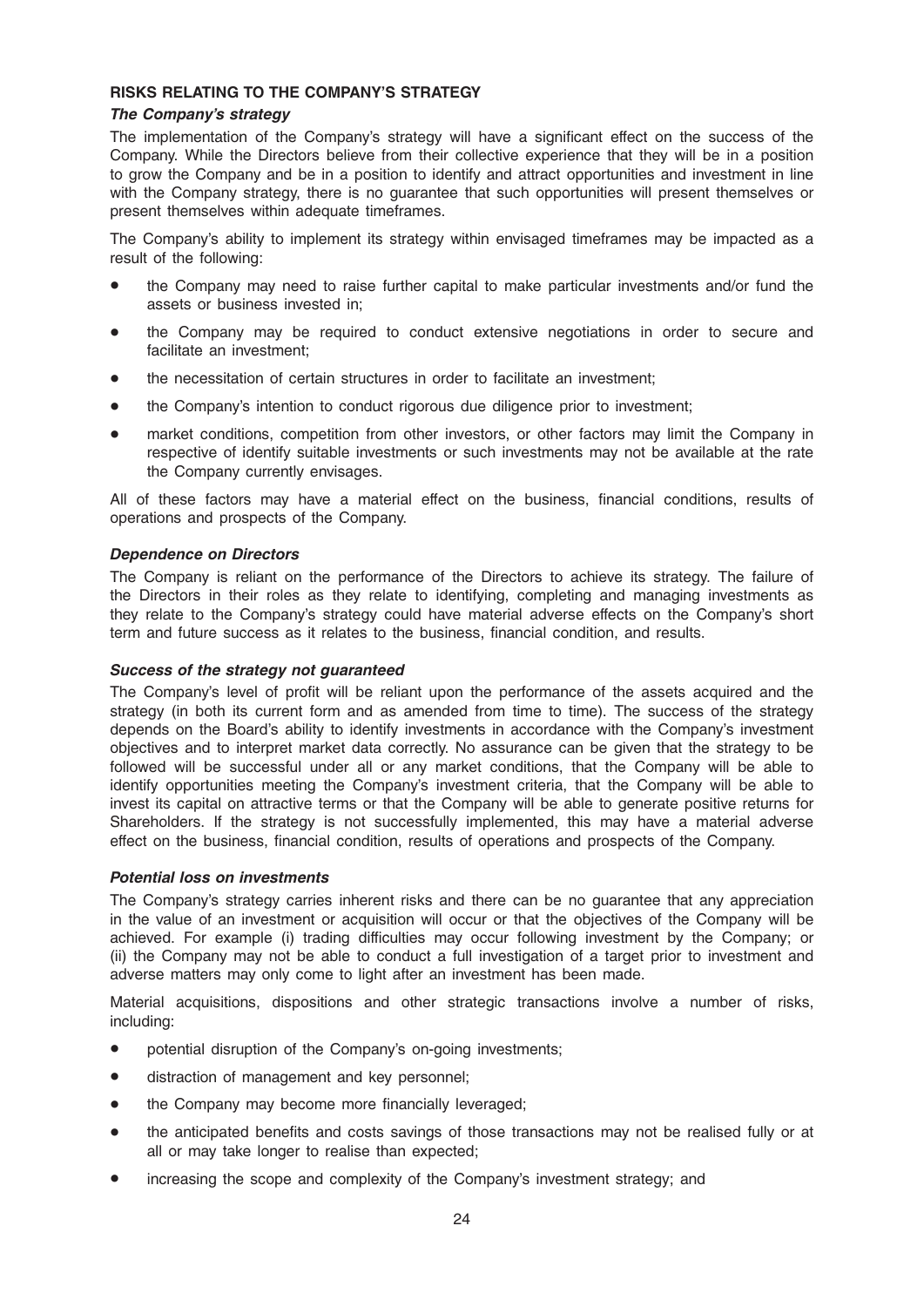loss or reduction of control over certain of the Company's investments.

# Investment in private companies

The Company may invest in or acquire companies held privately. These may be highly leveraged and have significant debt obligations, stringent operational and financial covenants and be at risk of defaulting under financing and contractual arrangements. Private companies may have little or no operating history upon which the Company may assess their likely performance. They may have smaller market shares than larger businesses, making them more vulnerable to changes in market conditions or the activities of competitors. Private companies may also be more dependent on a limited number of management and operational personnel, increasing the impact of the loss of any one or more individuals. This may have material adverse effects on the business, financial condition, results and/or future operations of the Company.

# RISKS RELATING TO TARGET INVESTMENT COMPANIES AND OPPORTUNITIES

# Material facts or circumstances not revealed in the due diligence process

Prior to making or proposing any investment, the Company will undertake legal, financial, and commercial due diligence on potential investments to a level considered reasonable and appropriate by the Company on a case-by-case basis. However, these efforts may not reveal all material facts or circumstances that would have a material adverse effect upon the value of the investment. In undertaking due diligence, the Company will need to utilise its own resources and may be required to rely upon third parties to conduct certain aspects of the due diligence process. Further, the Company may not have the ability to review all documents relating to the investee company and assets. Any due diligence process involves subjective analysis and there can be no assurance that due diligence will reveal all material issues related to a potential investment. Any failure to reveal all material facts or circumstances relating to a potential investment may have a material adverse effect on the business, financial condition, results of operations and prospects of the Company.

# **Competition**

It is likely that the Investee Companies will face competition from industry specialist technology and software companies, generic software providers and outsourced/managed services companies, some of which may be significantly larger enterprises with greater financial and marketing resources. There may also be new entrants to the market which could become competitors. Such companies may also have greater financial and marketing resources than the Investee Companies. Competitors may seek to develop software which more successfully competes with the Investee Companies' software and services and they may also adopt more aggressive pricing models or undertake more extensive marketing and advertising campaigns. This may have a negative impact on sales volumes or profit margins achieved by the Investee Companies.

# Technological change

There can be no guarantee that the Investee Companies competitors or new entrants to the market will not bring superior technologies, products, or services to the market which, as a result, make the Investee Companies offerings obsolete. The Investee Companies will accordingly need to continually enhance their products and services and will need to promptly respond to technological change as and when this occurs.

### Disruption or failure of key systems, the internet or other technology

The Investee Companies business will be dependent on various key systems, the internet, and other technologies. Shutdowns or service disruptions caused by events such as criminal activity, sabotage or espionage, computer viruses, hacking and other cyber-security attacks, fraudulent activity, router disruption, automated attacks such as denial of service attacks, power outages, natural disasters, accidents, terrorism, equipment failure or other events within or outside the Investee Companies control could adversely affect the Investee Companies and their customers. Furthermore, such attacks cannot always be immediately detected, which means that the Investee Companies may not be in a position to address promptly the attacks or to implement adequate preventative measures. Such events could result in significant expenditures being necessary to recover data, or repair or replace such networks or information systems or to protect them from similar events in the future. There is a risk that a significant outage or damage to key systems, the internet and other technologies could adversely impact the services the Investee Companies are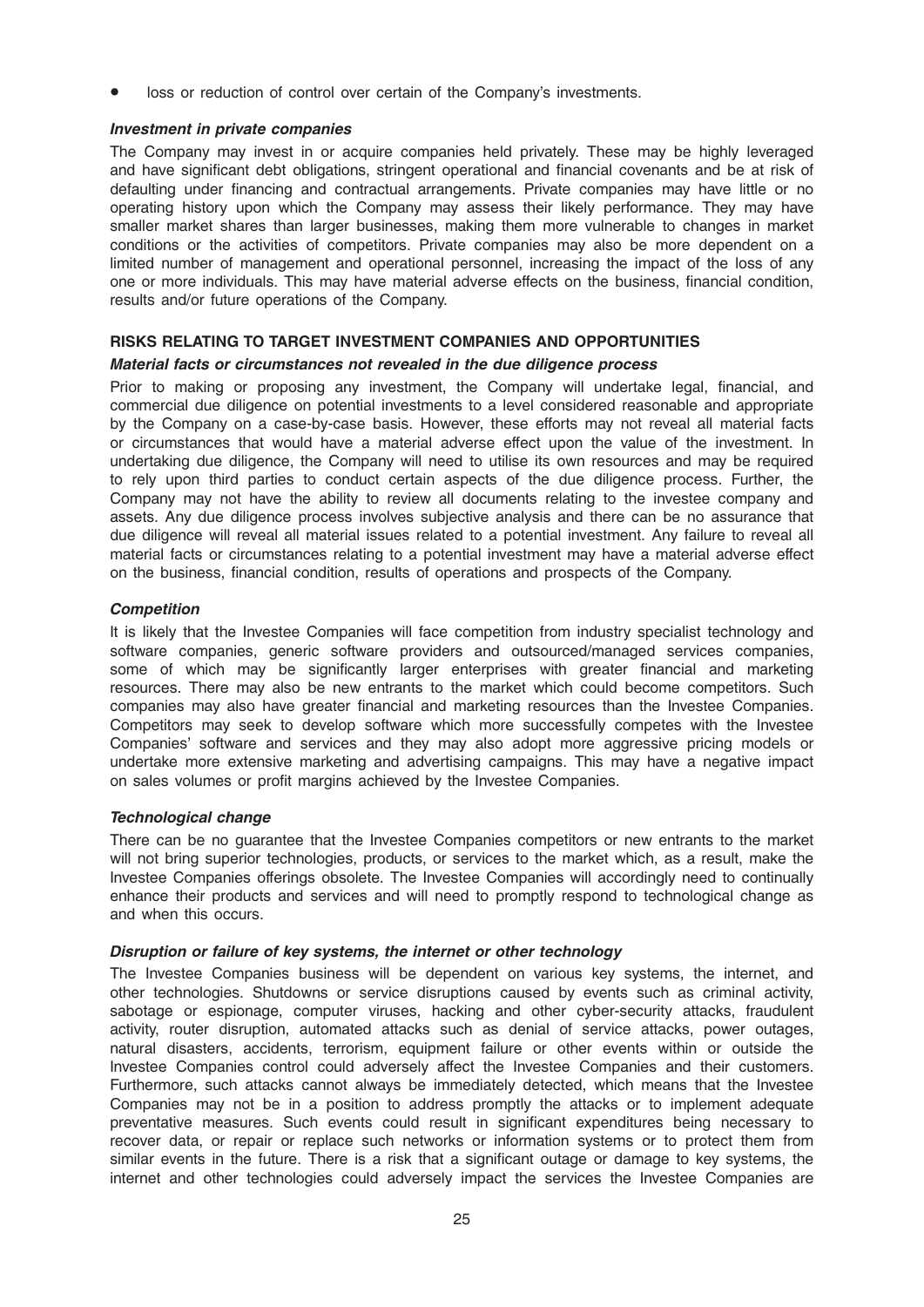able to provide to their customers. Significant incidents could result in a disruption of parts of the Investee Companies businesses, consumer dissatisfaction, damage to the Investee Companies brands, legal costs or liability, and a loss of customers or revenues and affect the Investee Companies financial condition and prospects.

# RISKS RELATING TO THE ORDINARY SHARES

### Investment in Unlisted Securities

Investments in shares traded on the Access segment of the AQSE Growth Market are perceived as involving a higher degree of risk and of being less liquid than investments in those companies admitted to trading on the Main Market or AIM, both of the London Stock Exchange.

Any changes to the regulatory environment, in particular the AQSE Growth Market Access Rulebook could, for example, affect the ability of the Company to maintain a trading facility on the Access segment of the AQSE Growth Market.

### Fluctuations in the price of Ordinary Shares

The market price of Ordinary Shares may be subject to fluctuations in response to many factors, including variations in the operating results of the Company, divergence in financial results from analysts' expectations, changes in earnings estimates by stock market analysts, news reports relating to trends, concerns, technological or competitive developments, regulatory changes and other related issues in the Company's industry or target markets, additions or departures of the Company's management and/or key personnel and factors outside the Company's control, including, but not limited to, general economic conditions, the performance of the overall stock market, other Shareholders buying or selling large numbers of Ordinary Shares and changes in legislations or regulations.

Stock markets have from time to time experienced extreme price and volume fluctuations, which, as well as general economic and political conditions, could adversely affect the market price for Ordinary Shares.

The value of Ordinary Shares may go down as well as up. Investors may therefore realise less than, or lose all of, their original investment.

### Realisation of Investment

The market price of the Ordinary Shares may not reflect the underlying value of the Company's net assets. Potential investors should be aware that the value of Ordinary Shares can rise or fall and that there may not be proper information available for determining the market value of an investment in the Company at all times.

The Issue Price may not be indicative of the market price of the Ordinary Shares following Admission. The market price of the Ordinary Shares following Admission may be significantly different from the Issue Price. Shareholders may be unable to dispose of their shareholdings at or above the Issue Price.

Admission should not be taken as implying that there will be a liquid market in the Ordinary Shares. An investment in the Ordinary Shares may be difficult to realise.

#### Further issues of Ordinary Shares

It may be desirable for the Company to raise additional capital by way of further issues of Ordinary Shares to enable the Company to progress through further stages of development. Any additional equity financing may be dilutive to Shareholders. There can be no assurance that such funding, if required, will be available to the Company.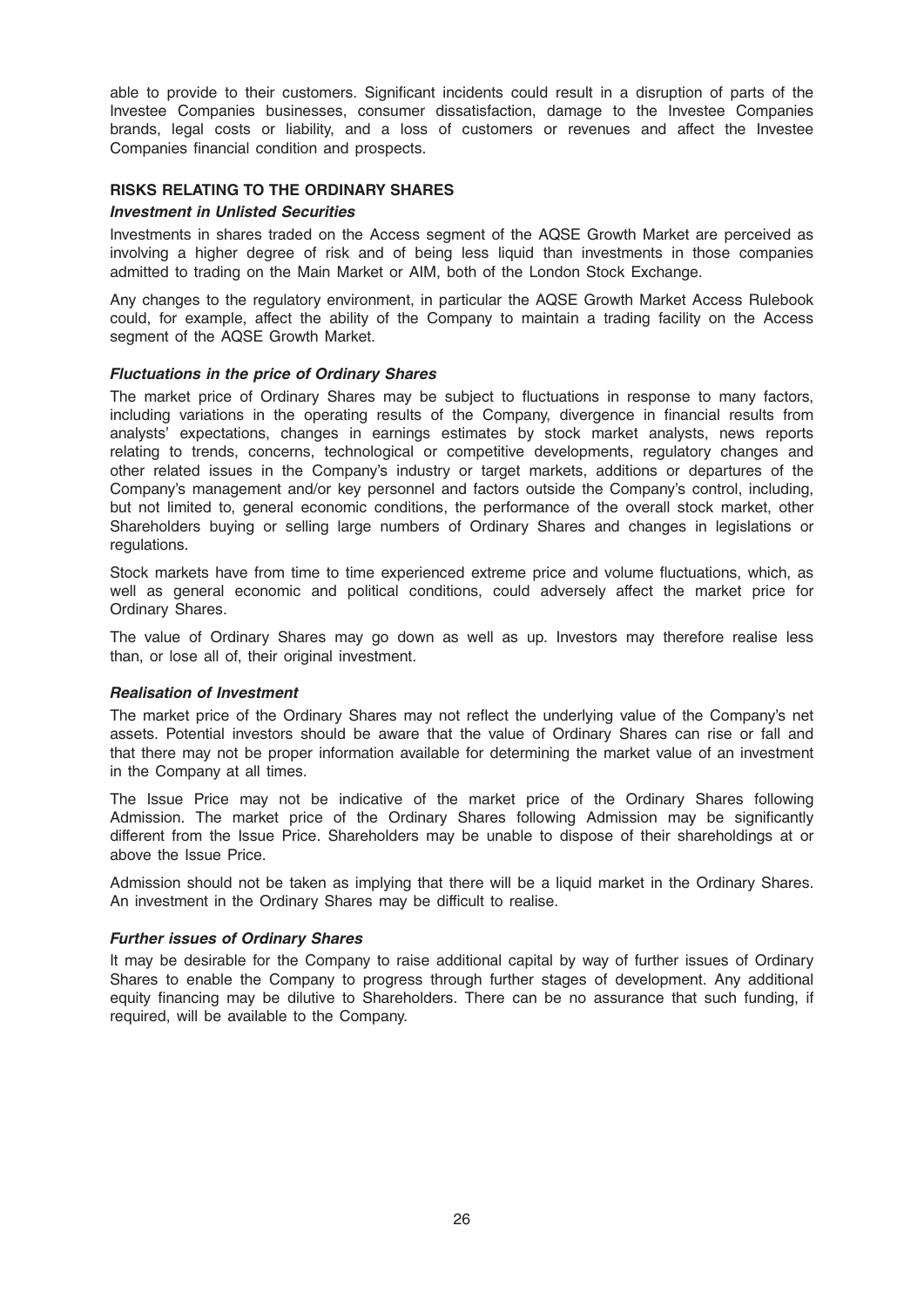# Part III

# HISTORICAL FINANCIAL INFORMATION ON THE COMPANY (A) ACCOUNTANTS' REPORT ON QUANTUM EXPONENTIAL GROUP PLC



10 Queen Street Place, London EC4R 1AG T 020 7969 5500 F 020 7969 5600 E service@haysmacintyre.com DX 307453 CHEAPSIDE W WWW.HAYSMACINTYRE.COM Follow us on twitter @haysmacintyre

The Existing Directors and Proposed Directors Quantum Exponential Group Plc 16 Great Queen Street London WC2B 5DG

The Directors Novum Securities Limited 57 Berkeley Square London W1J 6ER

27 October 2021

Dear Sirs

### Quantum Exponential Group Plc

We report on the historical financial information of Quantum Exponential Group Plc for the financial period ended 30 April 2021 (the "financial information") set out in Part III of this Admission Document. This financial information has been prepared for inclusion in the Admission Document dated 27 October 2021 of Quantum Exponential Group Plc (the "Admission Document") relating to the proposed admission to AQSE Growth Market and on the basis of the accounting policies set out in note 1. This report is given for the purpose of complying with paragraph 6.3 of Table A of Appendix 1 to the AQSE Growth Market Access published by Aquis Exchange Limited and for no other purpose.

### **Responsibilities**

The Directors and proposed directors of the Company are responsible for preparing the financial information on the basis of preparation set out in note 1 to the financial information and in accordance with FRS 102 "The Financial Reporting Standard applicable in the UK and Republic of Ireland".

It is our responsibility to form an opinion as to whether the financial information gives a true and fair view, for the purposes of the Admission Document, and to report our opinion to you.

Save for any responsibility arising under paragraph 6.3 of Table A of Appendix 1 to the AQSE Growth Market Access to any person as and to the extent there provided, and save for any responsibility that we have expressly agreed in writing to assume, to the fullest extent permitted by law we do not assume any responsibility and will not accept any liability to any other person for any loss suffered by any such person as a result of, arising out of, or in connection with this report or our statement, required by and given solely for the purposes of complying with paragraph 6.3 of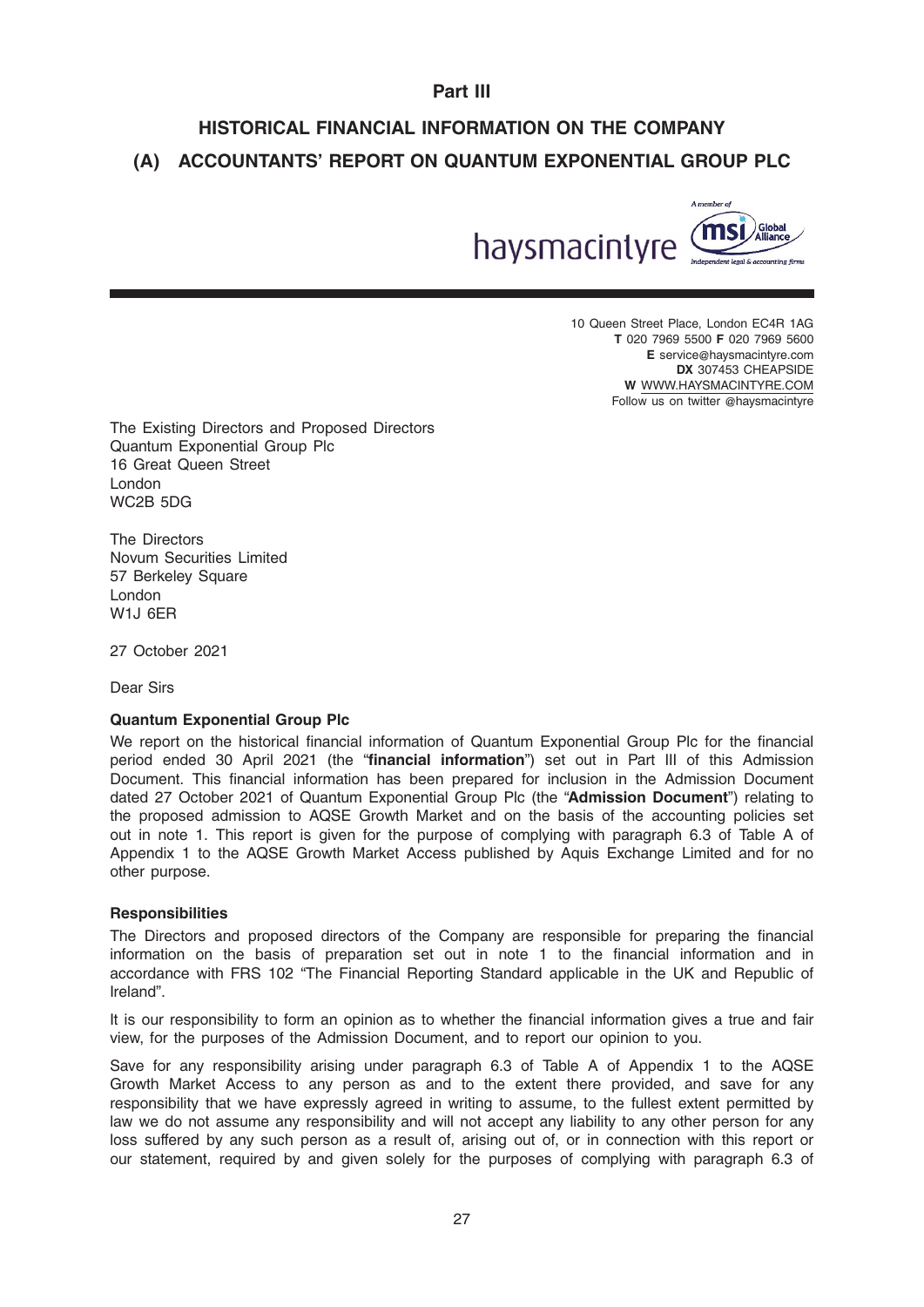Table A of Appendix 1 to the AQSE Growth Market Access, consenting to its inclusion in the Admission Document.

# Basis of opinion

We conducted our work in accordance with the Standards for Investment Reporting issued by the Auditing Practices Board in the United Kingdom. Our work included an assessment of evidence relevant to the amounts and disclosures in the financial information. It also included an assessment of significant estimates and judgments made by those responsible for the preparation of the financial information and whether the accounting policies are appropriate to the entity's circumstances, consistently applied and adequately disclosed.

We planned and performed our work so as to obtain all the information and explanations which we considered necessary in order to provide us with sufficient evidence to give reasonable assurance that the financial information is free from material misstatements whether caused by fraud or other irregularity or error.

Our work has not been carried out in accordance with auditing or other standards and practices generally accepted in jurisdictions outside the United Kingdom, including the United States of America, and accordingly should not be relied upon as if it had been carried out in accordance with those standards and practices.

# **Opinion**

In our opinion the financial information gives, for the purposes of the Admission Document dated 27 October 2021, a true and fair view of the state of affairs of the company as at 30 April 2021 and of its results, cash flows and changes in shareholders' equity for the period then ended in accordance with the basis of preparation set out in note 2 and in accordance with FRS 102.

### Conclusions relating to going concern

We have nothing to report in respect of the following matters in relation to which SIR 2000 require us to report to you:

- The directors' use of the going concern basis of accounting in the preparation of the financial information is not appropriate; or
- The directors have not disclosed in the financial information any identified material uncertainties that may cast significant doubt about the company's ability to continue to adopt the going concern basis of accounting for a period of at least twelve months from the date when the financial information are authorised for issue.

### **Declaration**

For the purposes of Appendix 1: Information for an admission document, Paragraph 6.3 of Table A the AQSE Growth Market Access, we are responsible for this report as part of the Admission Document and declare that we have taken all reasonable care to ensure that the information contained in this report is, to the best of our knowledge in accordance with the facts and contains no omission likely to affect its import. This declaration is included in the Admission Document in compliance with paragraph 6.3 of Table A of Appendix 1 of the AQSE Growth Market Access.

Yours faithfully,

Haysmacintyre LLP Chartered Accountants 10 Queen Street Place London EC4R 1AG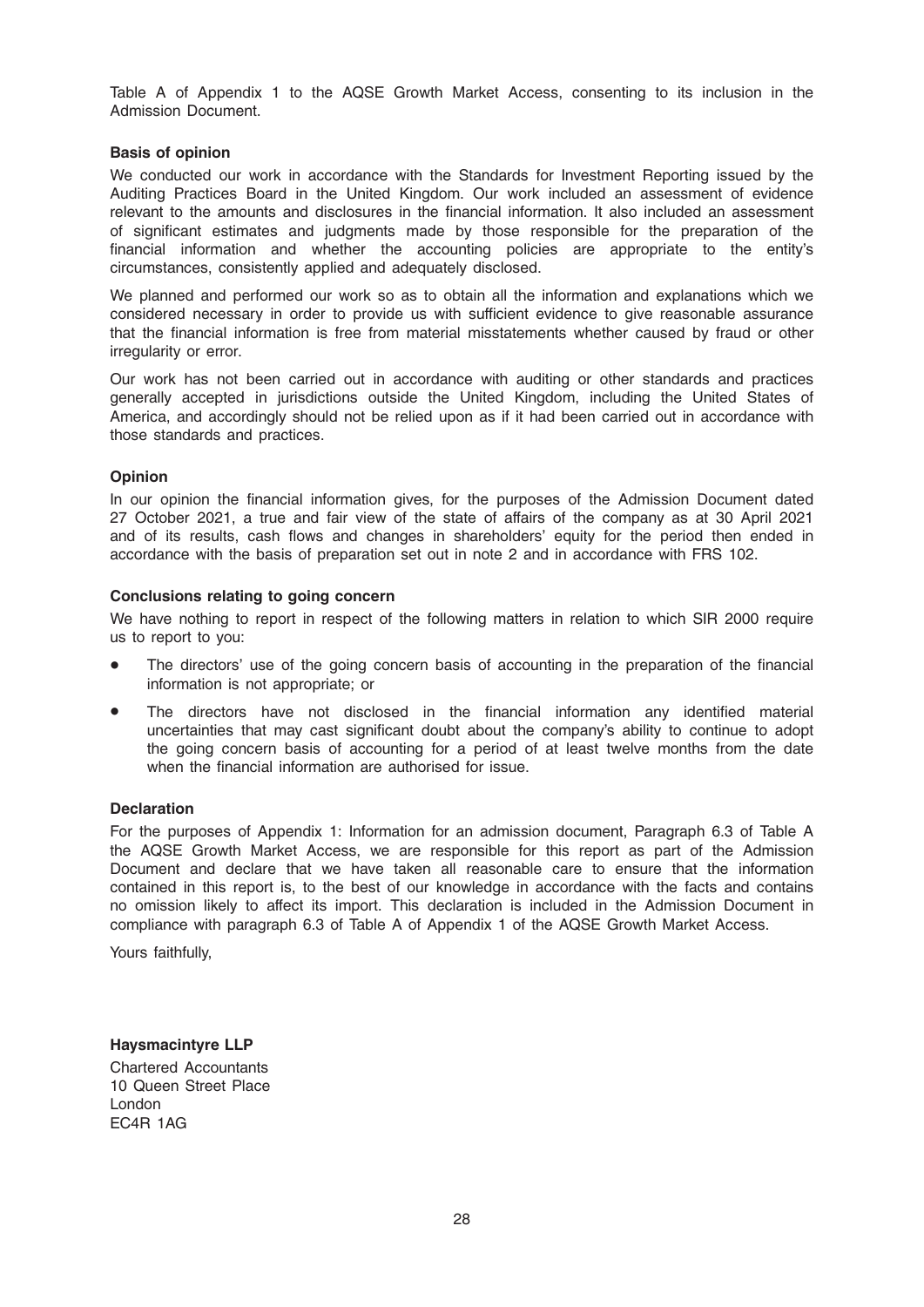# HISTORICAL FINANCIAL INFORMATION ON THE COMPANY

# Statement of comprehensive income for the period from 9 April 2021 to 30 April 2021

The company has not yet commenced business since incorporation and has remained dormant for the period.

# Statement of financial position as at 30 April 2021

|                                              | £ |
|----------------------------------------------|---|
| <b>ASSETS</b>                                |   |
| <b>Current Assets</b>                        |   |
| Debtors: amounts falling due within one year |   |
| Cash at bank                                 |   |
| <b>Current Liabilities</b>                   |   |
|                                              |   |
| <b>NET ASSETS</b>                            |   |
|                                              |   |
| <b>EQUITY</b>                                |   |
| Share capital                                |   |
| Profit & loss account                        |   |
|                                              |   |
| <b>TOTAL EQUITY</b>                          |   |
|                                              |   |

# Statement of changes in equity for the period from 9 April 2021 to 30 April 2021

| On incorporation      |  |
|-----------------------|--|
| Result for the period |  |
| At end of period      |  |

# Statement of cash flows for the period from 9 April 2021 to 30 April 2021

| Cash flows from operating activities<br>Cash flows from investing activities<br>Cash flow from financing activities |  |
|---------------------------------------------------------------------------------------------------------------------|--|
| Net increase in cash and cash equivalents                                                                           |  |
| Cash and cash equivalents on incorporation                                                                          |  |
| Cash and cash equivalents at end of period                                                                          |  |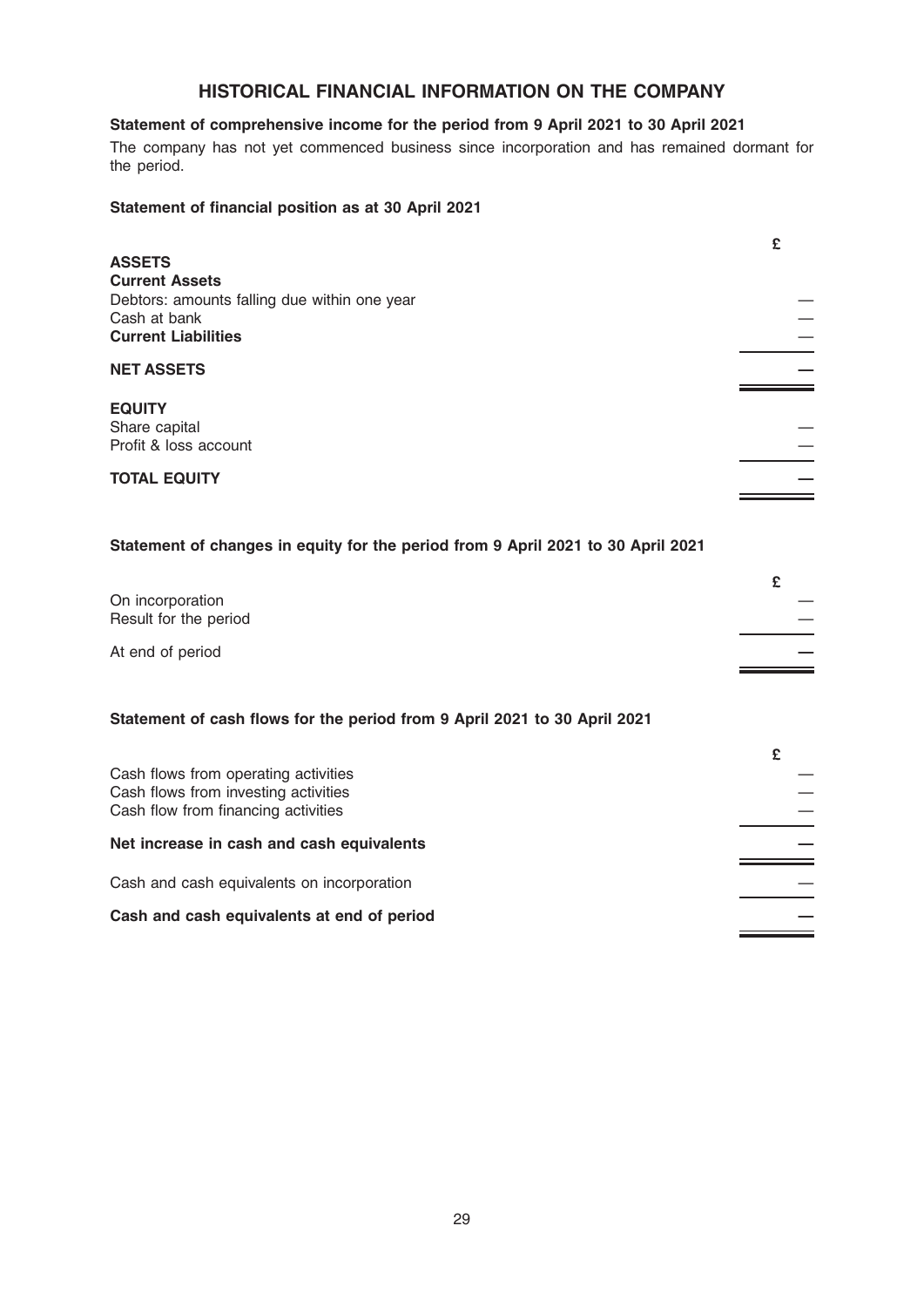# Notes to the Historical Financial Information

# 1) Accounting Policies and Basis of Preparation

The company has not yet commenced business since incorporation, no audited financial statements have been prepared and no dividends have been declared as paid since incorporation.

The Historical Financial Information has been prepared in accordance with Financial Reporting Standard 102, the Financial Reporting Standard applicable in the UK and the Republic of Ireland and the Companies Act 2006.

The Historical Financial Information is presented in sterling, which is the company's functional and presentational currency and has been prepared under the historical cost convention.

# 2) Called Up Share Capital

2 ordinary shares of £0.01 each were issued on incorporation.

# 3) Post Balance Sheet Events

An agreement between the Company and David Williams dated 1 July 2021 pursuant to which Mr Williams granted the Company an option to require him to transfer to the Company for no consideration 4,342 ordinary shares in Arqit Limited or, if the acquisition of such company is completed by Arqit Quantum Inc, such number of shares in that buyer company as are issued to Mr Williams in exchange for his Arqit Limited shares. On 9 September 2021, the agreement was varied so that the option cannot be exercised until the expiry of the lock-up on Mr Williams' shares. Such lock-up expires on the earlier of 18 months from the closing of the acquisition of Arqit Limited by Arqit Quantum Inc and the date on which the share price of the latter company's shares exceeds US\$12.50 for any 20 trading days during a 30 consecutive day trading period. The assessment of the fair value of these shares by the Board of Directors at that date was £199,732, based on the last capital raise by Arqit at £46.00 per share. Pursuant to the agreement, the Company has also agreed to pay a success fee of £100,000 to Mr Williams on completion of the Company's admission to trading on the Access segment of the AQSE Growth Market.

On 3 September 2021, the above acquisition completed, and Arqit Quantum Inc listed on NASDAQ. The above option held by the Company is now over 199,993 ordinary shares in Arqit Quantum Inc.

On 14 September 2021, the company carried out a share for share transaction whereby 272,430,000 Ordinary shares of £0.00001 each in Quantum Exponential Limited were exchanged for 272,429,998 shares of £0.01 each in Quantum Exponential Group Plc.

On admission to trading on the AQSE Growth Market, a further 55,945,000 Ordinary Shares of £0.01 will be issued at £0.05 per share for total proceeds of £2,797,250.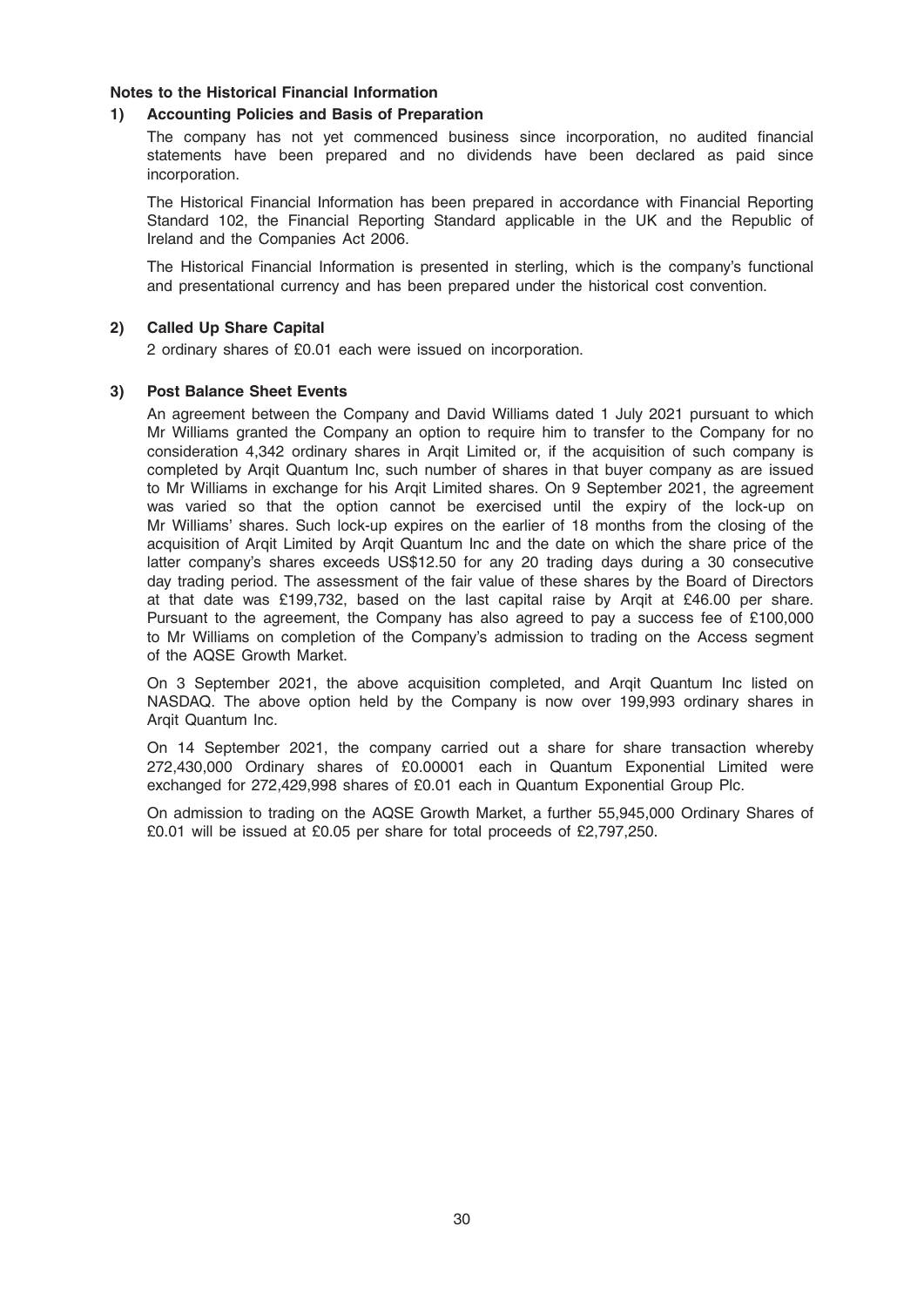

10 Queen Street Place, London EC4R 1AG T 020 7969 5500 F 020 7969 5600 E service@haysmacintyre.com DX 307453 CHEAPSIDE W WWW.HAYSMACINTYRE.COM Follow us on twitter @haysmacintyre

The Existing Directors and Proposed Directors Quantum Exponential Group Plc 16 Great Queen Street London WC2B 5DG

The Directors Novum Securities Limited 57 Berkeley Square London W1J 6ER

27 October 2021

Dear Sirs

# Quantum Exponential Limited (the "company")

We report on the historical financial information of Quantum Exponential Limited for the financial period ended 30 April 2021 (the "financial information") set out in Part III of this Admission Document. This financial information has been prepared for inclusion in the Admission Document dated 27 October 2021 of Quantum Exponential Group Plc (the "Admission Document") relating to the proposed admission to AQSE Growth Market and on the basis of the accounting policies set out in note 1. This report is given for the purpose of complying with paragraph 6.3 of Table A of Appendix 1 to the AQSE Growth Market Access published by Aquis Exchange Limited and for no other purpose.

### **Responsibilities**

The Directors and proposed directors of Quantum Exponential Group Plc are responsible for preparing the financial information on the basis of preparation set out in note 1 to the financial information and in accordance with FRS 102 "The Financial Reporting Standard applicable in the UK and Republic of Ireland".

It is our responsibility to form an opinion as to whether the financial information gives a true and fair view, for the purposes of the Admission Document, and to report our opinion to you.

Save for any responsibility arising under paragraph 6.3 of Table A of Appendix 1 to the AQSE Growth Market Access to any person as and to the extent there provided, and save for any responsibility that we have expressly agreed in writing to assume, to the fullest extent permitted by law we do not assume any responsibility and will not accept any liability to any other person for any loss suffered by any such person as a result of, arising out of, or in connection with this report or our statement, required by and given solely for the purposes of complying with paragraph 6.3 of Table A of Appendix 1 to the AQSE Growth Market Access, consenting to its inclusion in the Admission Document.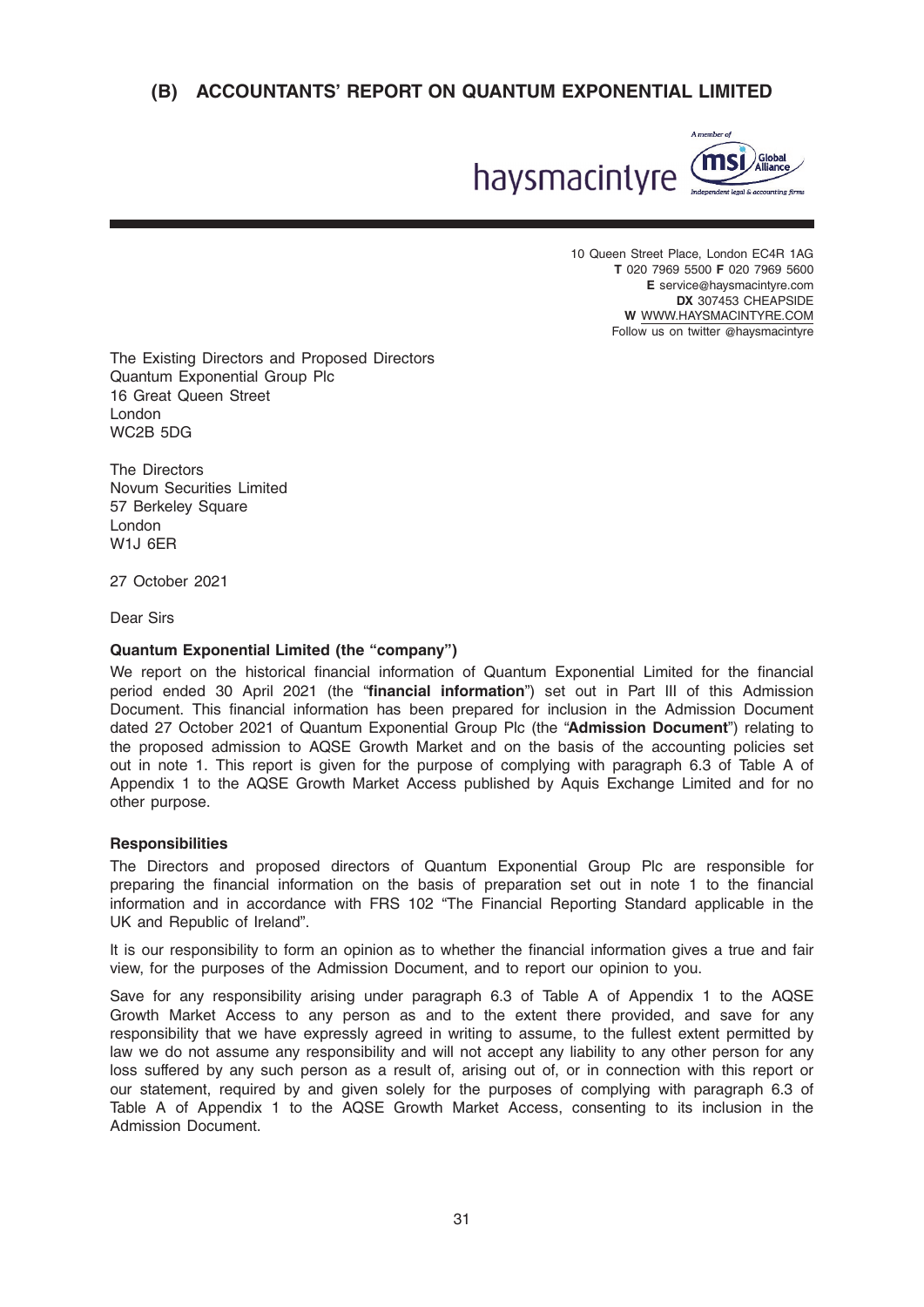# Basis of opinion

We conducted our work in accordance with the Standards for Investment Reporting issued by the Auditing Practices Board in the United Kingdom. Our work included an assessment of evidence relevant to the amounts and disclosures in the financial information. It also included an assessment of significant estimates and judgments made by those responsible for the preparation of the financial information and whether the accounting policies are appropriate to the entity's circumstances, consistently applied and adequately disclosed.

We planned and performed our work so as to obtain all the information and explanations which we considered necessary in order to provide us with sufficient evidence to give reasonable assurance that the financial information is free from material misstatements whether caused by fraud or other irregularity or error.

Our work has not been carried out in accordance with auditing or other standards and practices generally accepted in jurisdictions outside the United Kingdom, including the United States of America, and accordingly should not be relied upon as if it had been carried out in accordance with those standards and practices.

# Opinion

In our opinion the financial information gives, for the purposes of the Admission Document dated 27 October 2021, a true and fair view of the state of affairs of the company as at 30 April 2021 and of its results, cash flows and changes in shareholders' equity for the period then ended in accordance with the basis of preparation set out in note 2 and in accordance with FRS 102.

# Conclusions relating to going concern

We have nothing to report in respect of the following matters in relation to which SIR 2000 require us to report to you:

- The directors' use of the going concern basis of accounting in the preparation of the financial information is not appropriate; or
- The directors have not disclosed in the financial information any identified material uncertainties that may cast significant doubt about the company's ability to continue to adopt the going concern basis of accounting for a period of at least twelve months from the date when the financial information are authorised for issue.

### **Declaration**

For the purposes of Appendix 1: Information for an admission document, Paragraph 6.3 of Table A the AQSE Growth Market Access, we are responsible for this report as part of the Admission Document and declare that we have taken all reasonable care to ensure that the information contained in this report is, to the best of our knowledge in accordance with the facts and contains no omission likely to affect its import. This declaration is included in the Admission Document in compliance with paragraph 6.3 of Table A of Appendix 1 of the AQSE Growth Market Access.

Yours faithfully,

Haysmacintyre LLP Chartered Accountants 10 Queen Street Place London EC4R 1AG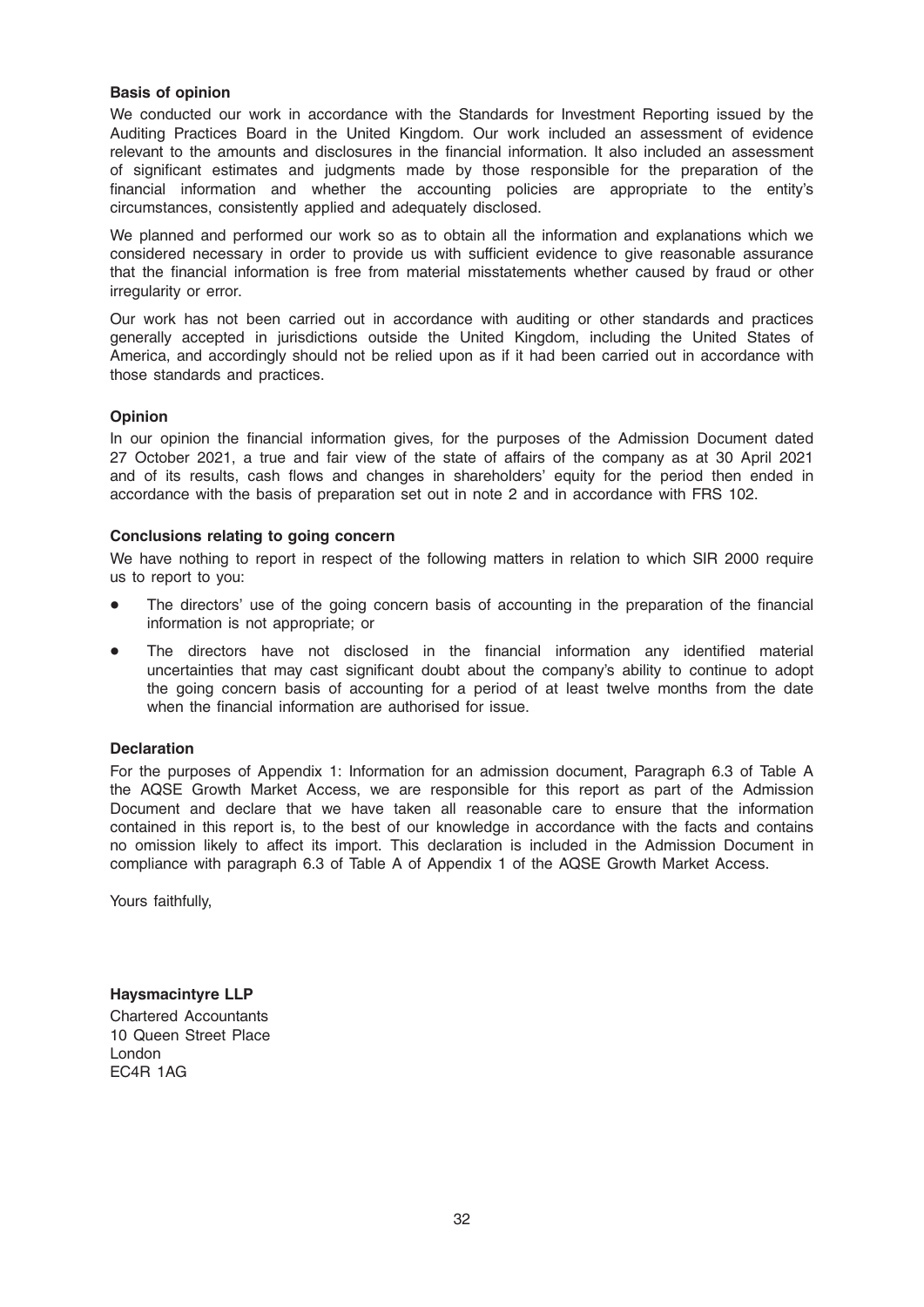# HISTORICAL FINANCIAL INFORMATION ON THE COMPANY

# Statement of comprehensive income for the period from 24 February 2021 to 30 April 2021

The company has not yet commenced business since incorporation and has remained dormant for the period.

### Statement of financial position as at 30 April 2021

|                                                              | £              |
|--------------------------------------------------------------|----------------|
| <b>ASSETS</b>                                                |                |
| <b>Current Assets</b>                                        |                |
| Debtors: amounts falling due within one year<br>Cash at bank | $\overline{2}$ |
| <b>Current Liabilities</b>                                   |                |
| <b>NET ASSETS</b>                                            | $\mathbf{2}$   |
| <b>EQUITY</b>                                                |                |
| Share capital                                                | $\mathbf{2}$   |
| Profit & loss account                                        |                |
| <b>TOTAL EQUITY</b>                                          |                |
|                                                              |                |

# Statement of changes in equity for the period from 24 February 2021 to 30 April 2021

| Result for the period |  |
|-----------------------|--|
| At end of period      |  |

# Statement of cash flows for the period from 24 February 2021 to 30 April 2021

| Cash flows from operating activities       | (2) |
|--------------------------------------------|-----|
| Cash flows from investing activities       |     |
| Cash flow from financing activities        | 2   |
| Net increase in cash and cash equivalents  |     |
| Cash and cash equivalents on incorporation |     |
| Cash and cash equivalents at end of period |     |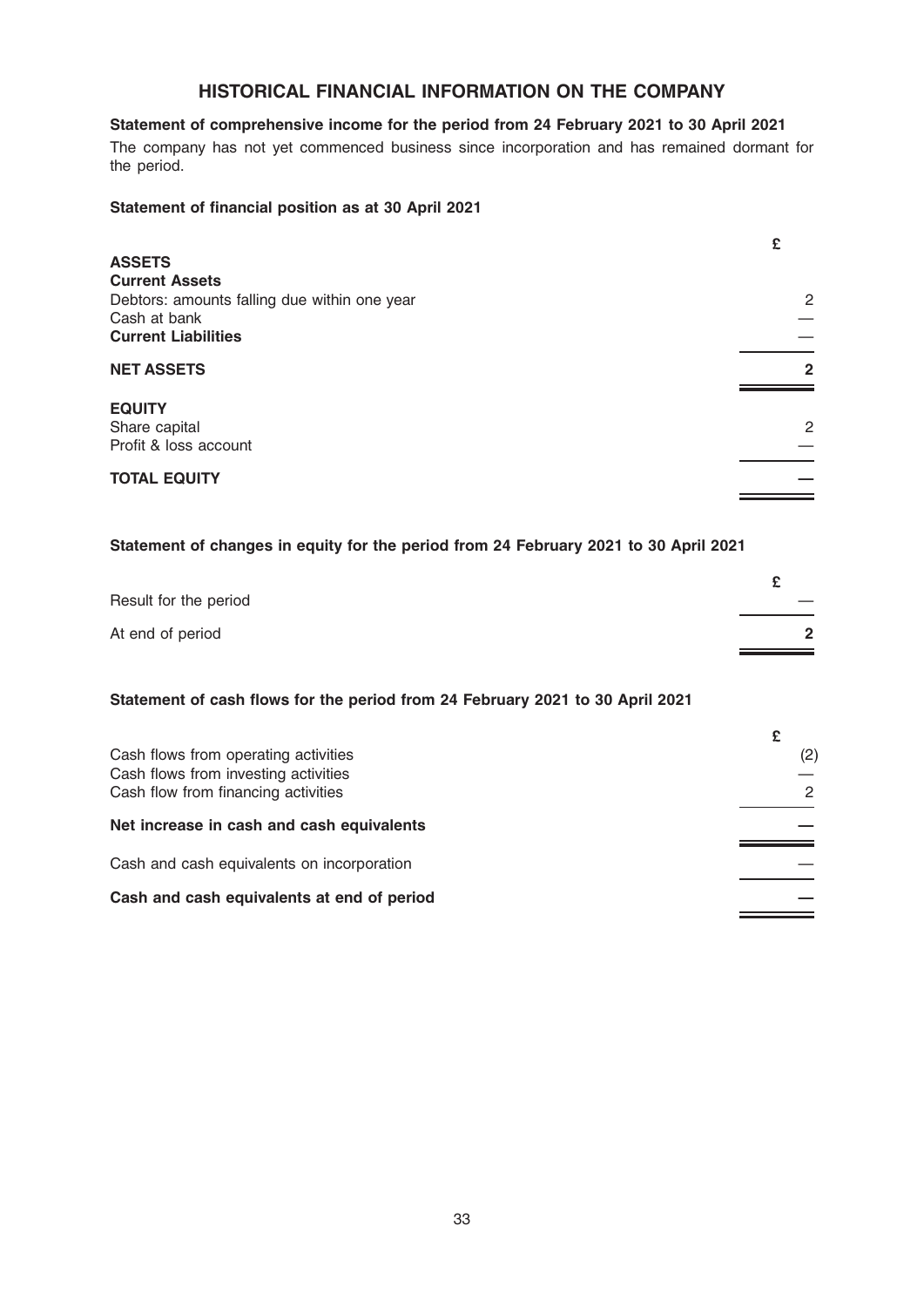# Notes to the Historical Financial Information

### 1) Accounting Policies and Basis of Preparation

The company has not yet commenced business since incorporation, no audited financial statements have been prepared and no dividends have been declared as paid since incorporation.

The Historical Financial Information has been prepared in accordance with Financial Reporting Standard 102, the Financial Reporting Standard applicable in the UK and the Republic of Ireland and the Companies Act 2006.

The Historical Financial Information is presented in sterling, which is the company's functional and presentational currency and has been prepared under the historical cost convention.

### 2) Called Up Share Capital

2 ordinary shares of £1.00 each were issued on incorporation.

#### 3) Post Balance Sheet Events

On 17 May 2021, there was a sub-division of the share capital whereby each ordinary share of £1.00 each were sub-divided into 100,000 ordinary shares of £0.00001 each.

On 17 May 2021, the company issued a further 173,800,000 ordinary shares of £0.00001 each at par value.

On 14 September 2021, the company issued a further 98,430,000 ordinary shares of £0.00001 each at £0.025 per share for total proceeds of £2,460,750.

On 14 September 2021, the company carried out a share for share transaction whereby 272,430,000 Ordinary shares of £0.00001 each in Quantum Exponential Limited were exchanged for 272,429,998 shares of £0.01 each in Quantum Exponential Group Plc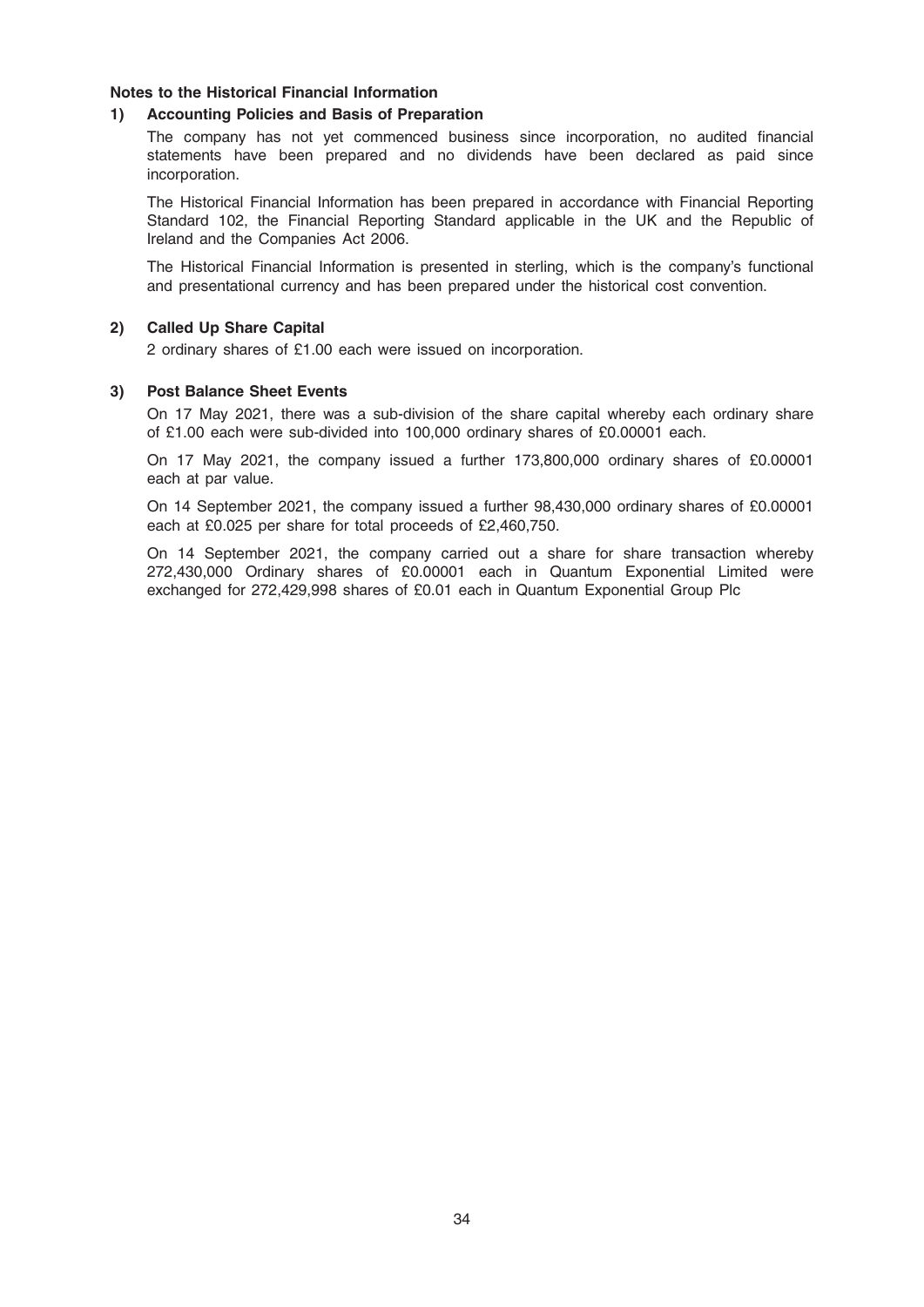

10 Queen Street Place, London EC4R 1AG T 020 7969 5500 F 020 7969 5600 E service@haysmacintyre.com DX 307453 CHEAPSIDE W WWW.HAYSMACINTYRE.COM Follow us on twitter @haysmacintyre

The Existing Directors and Proposed Directors Quantum Exponential Group Plc 16 Great Queen Street London WC2B 5DG

27 October 2021

Dear Sirs

# Quantum Exponential Group PLC (the "Company")

We report on the unaudited pro forma financial information ("the Pro Forma Financial Information") set out in Part VI (D) of the Company's Admission Document dated 27 October 2021, which has been prepared on the basis described in the notes to the Pro Forma Financial Information, for illustrative purposes only, to provide information about the proposed admission of the ordinary shares of the Company to the AQSE Growth Market. This report is given for the purpose of complying with paragraph 6.7 of Table A of Appendix 1 to the AQSE Growth Market Access published by Aquis Exchange Limited and for no other purpose.

### **Responsibilities**

It is the responsibility of the Directors of the Company to prepare the Pro Forma Financial Information in accordance with paragraph 6.7 of Table A of Appendix 1 to the AQSE Growth Market Access.

It is our responsibility to form an opinion in accordance with paragraph 6.7 of Table A of Appendix 1 to the AQSE Growth Market Access, as to the proper compilation of the Pro Forma Financial Information and to report our opinion to you.

In providing this opinion we are not updating or refreshing any reports or opinions previously made by us on any financial information used in the compilation of the Pro Forma Financial Information, nor do we accept responsibility for such reports or opinions beyond that owed to those to whom those reports or opinions were addressed by us at the dates of their issue.

Save for any responsibility which we may have to those persons to whom this report is expressly addressed and for any responsibility arising under paragraph 6.7 of Table A of Appendix 1 to the AQSE Growth Market Access to any person as and to the extent there provided, to the fullest extent permitted by law we do not assume any responsibility and will not accept any liability to any other person for any loss suffered by any such other person as a result of, arising out of, or in connection with this report or our statement, required by and given solely for the purposes of complying with paragraph 6.7 of Table A of Appendix 1 to the AQSE Growth Market Access.

# Basis of preparation

The Pro Forma Financial Information has been prepared on the basis as described, for illustrative purposes only, to provide information about how the transaction might have affected the financial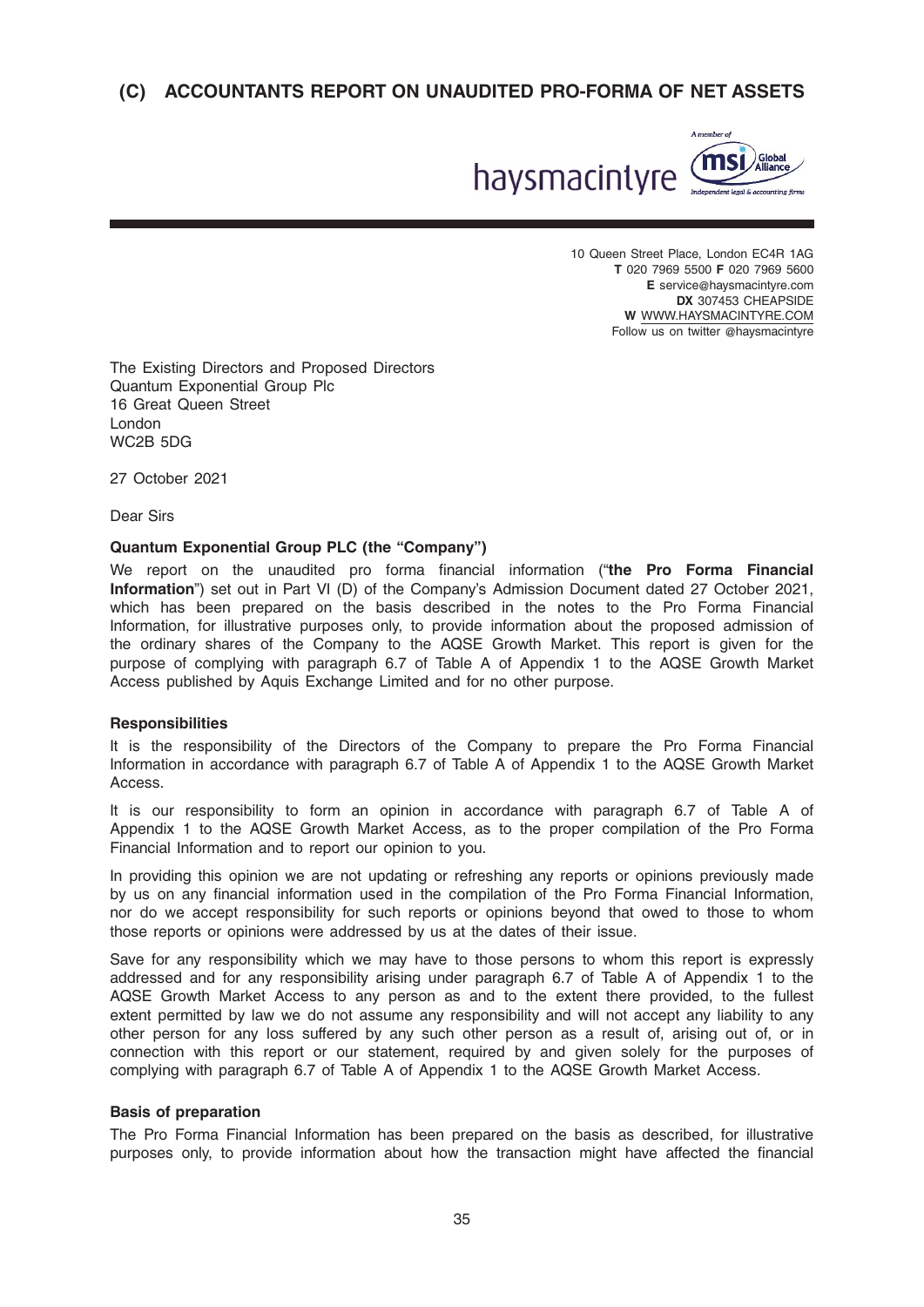information presented on the basis of the accounting policies adopted by the Company in preparing the financial statements for the period ended 30 April 2021.

# Basis of opinion

We conducted our work in accordance with Standards for Investment Reporting issued by the Auditing Practices Board in the United Kingdom. The work that we have performed for the purpose of making this report, which involved no independent examination of any of the underlying financial information, consisted primarily of comparing the unadjusted financial information with the source documents, considering the evidence supporting the adjustments and discussing the Pro Forma Financial Information with the Directors.

The work that we performed for the purpose of making this report, which involved no independent examination of any of the underlying financial information, consisted primarily of comparing the unadjusted financial information with the source documents, considering the evidence supporting the adjustments and discussing the Pro Forma Financial Information with the Directors.

We planned and performed our work so as to obtain the information and explanations we considered necessary in order to provide us with reasonable assurance that the Pro Forma Financial Information has been properly compiled on the basis stated and that such basis is consistent with the accounting policies of the Company.

Our work has not been carried out in accordance with auditing or other standards and practices generally accepted in jurisdictions outside the United Kingdom, including the United States of America, and accordingly should not be relied upon as if it had been carried out in accordance with those standards and practices.

# Opinion

In our opinion:

- (a) the Pro Forma Financial Information has been properly compiled on the basis stated; and
- (b) such basis is consistent with the accounting policies of the Company.

### **Declaration**

For the purposes of Appendix 1: Information for an admission document, Paragraph 1.2 of Table A of the AQSE Growth Market Access, we are responsible for this report as part of the Admission Document and declare that we have taken all reasonable care to ensure that the information contained in this report is, to the best of our knowledge in accordance with the facts and contains no omission likely to affect its import. This declaration is included in the Admission Document in compliance with paragraph 1.3 of Table A of Appendix 1 of the AQSE Growth Market Access.

Yours faithfully

Haysmacintyre LLP Chartered Accountants 10 Queen Street Place London EC4R 1AG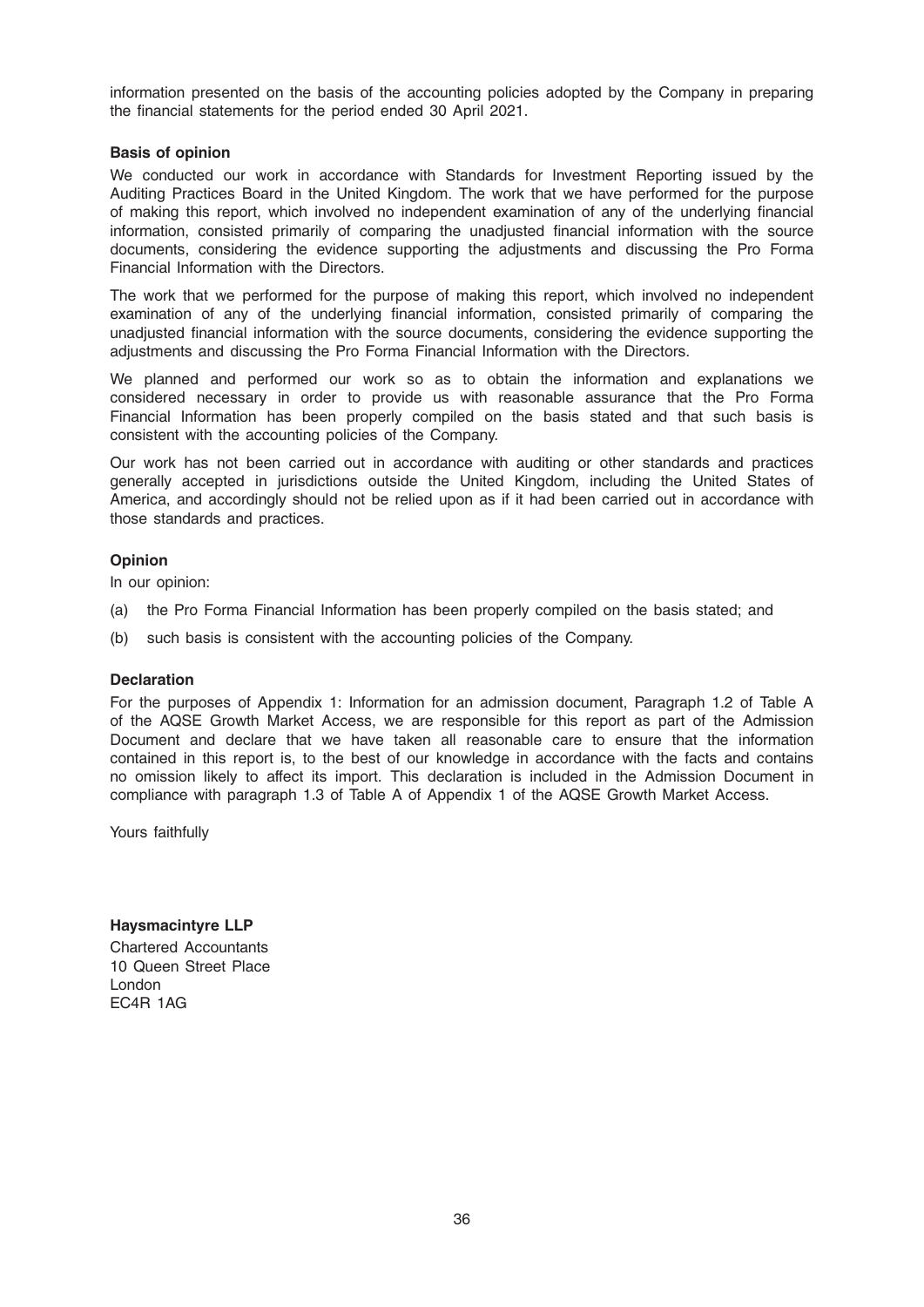# (D) UNAUDITED PRO FORMA NET ASSET STATEMENT FOR THE COMPANY

The following unaudited pro forma statement of net assets of the Company is prepared for illustrative purposes only. Because of its nature, the pro forma statement of net assets, it addresses a hypothetical situation and, therefore, does not represent the Company's actual financial position on admission.

The statement is prepared to illustrate the effect on the assets and liabilities of the transactions as listed below.

The unaudited pro forma statement of net assets is compiled on the basis set out below from the audited financial information of Quantum Exponential Group Plc ("Quantum") as at 30 April 2021, as set out in the accountants' report in this Document, and the fund raising rounds and events occurring between the 1 May 2021 and admission, including those funds raised on admission.

|                                                                                   | As at<br>30 April<br>2021<br>(note 1)<br>£ | <b>Share for</b><br>share<br>acquisition<br>(note 2)<br>£ | <b>Argit shares</b><br>(note 3)<br>£ | <b>Funds</b><br><b>Raised on</b><br><b>Admission</b><br>(note 4)<br>£ | <b>Total Pro-</b><br>forma Net<br>Assets at<br><b>Admission</b><br>£ |
|-----------------------------------------------------------------------------------|--------------------------------------------|-----------------------------------------------------------|--------------------------------------|-----------------------------------------------------------------------|----------------------------------------------------------------------|
| <b>ASSETS</b><br>Intangible assets<br><b>Investments</b><br><b>Current Assets</b> |                                            | 263,550                                                   | 199,732                              |                                                                       | 263,550<br>199,732                                                   |
| Debtors<br>Cash at bank<br><b>Current Liabilities</b>                             |                                            | 2,460,750                                                 |                                      | 2,479,950                                                             | 4,940,700                                                            |
| <b>NET ASSETS</b>                                                                 |                                            | 2,724,300                                                 | 199,732                              | 2,479,950                                                             | 5,403,982                                                            |

The pro forma statement of net assets of the Company has been prepared as an aggregation of the following items:

Note 1 the audited net assets of Quantum Exponential Group Plc as at 30 April 2021 as extracted without adjustment from the Historical Financial Information which is set out in Part III (A) of this Document;

Note 2 on 15 September 2021, the company carried out a share for share transaction whereby 272,430,000 Ordinary shares of £0.00001 each in Quantum Exponential Limited were exchanged for 272,429,998 shares of £0.01 each in Quantum Exponential Group Plc;

Note 3 an agreement between the Company and David Williams dated 1 July 2021 pursuant to which Mr Williams granted the Company an option to require him to transfer to the Company for no consideration 4,342 ordinary shares in Arqit Limited or, if the acquisition of such company is completed by Argit Quantum Inc, such number of shares in that buyer company as are issued to Mr Williams in exchange for his Arqit Limited shares. The option cannot be exercised until the expiry of the lock-up on Mr Williams' shares. Such lock-up expires on the earlier of 18 months from the closing of the acquisition of Arqit Limited by Arqit Quantum Inc and the date on which the share price of the latter company's shares exceeds US\$12.50 for any 20 trading days during a 30 consecutive day trading period. The assessment of the fair value of these shares by the Board of Directors at that date was £199,732, based on the last capital raise by Arqit at £46.00 per share.

On 3 September 2021, the above acquisition completed, and Arqit Quantum Inc listed on NASDAQ. The above option held by the Company is now over 199,993 ordinary shares in Arqit Quantum Inc. The share price of Arqit Quantum Inc as at 25 October 2021 was \$20.13 per share.

Note 4 the net proceeds of the fund raising on admission after estimated expenses of £317,300 are expected to be completed by admission on 1 November 2021; and

Note 5 no adjustment has been made to reflect trading results since these dates.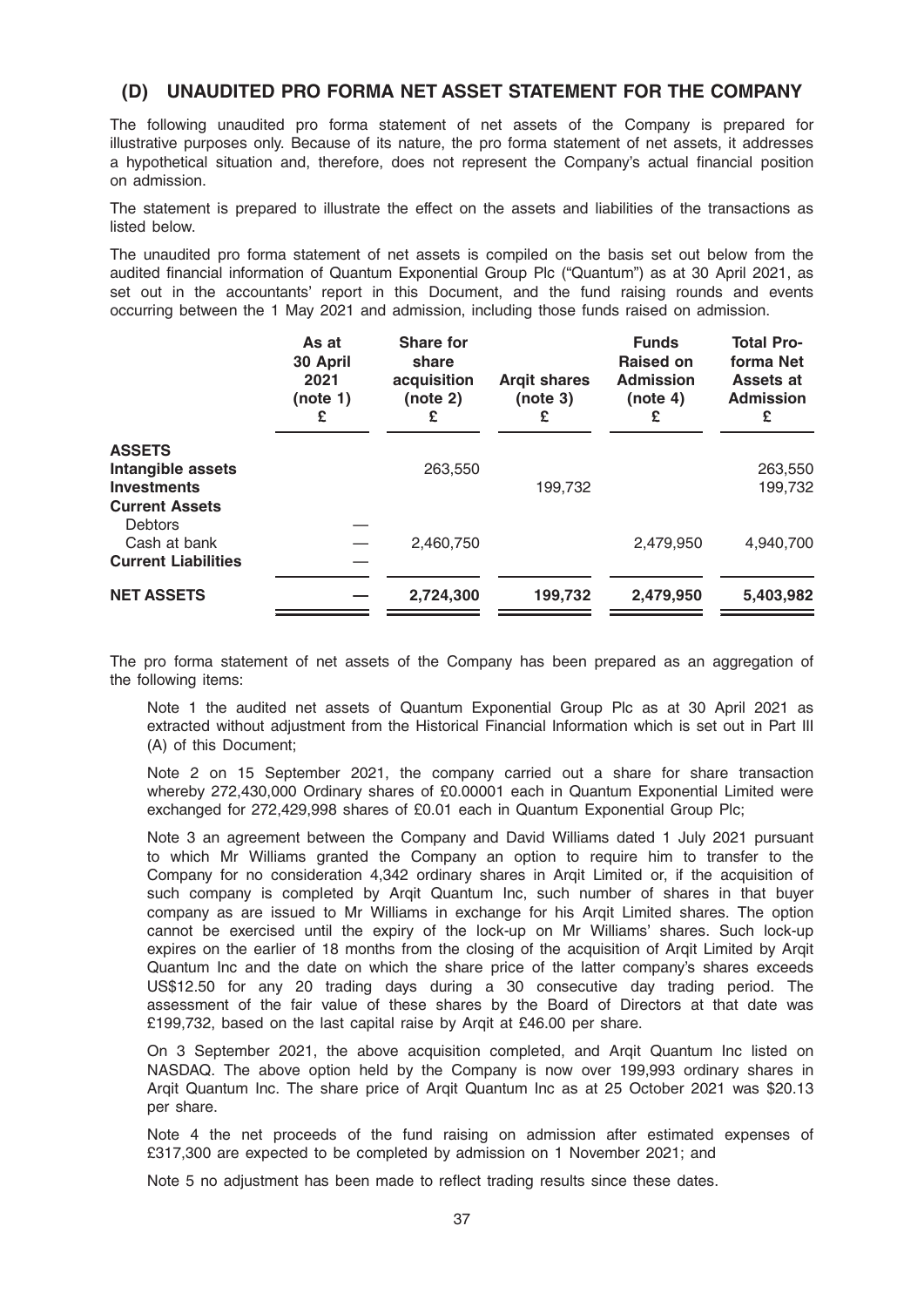# Part IV

# ADDITIONAL INFORMATION

# 1. The Company

- 1.1 The Company was incorporated in England and Wales as a public limited company under the CA 2006 on 9 April 2021 under the name Quantum Exponential Group PLC. It was granted a trading certificate on 29 September 2021.
- 1.2 The Company is a public limited company and accordingly the liability of its members is limited. The Company and its activities and operations are principally regulated by the CA 2006 and the regulations made under the CA 2006.
- 1.3 The registered office of the Company is 16 Great Queen Street, London WC2B 5DG. The Company's telephone number is +44 (0) 20 7016 6810.
- 1.4 The accounting reference date of the Company is currently 30 April.

### 2. Share capital

- 2.1 Since incorporation, there have been the following changes to the issued share capital of the Company:
	- 2.1.1 The Company was incorporated with an issued share capital of £0.02 divided into two Ordinary Shares with a nominal value of £0.01 issued.
	- 2.1.2 Pursuant to resolutions passed by shareholders on 23 July 2021, the Company's directors are authorised:
		- 2.1.2.1 pursuant to section 551 of the CA 2006 to exercise all powers of the Company to allot equity securities (as defined by section 560 of the CA 2006) up to the maximum aggregate nominal amount of £5,000,000 (Authority) provided that the Authority will lapse on 31 July 2022 or if earlier at the conclusion of its first annual general meeting, except that the Company will be entitled to make offers or agreements before the expiry of the Authority which would or might require shares to be allotted or equity securities to be granted after such expiry and the Directors will be entitled to allot shares and grant equity securities pursuant to such offers or agreements as if the Authority had not expired;
		- 2.1.2.2 in accordance with section 570 of the CA 2006, to allot equity securities (as defined in section 560 of the CA 2006) for cash pursuant to the Authority, as if section 561(1) of the CA 2006 did not apply to any such allotment, provided that this power will be limited to the allotment of equity securities:
			- 2.1.2.2.1 in connection with an offer of equity securities to the holders of ordinary shares in proportion (as nearly as may be practicable) to their respective holdings; and to holders of other equity securities as required by the rights of those securities or as the Directors otherwise consider necessary, but subject to such exclusions or arrangements as the Directors may deem necessary or expedient in relation to the treasury shares, fractional entitlements, record dates, arising out of any legal or practical problems under the laws of any overseas territory or the requirements of any regulatory body or stock exchange; and
			- 2.1.2.2.2 (otherwise than pursuant to sub paragraph 2.1.2.2.1 above) up to an aggregate nominal amount of £2,100,000;
			- 2.1.2.2.3 up to 31 July 2022 or if earlier the conclusion of the Company's first annual general meeting (unless renewed, varied or revoked by the Company prior to or on that date)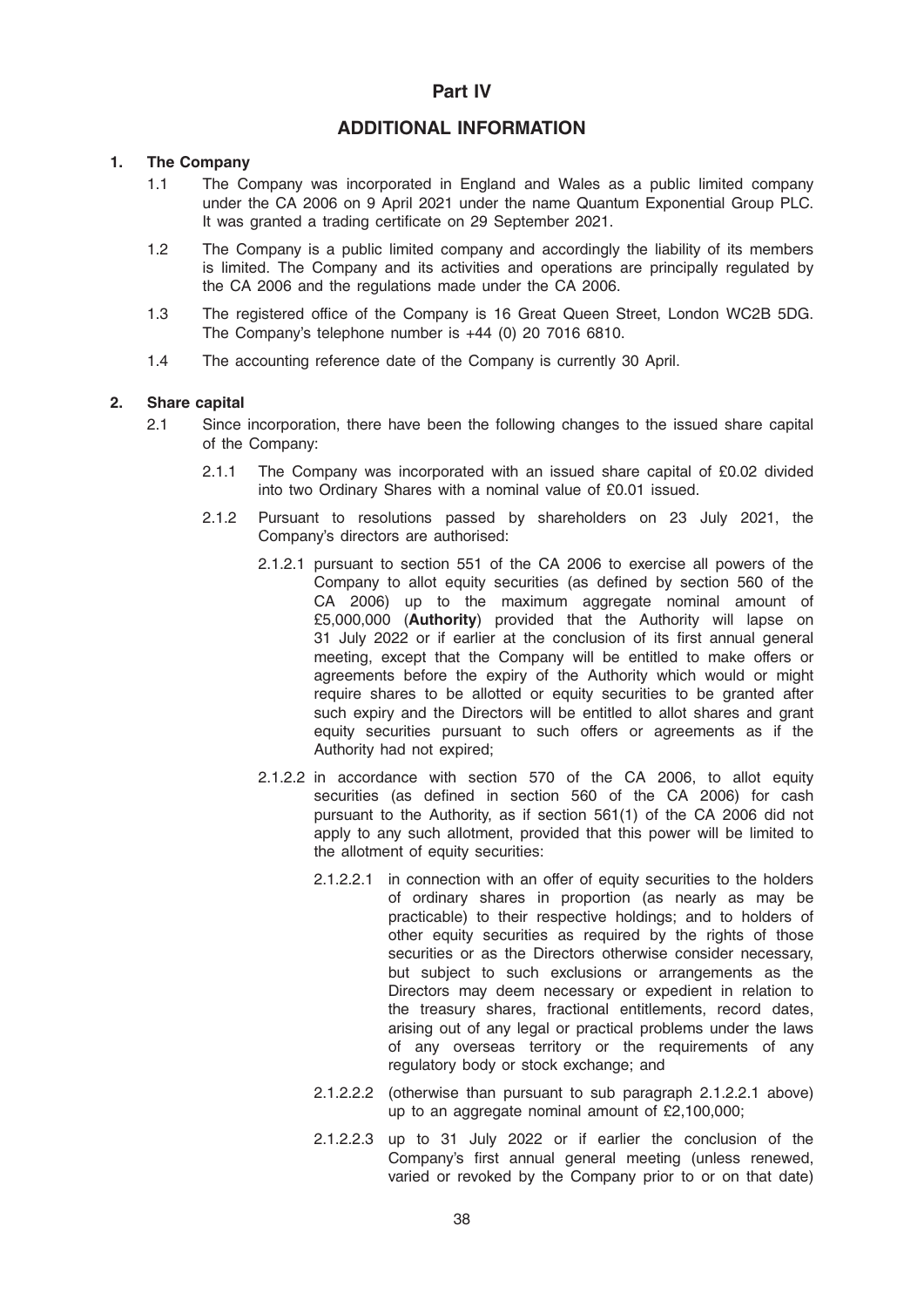except that the Company may, before such expiry, make offer(s) or agreement(s) which would or might require equity securities to be allotted after such expiry and the Directors may allot equity securities in pursuance of any such offers or agreements notwithstanding that the power conferred by this resolution has expired.

- 2.2 On 15 September 2021, the Company issued and allotted 272,429,998 Ordinary Shares at £0.01 per share to purchase the entire issued share capital of Quantum Exponential Limited.
- 2.3 The issued share capital of the Company at the date of this document and on Admission will be as follows:

|              | Number of<br><b>Ordinary Shares</b><br>allotted and fully<br>paid | Aggregate<br><b>Nominal value of</b><br><b>Ordinary Shares</b> |  |
|--------------|-------------------------------------------------------------------|----------------------------------------------------------------|--|
| Current      | 272,430,000                                                       | £2.724.300                                                     |  |
| On Admission | 328,375,000                                                       | £3,328,375                                                     |  |

- 2.4 On Admission, Novum will have 1,000,000 Novum Warrants to subscribe for Ordinary Shares exercisable at 5p per share for three years from Admission.
- 2.5 On Admission, Oberon will have 1,166,666 Oberon Warrants to subscribe for Ordinary Shares exercisable at 7.5p per share for three years from Admission.
- 2.6 On Admission holders of the Investor Warrants will have 55,945,000 Investor Warrants to subscribe for Ordinary Shares exercisable at 7.5 pence per share for two years from Admission.
- 2.7 On Admission, on the basis that existing Shareholders do not participate in the Fundraise, they will suffer a dilution of 17% in their aggregate interests (both capital and voting) in the Company.
- 2.8 Prior to and on Admission, the Company's share capital consists of one class of Ordinary Shares with equal voting rights (subject to the Articles) and the Ordinary Shares are freely transferrable in both certificated and uncertificated form. No Shareholder has any different voting rights from any other Shareholder.
- 2.9 The Company has one wholly owned, non-trading subsidiary, Quantum Exponential Limited which is registered in England with number 13223592 and which was incorporated on 24 February 2021.

### 3. Summary of the Articles of Association

Pursuant to section 31 of the CA 2006, the objects for which the Company is established are unrestricted and the Company has full power and authority to carry out any object not prohibited by law.

The rights attaching to the Ordinary Shares, as set out in the Articles contain, amongst others, the following provisions:

### Votes of members

3.1 Subject to any special terms as to voting or to which any shares may have been issued or no shares having been issued subject to any special terms, on a show of hands every member who being an individual is present in person or by proxy, or being a corporation is present by a duly authorised representative, has one vote, and on a poll every member has one vote for every share of which such member is the holder.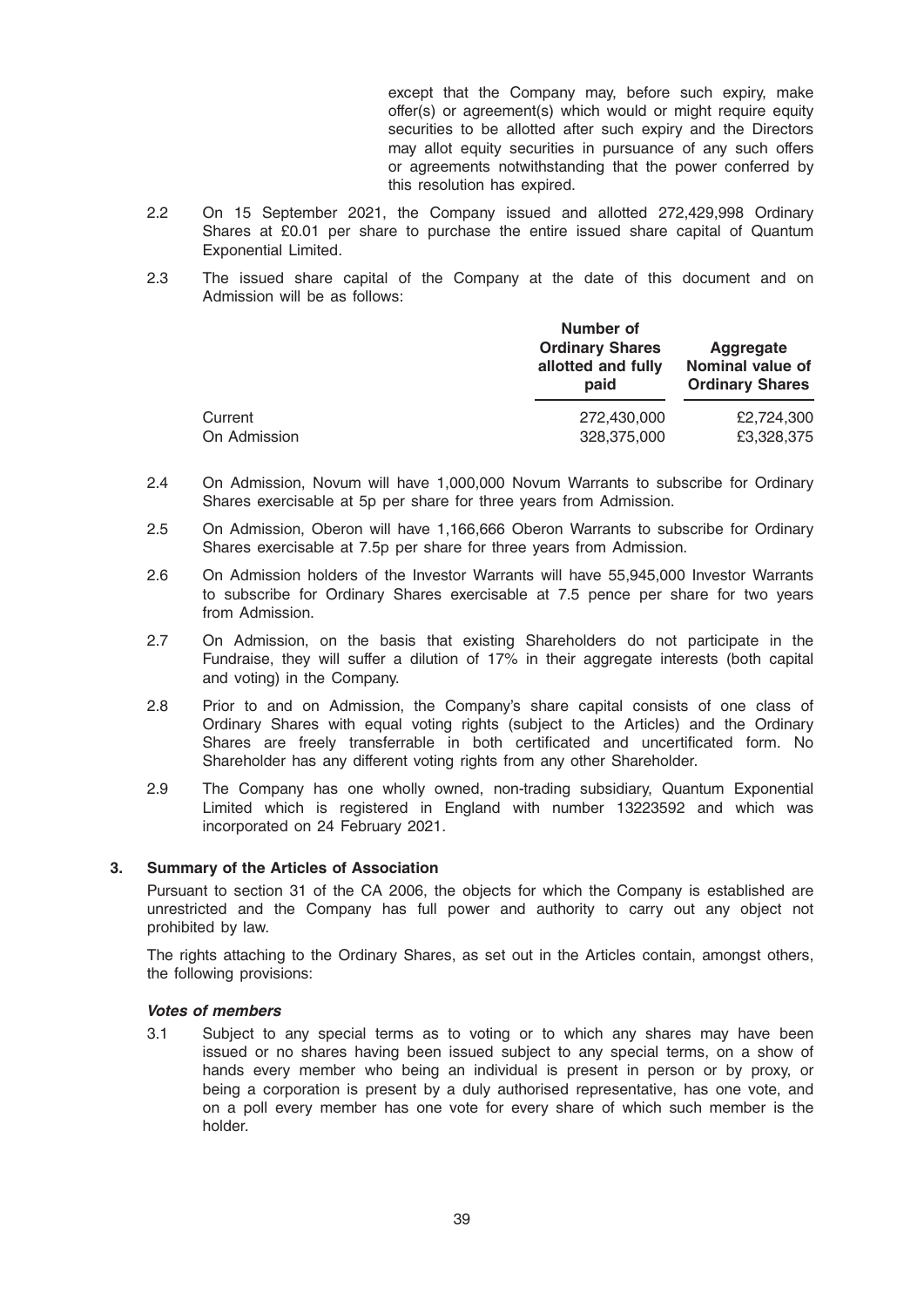3.2 Unless the directors determine otherwise, a member of the Company is not entitled in respect of any shares held by such member to vote at any general meeting of the Company if any amounts payable by such member in respect of those shares have not been paid or if the member has a holding of at least 0.25% of any class of shares of the Company and has failed to comply with a notice under section 793 CA 2006.

# Variation of rights

3.3 The Articles do not contain provisions relating to the variation of rights as these matters are dealt with in section 630 CA 2006. If at any time the capital of the Company is divided into different classes of shares, the rights attached to any class may be varied or abrogated with the consent in writing of the holders of at least three fourths in nominal value of that class or with the sanction of an extraordinary resolution passed at a separate meeting of the holders of that class but not otherwise.

# Transfer of shares

- 3.4 Subject to the provisions of the Articles relating to CREST, all transfers of shares will be effected in any usual form or in such other form as the board approves and must be signed by or on behalf of the transferor and, in the case of a partly paid share, by or on behalf of the transferee. The transferor is deemed to remain the holder of the share until the name of the transferee is entered in the register of members in respect of it.
- 3.5 The directors may, in their absolute discretion and without assigning any reason, refuse to register the transfer of a share in certificated form if it is not fully paid or if the Company has a lien on it, or if it is not duly stamped, or if it is by a member who has a holding of at least 0.25% of any class of shares of the Company and has failed to comply with a notice under section 793 CA 2006. In exceptional circumstances, the directors may refuse to register any such transfer, provided that their refusal does not disturb the market.
- 3.6 The Articles contain no restrictions on the free transferability of fully paid Ordinary Shares provided that the transfers are in favour of not more than four transferees, the transfers are in respect of only one class of share and the provisions in the Articles, if any, relating to registration of transfers have been complied with.

# Payment of dividends

3.7 Subject to the provisions of CA 2006 and to any special rights attaching to any shares, the Shareholders are to distribute amongst themselves the profits of the Company according to the amounts paid up on the shares held by them, provided that no dividend will be declared in excess of the amount recommended by the directors. A member will not be entitled to receive any dividend if he has a holding of at least 0.25% of any class of shares of the Company and has failed to comply with a notice under section 793 CA 2006. Interim dividends may be paid if profits are available for distribution and if the directors so resolve.

### Unclaimed dividends

3.8 Any dividend unclaimed after a period of 12 years from the date of its declaration will be forfeited and will revert to the Company.

### Untraced Shareholders

3.9 The Company may sell any share if, during a period of 12 years, at least three dividends in respect of such shares have been paid, no cheque or warrant in respect of any such dividend has been cashed and no communication has been received by the Company from the relevant member. The Company must advertise its intention to sell any such share in both a national daily newspaper and in a newspaper circulating in the area of the last known address to which cheques or warrants were sent.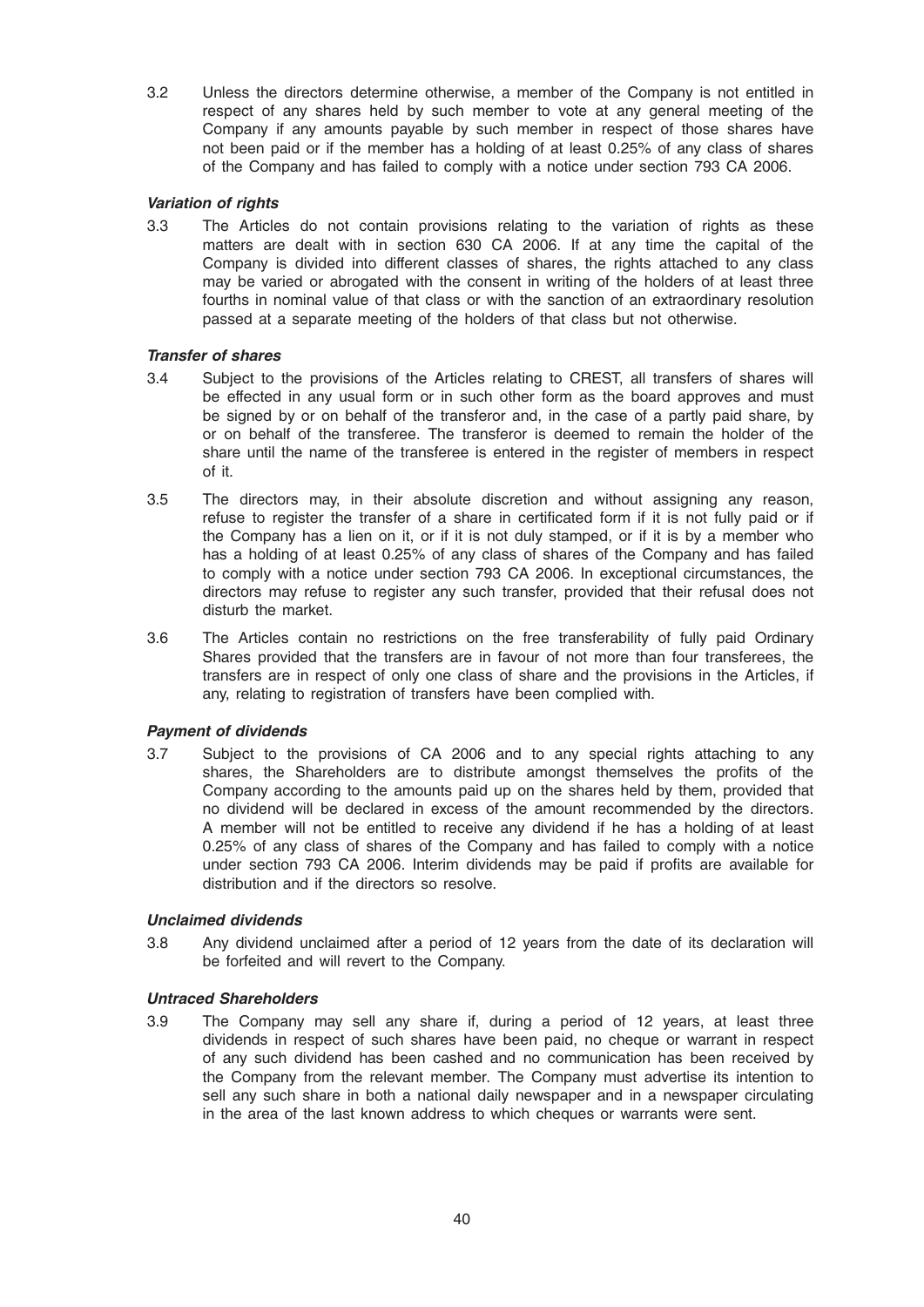# Return of capital

3.10 On a winding-up of the Company, the balance of the assets available for distribution will, subject to any sanction required by CA 2006, be divided amongst the members.

### Borrowing powers

3.11 Subject to the provisions of CA 2006, the directors may exercise all the powers of the Company to borrow money and to mortgage or charge its undertaking, property, and assets, including its uncalled or unpaid capital, and to issue debentures and other securities and to give guarantees.

#### **Directors**

- 3.12 No shareholding qualification is required by a director.
- 3.13 The directors are entitled to fees, in addition to salaries, at the rate decided by them, subject to an aggregate limit of £150,000 per annum or such additional sums as the Company may by ordinary resolution determine. The Company may by ordinary resolution also vote extra fees to the directors which, unless otherwise directed by the resolution by which it is voted, will be divided amongst the directors as they agree, or failing agreement, equally. The directors are also entitled to be repaid all travelling, hotel and other expenses incurred by them in connection with the business of the Company.
- 3.14 Each director must retire from office at the third annual general meeting after the annual general meeting or general meeting (as the case may be) at which such director was appointed or last reappointed. A retiring director is eligible for reappointment.
- 3.15 The directors may from time to time appoint one or more of their body to be the holder of an executive office on such terms as they think fit.
- 3.16 Except as provided in paragraphs 3.17 and 3.18 below, a director may not vote or be counted in the quorum present on any motion in regard to any contract, transaction, arrangement or any other proposal in which he has any material interest, which includes the interest of any person connected with him, otherwise than by virtue of his interests in shares or debentures or other securities of or otherwise in or through the Company. Subject to CA 2006, the Company may by ordinary resolution suspend or relax this provision to any extent or ratify any transaction not duly authorised by reason of a contravention of it.
- 3.17 In the absence of some other material interest than is indicated below, a director is entitled to vote and be counted in the quorum in respect of any resolution concerning any of the following matters:
	- 3.17.1 the giving of any security, guarantee or indemnity to him in respect of money lent or obligations incurred by him or by any other person at the request of or for the benefit of the Company or any of its subsidiaries;
	- 3.17.2 the giving of any security, guarantee or indemnity to a third party in respect of a debt or obligation of the Company or any of its subsidiaries for which he himself has assumed responsibility in whole or in part under a guarantee or indemnity or by the giving of security;
	- 3.17.3 any proposal concerning an offer of shares or debentures or other securities of or by the Company or any of its subsidiaries for subscription or purchase in which offer he is or is to be interested as a participant in its underwriting or subunderwriting;
	- 3.17.4 any contract, arrangement, transaction or other proposal concerning any other company in which he is interested provided that he is not the holder of or beneficially interested in 1% or more of any class of the equity share capital of such company, or of a third company through which his interest is derived, or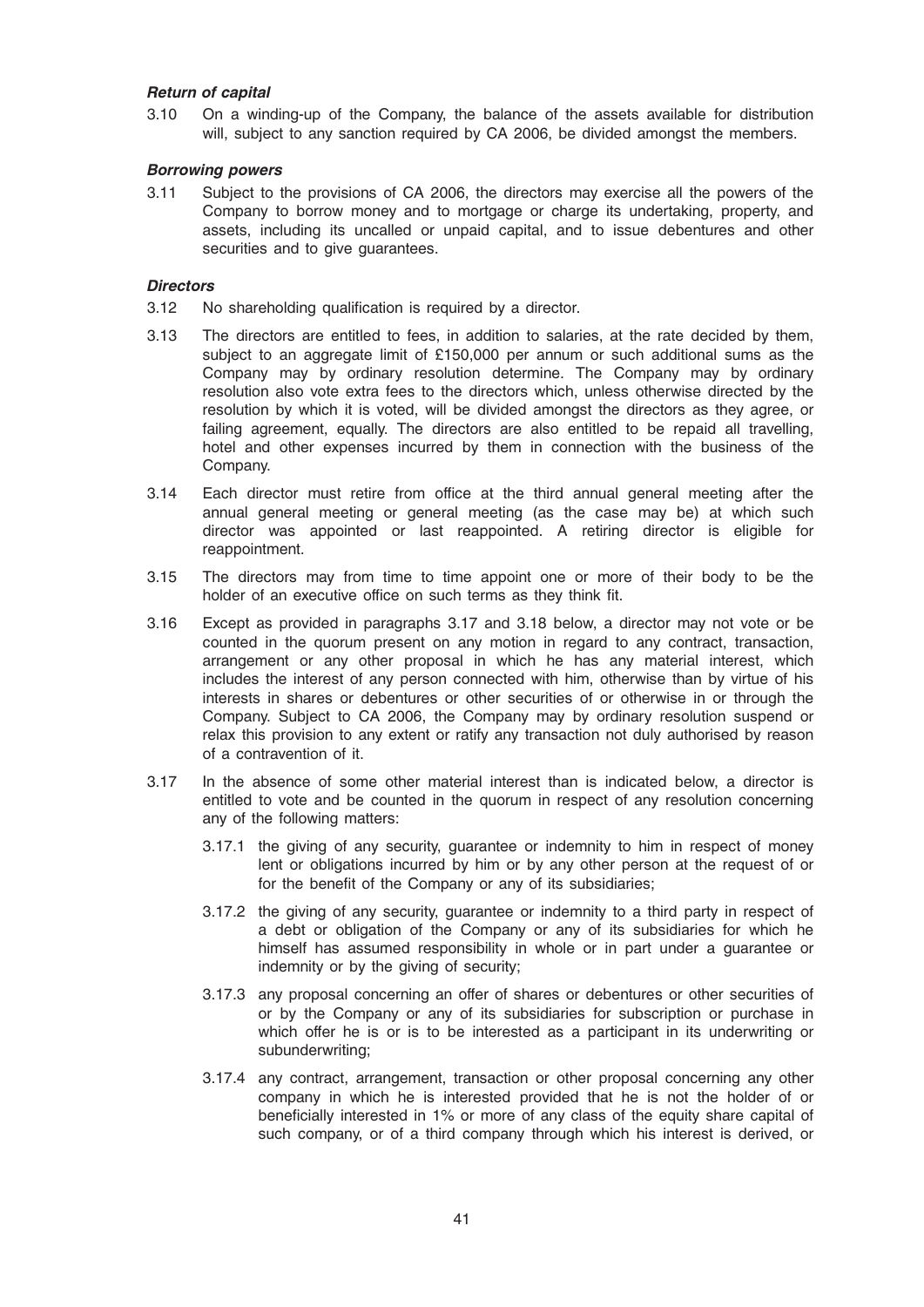of the voting rights available to members of the relevant company, any such interest being deemed to be a material interest, as provided in paragraph 3.16 above, in all circumstances;

- 3.17.5 any contract, arrangement, transaction or other proposal concerning the adoption, modification or operation of a superannuation fund or retirement, death or disability benefits scheme under which he may benefit, and which has been approved by or is subject to and conditional upon approval by HMRC;
- 3.17.6 any contract, arrangement, transaction, or other proposal concerning the adoption, modification or operation of an employee share scheme which includes full time executive directors of the Company and/or any subsidiary or any arrangement for the benefit of employees of the Company or any of its subsidiaries and which does not award to any director any privilege or advantage not generally accorded to the employees to whom such a scheme relates; and
- 3.17.7 any contract, arrangement, transaction, or proposal concerning insurance which the Company proposed to maintain or purchase for the benefit of directors or for the benefit or persons including the directors.
- 3.18 If any question arises at any meeting as to the materiality of a director's interest or as to the entitlement of any director to vote and such question is not resolved by his voluntarily agreeing to abstain from voting, such question must be referred to the chairman of the meeting and his ruling in relation to any other director will be final and conclusive except in a case where the nature or extent of the interest of such director has not been fully disclosed.
- 3.19 The directors may provide or pay pensions, annuities, gratuities and superannuation or other allowances or benefits to any director, ex-director, employee, or ex-employee of the Company or any of its subsidiaries or to the spouse, civil partner, children and dependants of any such director, ex-director, employee or ex-employee.

### **CREST**

3.20 The directors may implement such arrangements as they think fit in order for any class of shares to be held in uncertificated form and for title to those shares to be transferred by means of a system such as CREST in accordance with the Uncertificated Securities Regulations 2001 and the Company will not be required to issue a certificate to any person holding such shares in uncertificated form.

### Disclosure notice

- 3.21 The Company may by notice in writing require a person whom the Company knows or has reasonable cause to believe to be or, at any time during the three years immediately preceding the date on which the notice is issued, to have been interested in shares comprised in the Company's relevant share capital:
	- 3.21.1 to confirm that fact or (as the case may be) to indicate whether or not it is the case; and
	- 3.21.2 where such person holds or has during that time held an interest in shares so comprised, to give such further information as may be required in the notice.

### General meetings

- 3.22 An annual general meeting must be called by at least 21 clear days' notice, and all other general meetings must be called by at least 14 clear days' notice.
- 3.23 Notices must be given in the manner stated in the articles to the members, other than those who under the provisions of the articles or under the rights attached to the shares held by them are not entitled to receive the notice, and to the auditors.
- 3.24 No business may be transacted at any general meeting unless a quorum is present which will be constituted by two persons entitled to vote at the meeting each being a member or a proxy for a member or a representative of a corporation which is a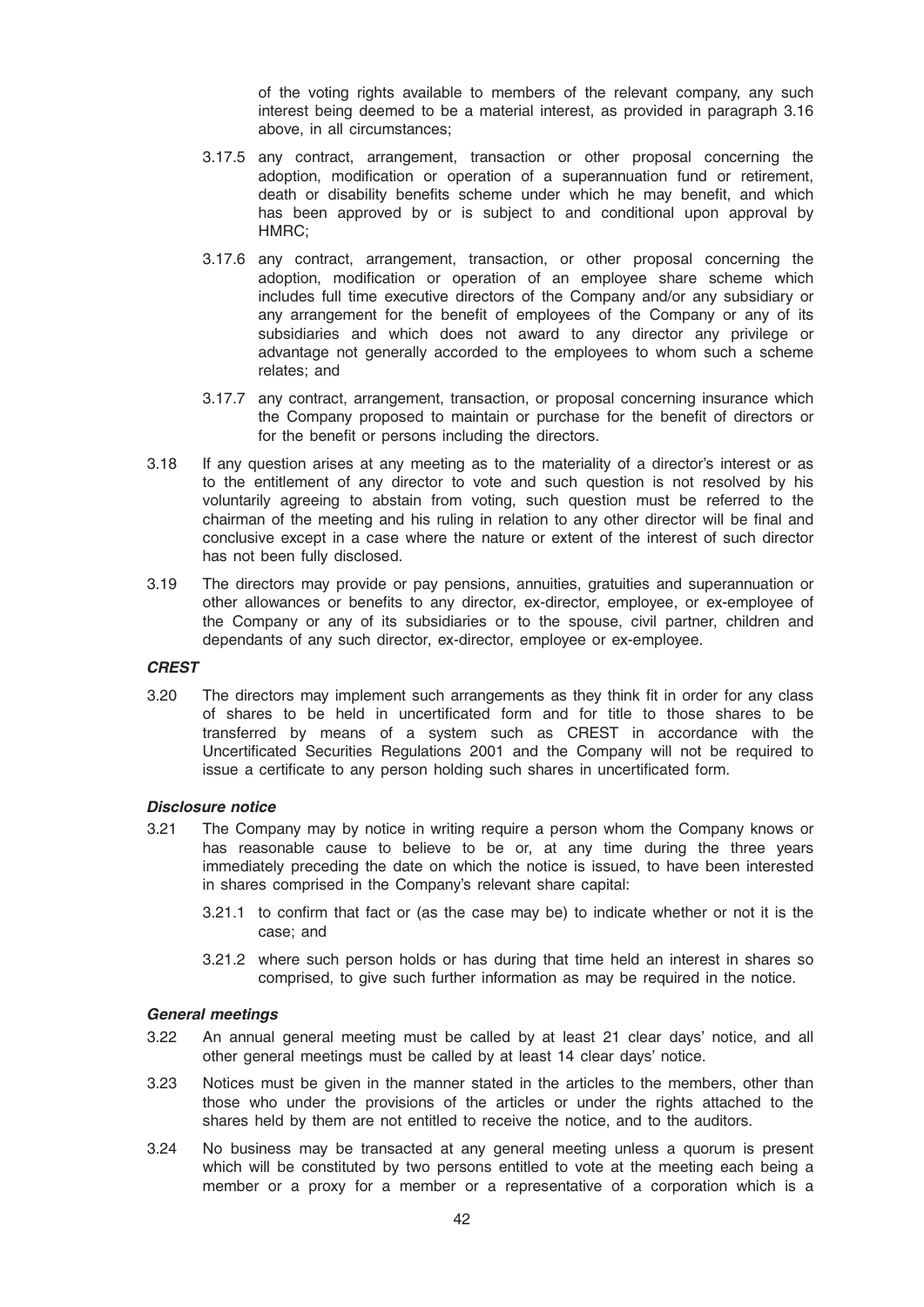member. If within half an hour from the time appointed for the meeting a quorum is not present, the meeting, if convened on the requisition of, or by, members, will be dissolved.

- 3.25 At a general meeting a resolution put to the vote will be decided on a show of hands unless, before or on the declaration of the show of hands, a poll is demanded by the chairman or by at least five members present in person or by proxy and entitled to vote or by a member or members entitled to vote and holding or representing by proxy at least one tenth of the total voting rights of all the members having the right to vote at the meeting or by a member or members entitled to vote and holding or representing by proxy shares on which the aggregate sum that has been paid up is equal to not less than one tenth of the total sum paid up on all shares conferring a right to vote. Unless a poll is demanded as above, a declaration by the chairman that a resolution has been carried, or carried unanimously or by a particular majority, or lost, or not carried by a particular majority, and an entry to that effect in the book containing the minutes of the proceedings of general meetings of the Company is conclusive evidence of the fact without proof of the number or proportion of the votes recorded in favour of or against such resolution.
- 3.26 No member is entitled to vote at any general meeting either personally or by proxy or to exercise any privilege as a member unless all calls or other sums due and payable in respect of such member's shares in the Company have been paid.
- 3.27 The appointment of a proxy must be in any usual form, or such other form as may be approved by the directors and must be signed by the appointor or by his agent duly authorised in writing or if the appointor is a corporation, must be either under its common seal or signed by an officer or agent so authorised. The directors may, but will not be bound to, require evidence of authority of such officer or agent. An instrument of proxy need not be witnessed.
- 3.28 The proxy will be deemed to include the right to demand or join in demanding a poll and generally to act at the meeting for the member giving the proxy.
- 3.29 The directors may direct that members or proxies wishing to attend any general meeting must submit to such searches or other security arrangements or restrictions as the directors consider appropriate in the circumstances and may, in their absolute discretion, refuse entry to, or eject from, such general meeting any member or proxy who fails to submit to such searches or otherwise to comply with such security arrangements or restrictions.

### 4. Directors' Interests

4.1 In addition to the Warrants set out in paragraphs 2.4, 2.5 and 2.6 of this Part IV, on Admission the interests of the Directors and their immediate families and, so far as they are aware having made due and careful enquiries, of persons connected with them (all of which are beneficial, unless otherwise stated) (so far as is known to the Directors, or could with reasonable diligence be ascertained by them) (within the meaning of sections 252 to 254 of CA 2006) in the Enlarged Share Capital are and will be as follows:

| <b>Name</b>             | <b>Number of</b><br>Ordinary<br><b>Shares on</b><br><b>Admission</b> | % of Enlarged<br><b>Share Capital</b> |
|-------------------------|----------------------------------------------------------------------|---------------------------------------|
| <b>Martin Schwedler</b> | 32,000,000                                                           | 9.74%                                 |
| lan Pearson             | 17,500,000                                                           | 5.33%                                 |
| <b>Steven Metcalfe</b>  | 19,500,000                                                           | 5.94%                                 |
| Nigel McNair Scott      | 10,250,000                                                           | 3.12%                                 |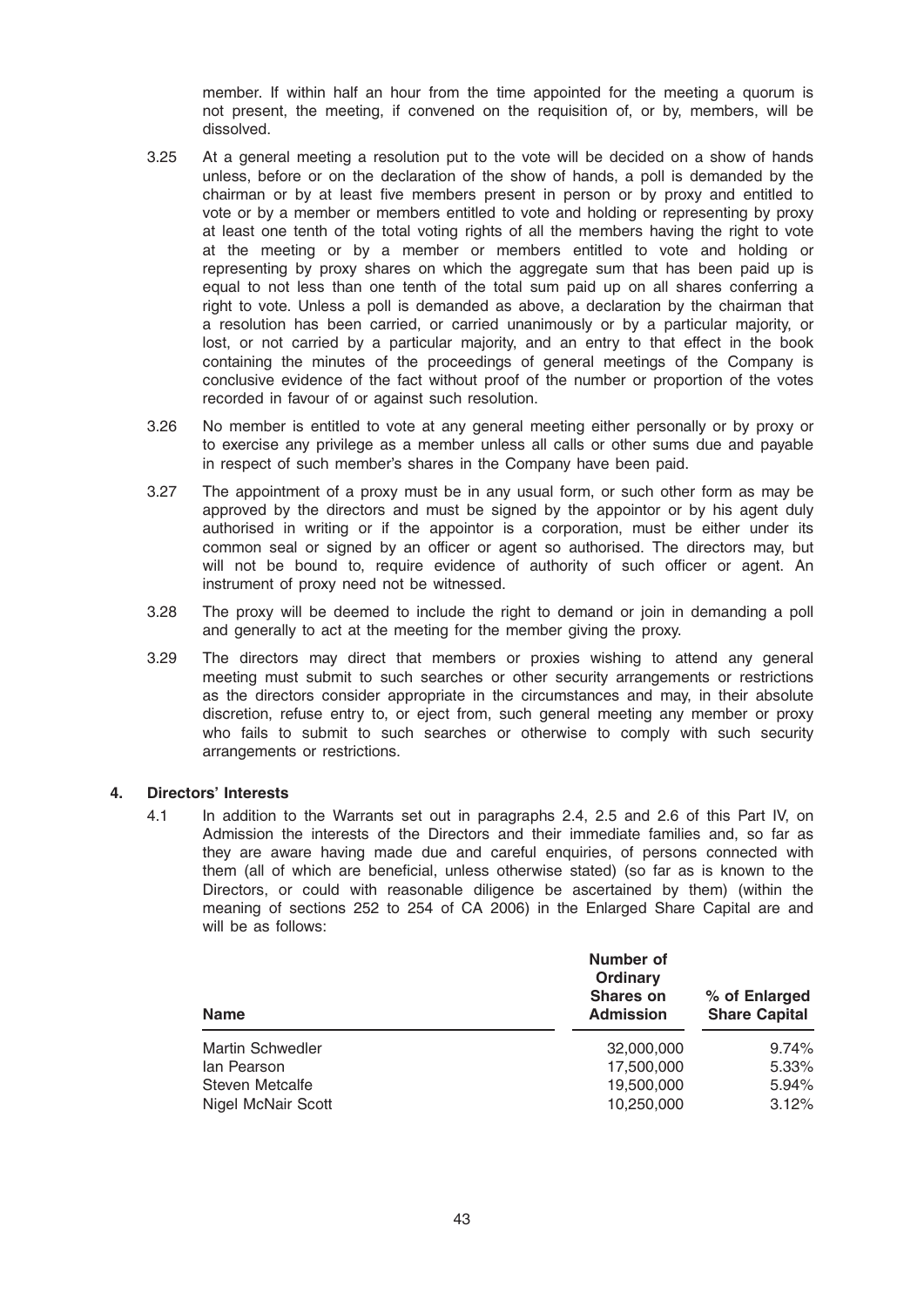- 4.2 The Company and the Directors are neither aware of any arrangements or operations which may, at a subsequent date, result in a change in control of the Company, nor, that the Company is owned or controlled directly or indirectly by any entity.
- 4.3 Except as disclosed in paragraphs 4.1 above and 5.1 below, as at the date of this Document, the Directors are not aware of any interest which will immediately following Admission represent 5% or more of the Enlarged Share Capital or voting rights of the Company or of any person who, directly or indirectly, jointly or severally, exercises or could exercise control of the Company.
- 4.4 There are no outstanding loans granted or guarantees provided by the Company to or for the benefit of any of the Directors.
- 4.5 Ian Pearson and Nigel McNair Scott are independent of any Shareholders of the Company, as disclosed in 5.1 below.
- 4.6 No Director has any interest, whether direct or indirect, in any transaction which is or was unusual in its nature or conditions or significant to the business of the Company taken as a whole and which was effected by the Company during the current or immediately preceding financial year, or during any earlier financial year and which remains in any respect outstanding or unperformed.

# 5. Major Shareholders

5.1 In addition to the interests of the Directors set out in paragraph 4.1, as at 26 October 2021 (being the latest practicable date prior to the publication of this Document) the Company has been notified or is aware of the following holdings which will, following Admission, represent 5% or more of the Enlarged Share Capital or voting rights of the Company:

| <b>Name</b>                       | Number of<br>Ordinary<br><b>Shares prior</b><br>to<br><b>Admission</b> | % of Issued<br><b>Share</b><br><b>Capital</b><br>prior to<br><b>Admission</b> | Number of<br>Ordinary<br><b>Shares on</b><br><b>Admission</b> | % of Issued<br><b>Share</b><br><b>Capital</b><br><b>on</b><br><b>Admission</b> |
|-----------------------------------|------------------------------------------------------------------------|-------------------------------------------------------------------------------|---------------------------------------------------------------|--------------------------------------------------------------------------------|
| David Williams                    | 64.750.000                                                             | 23.77%                                                                        | 64.750.000                                                    | 19.72%                                                                         |
| Martin Schwedler                  | 32,000,000                                                             | 11.75%                                                                        | 32,000,000                                                    | 9.74%                                                                          |
| Oberon Investments                |                                                                        |                                                                               |                                                               |                                                                                |
| Discretionary clients             | 18,866,666                                                             | 6.93%                                                                         | 28,300,000                                                    | 8.62%                                                                          |
| Steven Metcalfe                   | 19,500,000                                                             | 7.16%                                                                         | 19,500,000                                                    | 5.94%                                                                          |
| lan Pearson<br><b>JUB Capital</b> | 17.500.000                                                             | 6.42%                                                                         | 17.500.000                                                    | 5.33%                                                                          |
| Management LLP                    | 13,000,000                                                             | 4.77%                                                                         | 19,500,000                                                    | 5.94%                                                                          |

# 6. Directors' terms of appointment

- 6.1 The Company has entered into service agreements and letter(s) of appointment as follows:
- 6.1.1 a service agreement dated 27 October 2021, with effect from 1 May 2021, with Martin Schwedler under which Mr Schwedler agreed to act as a Chief Executive Officer of the Company. The service agreement may be terminated by either party giving to the other not less than six months' notice in writing at any time and earlier for material breach. If in the first twelve months' of the agreement it is terminated by the Company for cause or in the event of the death, disability or other reason not the responsibility or control of the director, the Company has the ability to purchase a varying proportion of the director's shares at par. The salary payable to Mr Schwedler is £120,000 per annum in respect of the period from 1 May 2021 to Admission, and £72,000 per annum following Admission;
- 6.1.2 a service agreement dated 27 October 2021, with effect from 1 May 2021, with Steven Metcalfe under which Mr Metcalfe agreed to act as an executive director of the Company. The service agreement may be terminated by either party giving to the other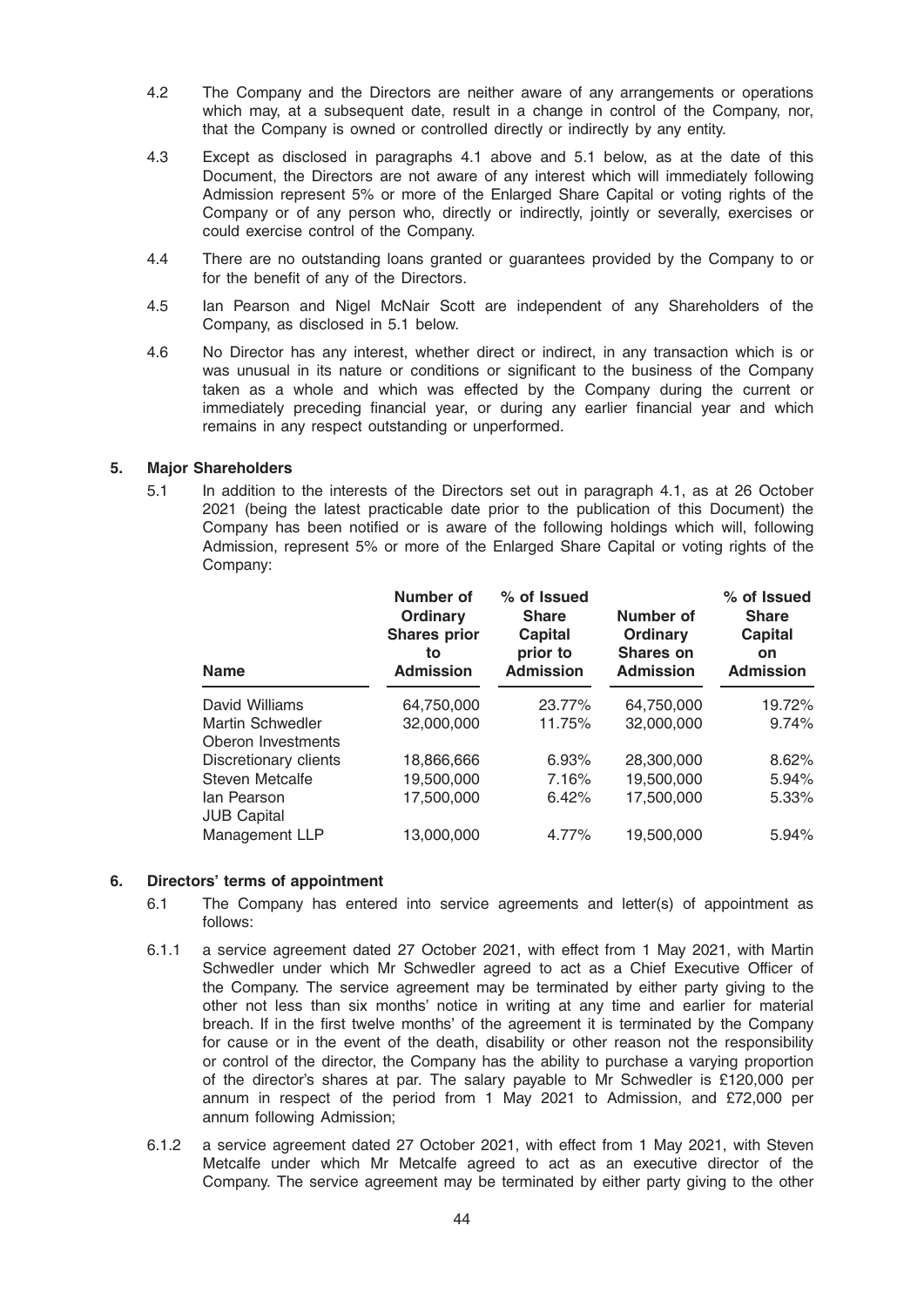not less than six months' notice in writing at any time and earlier for material breach. If in the first twelve months' of the agreement it is terminated by the Company for cause or in the event of the death, disability or other reason not the responsibility or control of the director, the Company has the ability to purchase a varying proportion of the director's shares at par. The salary payable to Mr Metcalfe is £80,000 per annum;

- 6.1.3 a letter of appointment dated 27 October 2021, with effect from 1 July 2021, with Ian Pearson under which Mr Pearson agreed to act as a Non-Executive Director of the Company. The letter of appointment is conditional upon Admission and may be terminated by either party giving to the other not less than six months' notice in writing at any time and earlier for material breach. If in the first twelve months' of the agreement it is terminated by the Company for cause or in the event of the death, disability or other reason not the responsibility or control of the director, the Company has the ability to purchase a varying proportion of the director's shares at par. The fee payable to Mr Pearson is £40,000 per annum; and
- 6.1.4 a letter of appointment dated 27 October 2021, with effect from 1 July 2021, with Nigel McNair Scott under which Mr McNair Scott agreed to act as a Non-Executive Director of the Company. The letter of appointment is conditional upon Admission and may be terminated by either party giving to the other not less than six months' notice in writing at any time and earlier for material breach. If in the first twelve months' of the agreement it is terminated by the Company for cause or in the event of the death, disability or other reason not the responsibility or control of the director, the Company has the ability to purchase a varying proportion of the director's shares at par. The fee payable to Mr McNair Scott is £20,000 per annum.
- 6.2 The service agreement and letters of appointment referred to in paragraph 6.1 replaced agreements on substantially the same terms entered into with Quantum Exponential Limited. Except as referred to above, there are no service agreements or letters of appointment in existence between any of the Directors and the Company.
- 6.3 The aggregate remuneration paid (including any contingent or deferred compensation) and benefits in kind granted to the Directors by the Company during the financial period ended 30 April 2021 was nil.

# 7. Additional Information on the Directors

7.1 In addition to directorships of the Company, the Directors hold or have held the following directorships (including directorships of companies registered outside England and Wales):

| <b>Director</b>    | <b>Current Directorships/Partnerships</b>                                                                                                                                    |
|--------------------|------------------------------------------------------------------------------------------------------------------------------------------------------------------------------|
| Martin Schwedler   | Arcus Advisors GMBH and Terium International DMCC                                                                                                                            |
| lan Pearson        | Eqtec Public Limited Company, IPP Associates Limited, and<br><b>Thames Water Utilities Limited</b>                                                                           |
| Steven Metcalfe    | Big Sofa Technologies Group Limited, BHA Trustees Limited,<br>Metcalfe Consultancy Limited, Metcalfe Martin Ltd., Smarttrade<br>App Limited, and Stene Investments Limited   |
| Nigel McNair Scott | Maritime Orient and Nearest Agency Limited, Midland Holdings<br>Limited, Reaction Engines Limited, Space Travel Investments<br>Limtied, and Winchester Excavations Committee |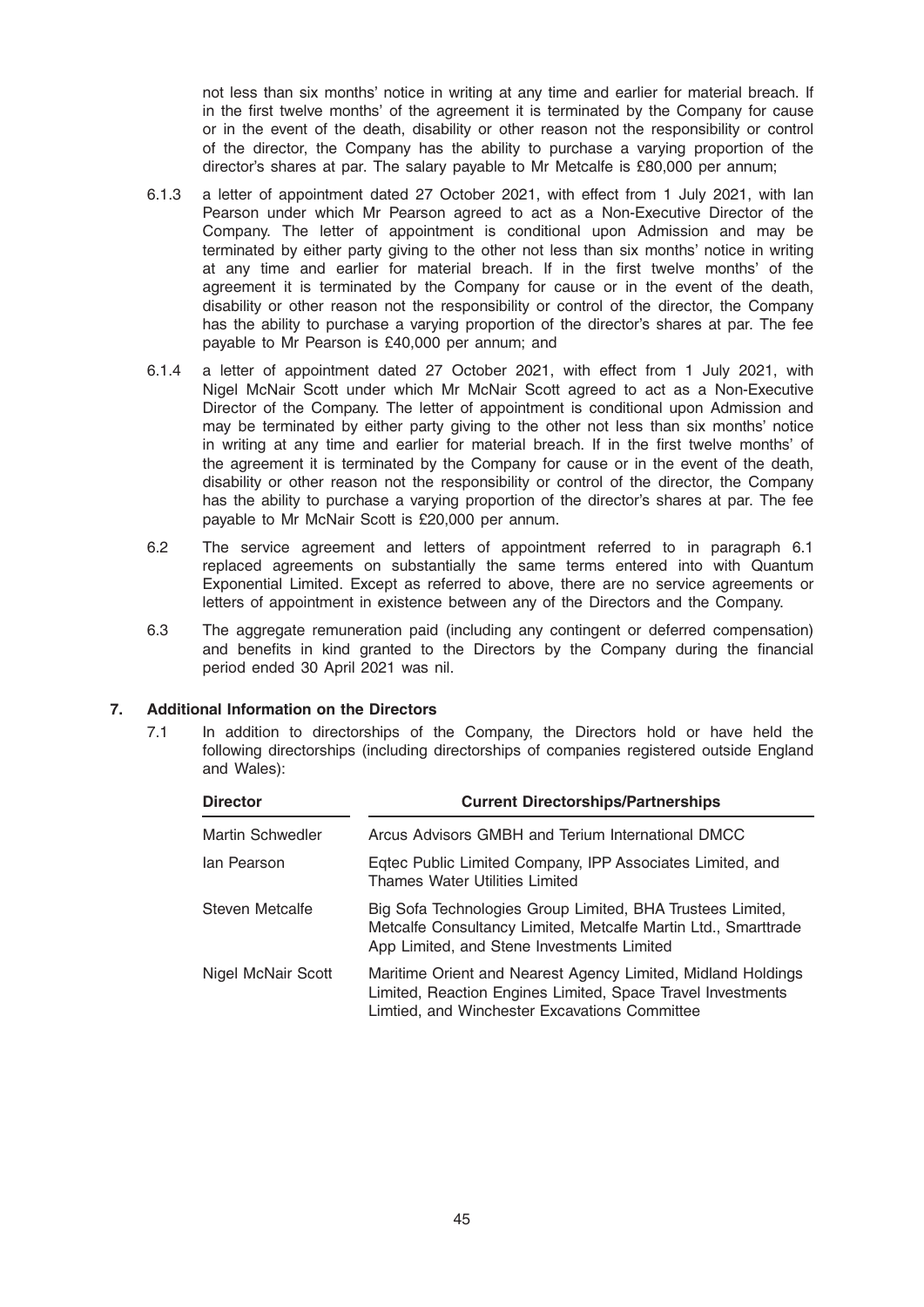7.2 In addition to directorships of the Company, the Directors have been partners in the following partnerships within the five years prior to the date of this Document:

| <b>Director</b>         | <b>Past Directorships/Partnerships</b>                                                                    |  |  |
|-------------------------|-----------------------------------------------------------------------------------------------------------|--|--|
| <b>Martin Schwedler</b> | Alfa Bank Ukraine, Enthusa Ltd, Forecetech Ltd, and Rogera Ltd                                            |  |  |
| lan Pearson             | Code Investing Limited, Co-Investment Debt Exchange Plc,<br>Octopus Apollo VCT PLC, and Octopus VCT 2 PLC |  |  |
| Steven Metcalfe         | Franmet Partners Limited, React Group Plc, and Sosandar Plc                                               |  |  |
| Nigel McNair Scott      | <b>Skylon Enterprise Limited</b>                                                                          |  |  |

# **Disclosures**

- 7.3 Except as disclosed below, None of the Directors have:
	- 7.3.1 had any previous names;
	- 7.3.2 any convictions in relation to fraudulent offences;
	- 7.3.3 had any bankruptcy order made against him or entered into any voluntary arrangements;
	- 7.3.4 been a director of a company which has been placed in receivership, insolvent liquidation, administration, been subject to a voluntary arrangement or any composition or arrangement with its creditors generally or any class of its creditors whilst he was a director of that company or within the 12 months after he ceased to be a director of that company;
	- 7.3.5 been a partner in any partnership which has been placed in insolvent liquidation, administration or been the subject of a partnership voluntary arrangement whilst he was a partner in that partnership or within the 12 months after he ceased to be a partner in that partnership;
	- 7.3.6 been the owner of any assets or a partner in any partnership which has been placed in receivership whilst he was a partner in that partnership or within the 12 months after he ceased to be a partner in that partnership;
	- 7.3.7 been publicly criticised by any statutory or regulatory authority (including recognised professional bodies); or
	- 7.3.8 been disqualified by a court from acting as a director of any company or from acting in the management or conduct of the affairs of a Company.
- 7.4 Ian Pearson was a director of Co-Investment Debt Exchange Plc until 24 September 2020. On 2 December 2020, that company commenced a creditors voluntary liquidation with a deficit of £2.2 million as a result of its inability to raise additional funds due to the global pandemic.
- 7.5 None of the Directors has, or has had, any conflict of interest between any duties to the Company and their private interests or any duties they owe. Should the Company make investments which involve related parties, any such investments will comply with the requirements related to such transactions under the AQSE Growth Market Rules.

# 8. Material Contracts

### Engagement Letters

8.1 An engagement letter dated 02 March 2021 between the Company and Novum pursuant to which the Company has appointed Novum to act as the corporate adviser to the Company for the purposes of seeking admission of the Company's shares to trading on the AQSE Growth Market, for which, the Company agreed to pay Novum a corporate finance fee and to grant Novum a warrant over £50,000 of the Company's issued share capital exercisable at 50% above the Issue Price at any time up to the third anniversary of Admission.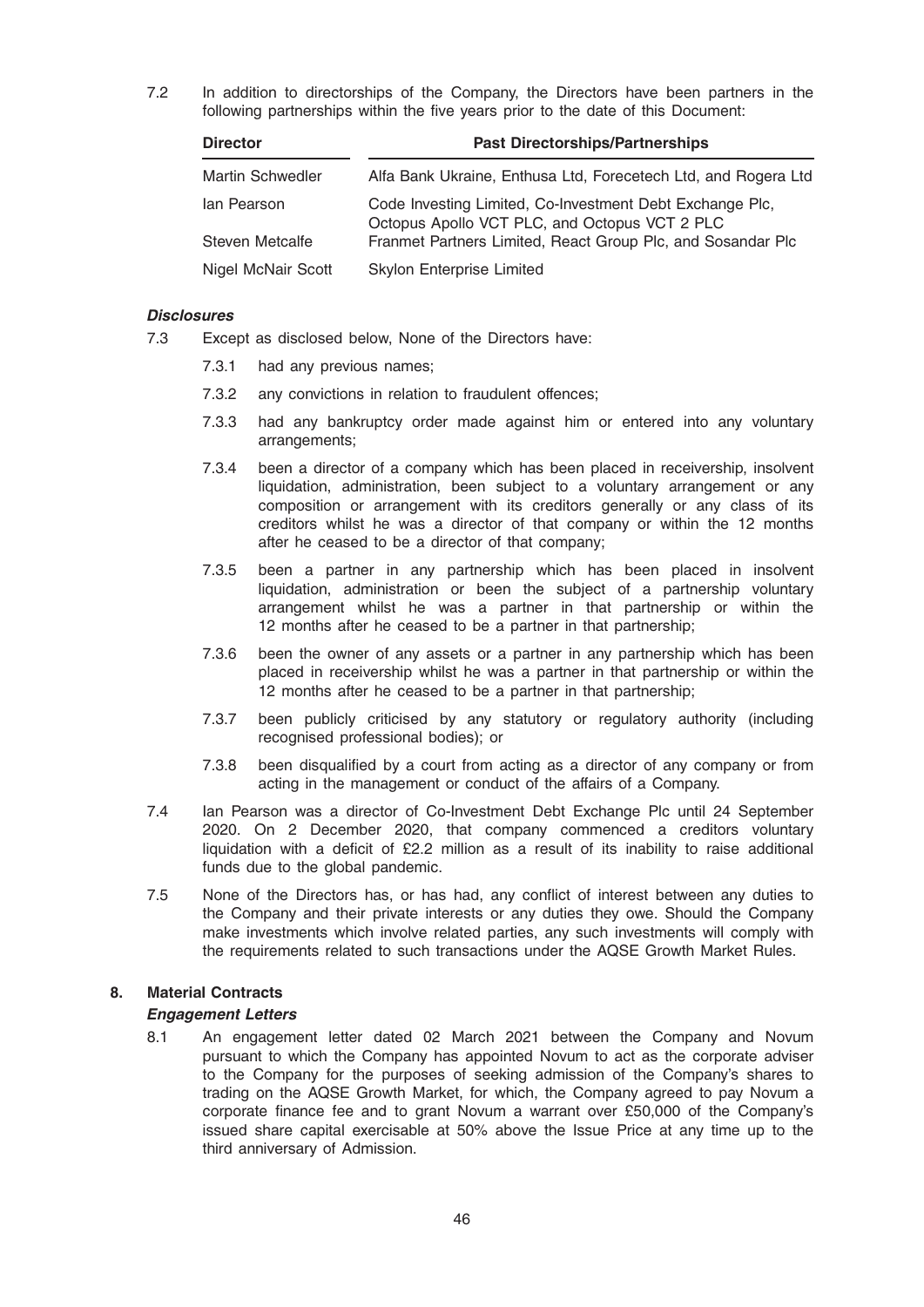8.2 An engagement letter dated 10 March 2021 between the Company and Oberon Capital pursuant to which Oberon agreed to act as broker in connection with the Placing and as broker to the Company on an on-going basis following Admission. Under the terms of this engagement letter Oberon Capital is entitled to a broking commission of 4% together with a broking commission of 1% of the gross funds raised by the Company (directly or indirectly) pursuant to the IPO of all funds raised by it. The engagement may be terminated by either party on three month's written notice or by either party immediately following a material breach. Oberon agreed to act as the Company's broker for a minimum period of 12 months following the date of the Admission. The Company will pay Oberon Capital an annual retainer fee of £30,000, payable quarterly in advance. The engagement may be terminated by either party on three months' written notice, to take effect no earlier than the first anniversary of the agreement, or by either party immediately following a material breach

# Novum Corporate Adviser Agreement

8.3 An AQSE Corporate Adviser agreement dated 27 October 2021 between the Company and Novum pursuant to which the Company has appointed Novum to act as corporate adviser to the Company on an on-going basis following Admission. The agreement contains certain undertakings and indemnities given by the Company in respect of, inter alia, compliance with all applicable laws and regulations. The agreement continues for a fixed period of one year from the date of Admission and thereafter is subject to termination by either party giving three months' prior written notice.

# Placing Agreement and Subscription letters

- 8.4 Pursuant to the Placing Agreement dated 27 October 2021 between the Company, the Directors, and Oberon Capital under which Oberon Capital, subject to certain conditions, agreed to use its reasonable endeavours to procure subscribers for Placing Shares pursuant to the Placing. The Placing Agreement may be terminated by Oberon Capital, and Novum in certain customary circumstances prior to Admission. The obligation of Oberon Capital to use its reasonable endeavours to procure subscribers for Placing Shares is conditional upon certain conditions that are typical for an agreement of this nature. These conditions include, *inter alia*: (i) Admission occurring and becoming effective by 8.00 a.m. London time on or prior to 1 November 2021 (or such later time and/or date, not being later than 30 November 2021, as the Company and Oberon Capital may agree; and (ii) the Placing Agreement not having been terminated in accordance with its terms. For its services in connection with the Placing and provided that the Placing Agreement becomes wholly unconditional and is not terminated, Oberon Capital will be entitled to (a) commission based on the gross aggregate value of the Placing Shares placed by it and Subscription Shares. The Company and Directors have given warranties to Oberon Capital and the Company has given an indemnity, concerning, *inter alia*, the accuracy of the information contained in this Document. The warranties and indemnities given by the Company are standard for an agreement of this nature.
- 8.5 Quantum Exponential Limited entered into subscription letters with various investors dated 6 and 7 July 2021 under which such persons agreed to subscribe for 98,430,000 ordinary shares at 2.5p per share in a pre-IPO fundraising round and (following the completion of the share exchange agreement referred to in paragraph 8.10) to subscribe for a further 48,215,000 Ordinary Shares at 5p per share.

### Warrant Instrument

8.6 Pursuant to the Warrant Instrument dated 27 October 2021, the Company has authorised the grant of Warrants to subscribe for up to 58,111,666 Ordinary Shares, at such exercise price and on such terms (including as to vesting, exercise and lock-in) as are from time to time agreed by the Directors. As at 26 October 2021, being the last practicable date before the publication of this document, the Company had granted the warrants set out in paragraphs 2.4, 2.5 and 2.6 of this Part IV.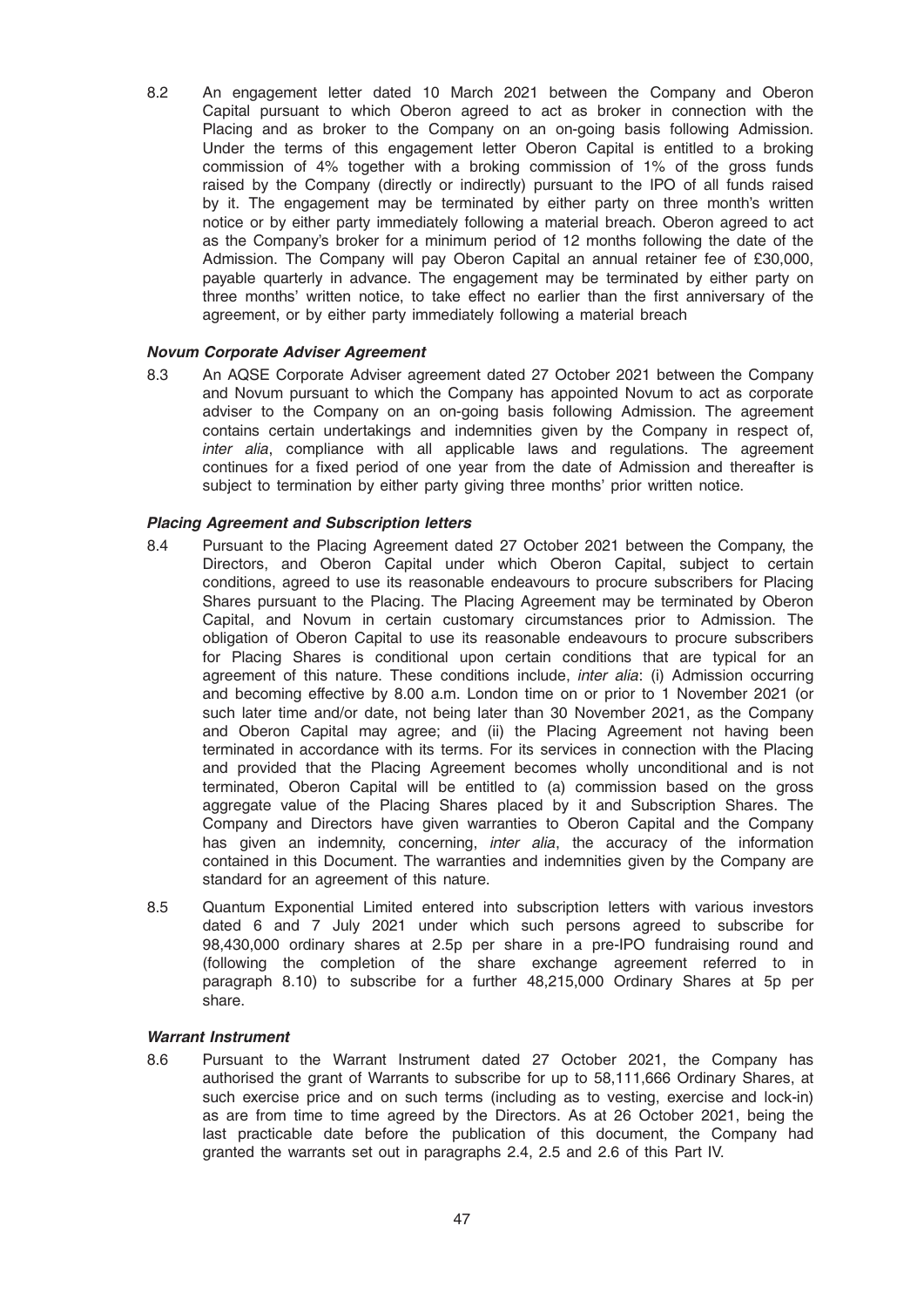# Lock-In Agreement

8.7 Pursuant to a Lock-In Agreement dated 27 October 2021, certain parties connected with Nigel McNair Scott have agreed with Novum and the Company not to dispose of any Ordinary Shares held by them for a period of 12 months from Admission (Lock-In Period). In addition, each of the Directors have undertaken to the Company and Novum not to dispose of their Shares for a period of six months after the end of the Lock-In Period without first consulting the Company and Novum in order to maintain an orderly market for the Shares. Certain disposals are excluded from the lock-in including those relating to acceptance of a general offer made to all Shareholders, pursuant to a court order, in the event of the death or as otherwise agreed to by the AQSE Growth Market and Novum. The agreement also contains covenants given by the Directors to use their reasonable endeavours to ensure that any persons deemed to be connected with them also adhere to the terms of the agreement.

# Registrar agreement

8.8 The Company and the Registrar have entered into an agreement with the Registrar dated 19 July 2021 (Registrar Agreement), pursuant to which the Registrar has agreed to act as registrar to the Company and to provide transfer agency services and certain other administrative services to the Company in relation to its business and affairs. The Registrar is entitled to receive an annual fee for the provision of its services. The annual fee will be calculated on the basis of the number of holders of shares in the Company and the number of transfers of such shares. The Registrar Agreement will continue for an initial period of 12 months and thereafter may be terminated upon the expiry of three months' written notice given by either party. In addition, the agreement may be terminated immediately if either party commits a material breach of the agreement which has not been remedied within 30 days of a notice requesting the same, or upon an insolvency event in respect of either party. The Company has agreed to indemnify the Registrar against, and hold it harmless from, any damages, losses, costs, claims or expenses incurred by the Registrar in connection with or arising out of the Registrar's performance of its obligations in accordance with the terms of the Registrar Agreement, except to the extent that the same arises from some act of fraud or wilful default on the part of the Registrar.

### Investment management agreement

8.9 An investment management agreement dated 13 August 2021 made between the Company and Station 12 Asset Management Limited (Station 12) under which the Company appointed Station 12 as its AIFM. Under the agreement the Company will pay Station 12 a set-up fee of £12,500 plus VAT and a monthly fee of £3,000 plus VAT. In the absence of default, the agreement can be terminated by either party giving the other three months' notice in writing.

### Share exchange agreement

8.10 A share purchase agreement dated 15 September 2021 between the Company and all the shareholders of Quantum Exponential Limited (Sellers) under which those shareholders sold all of their shares in Quantum Exponential Limited in consideration of the allotment and issue of 272,429,998 new Ordinary Shares in the capital of the Company. Pursuant to the share purchase agreement certain of the Sellers have agreed with Novum and the Company not to dispose of any Ordinary Shares held by them for a period of 12 months from Admission (Lock-In Period). In addition, each of the Directors have undertaken to the Company and Novum not to dispose of their Shares for a period of six months after the end of the Lock-In Period without first consulting the Company and Novum in order to maintain an orderly market for the Shares. Certain disposals are excluded from the lock-in including those relating to acceptance of a general offer made to all Shareholders, pursuant to a court order, in the event of the death or as otherwise agreed to by the AQSE Growth Market and Novum. The agreement also contains covenants given by the Directors to use their reasonable endeavours to ensure that any persons deemed to be connected with them also adhere to the terms of the agreement.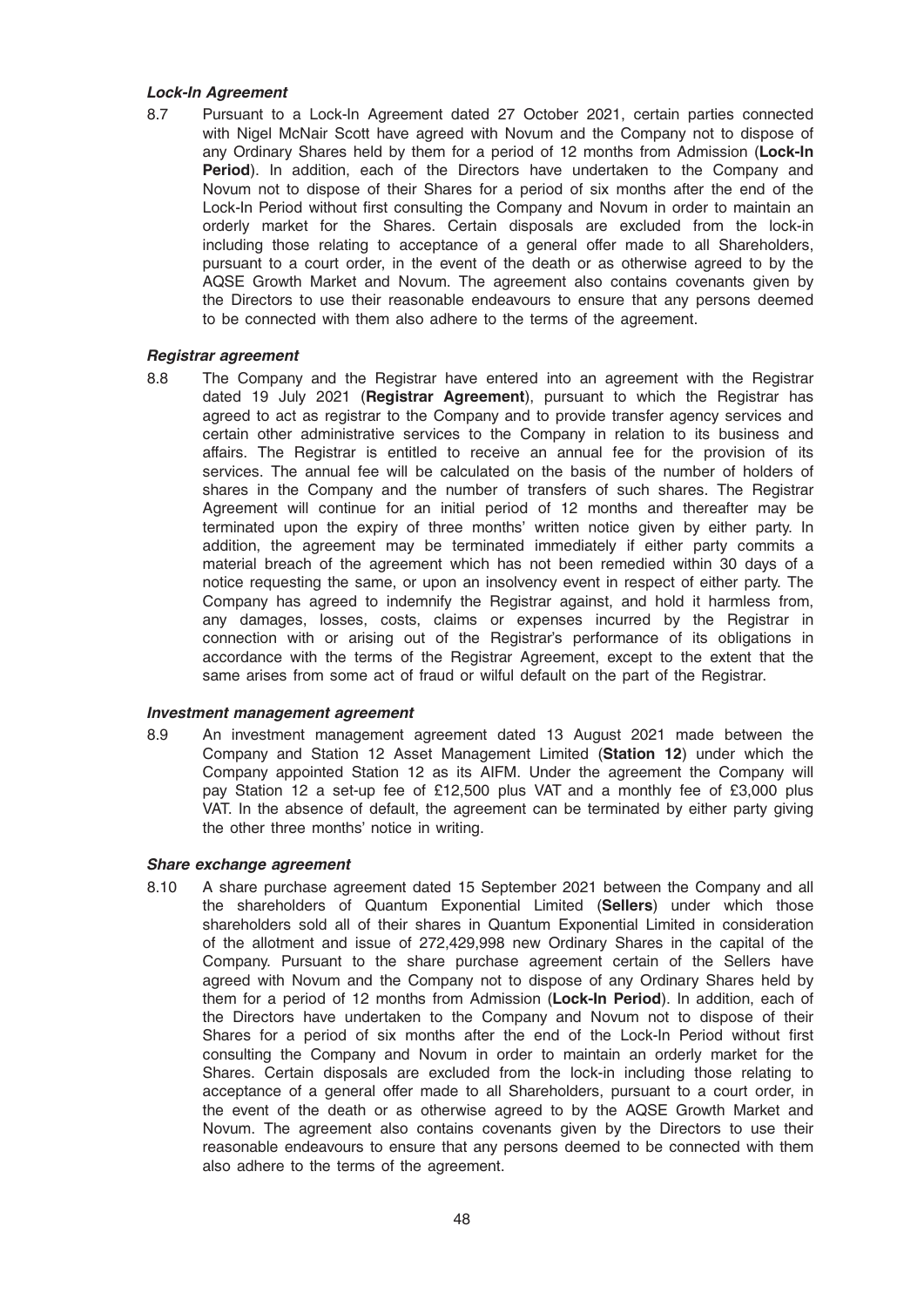### Option agreement

8.11 An agreement between the Company and David Williams dated 1 July 2021 pursuant to which Mr Williams granted the Company an option to require him to transfer to the Company for no consideration 4,342 ordinary shares in Arqit Limited or, if the acquisition of such company is completed by Arqit Quantum Inc, such number of shares in that buyer company as are issued to Mr Williams in exchange for his Arqit Limited shares. On 9 September 2021, the agreement was varied so that the option cannot be exercised until the expiry of the lock-up on Mr Williams' shares. Such lockup expires on the earlier of 18 months from the closing of the acquisition of Arqit Limited by Arqit Quantum Inc and the date on which the share price of the latter company's shares exceeds US\$12.50 for any 20 trading days during a 30 consecutive day trading period. Pursuant to the agreement, the Company has also agreed to pay a success fee of £100,000 to Mr Williams on completion of the Company's admission to trading on the Access segment of the AQSE Growth Market.

### 9. Related Party Transactions

There are no material related party transactions required to be disclosed under the accounting standards applicable to the Company, to which the Company was a party during the period of twelve months preceding the date of this Document.

# 10. City Code

The interests of the Concert Party (all of which, unless otherwise stated, are beneficial) in the issued share capital of the Company as at the date of this document and as they are expected to be immediately following Admission are/will be as follows:

|                                          | Number of<br>shares at<br>the date of<br>this<br>document | % of shares<br>at the date<br>of this<br>document | Number of<br>shares at<br><b>Admission</b> | % of shares<br>at<br><b>Admission</b> |
|------------------------------------------|-----------------------------------------------------------|---------------------------------------------------|--------------------------------------------|---------------------------------------|
| David Williams <sup>1</sup>              | 64,750,000                                                | 23.77%                                            | 64,750,000                                 | 19.72%                                |
| Martin Schwedler <sup>2</sup>            | 32,000,000                                                | 11.75%                                            | 32,000,000                                 | 9.74%                                 |
| Steven Metcalfe <sup>2</sup>             | 19,500,000                                                | 7.16%                                             | 19,500,000                                 | 5.94%                                 |
| Stephen Chandler <sup>3</sup>            | 7,000,000                                                 | 2.57%                                             | 8,000,000                                  | 2.44%                                 |
| Stuart Nicol <sup>4</sup>                | 6,000,000                                                 | 2.20%                                             | 6,000,000                                  | 1.83%                                 |
| Nick Miles <sup>5</sup>                  | 2,000,000                                                 | 0.73%                                             | 2,000,000                                  | 0.61%                                 |
| Notion Capital Managers LLP <sup>3</sup> | 2,000,000                                                 | 0.73%                                             | 2.000.000                                  | 0.61%                                 |
| Brandon Smith <sup>5</sup>               | 1,750,000                                                 | 0.64%                                             | 1,750,000                                  | 0.53%                                 |
| Adam Reynolds <sup>6</sup>               | 1,000,000                                                 | 0.37%                                             | 1,500,000                                  | 0.46%                                 |
| <b>Total</b>                             | 136,000,00                                                | 49.92%                                            | 137,500,000                                | 41.87%                                |
|                                          |                                                           |                                                   |                                            |                                       |

————— (1) David Williams is a founder of the Company and a member of the Advisory Board

(2) Martin Schwedler and Stephen Metcalfe are founders and Directors of the Company

(3) Stephen Chandler is a member of the Advisory Board and managing partner of Notion Capital Managers LLP, a tech focused investor with which the Company will be working to source potential investment opportunities

(4) Stuart Nicol is Head of the Investment Committee of the Company

(5) Nick Miles and Brandon Smith are founders of the Company

(6) Adam Reynolds is a business associate of Steven Metcalfe

# 11. Litigation

The Company is not involved in any legal, governmental or arbitration proceedings which may have or have had since incorporation a significant effect on the Company's financial position or profitability and, so far as the Directors are aware, there are no such proceedings pending or threatened against the Company.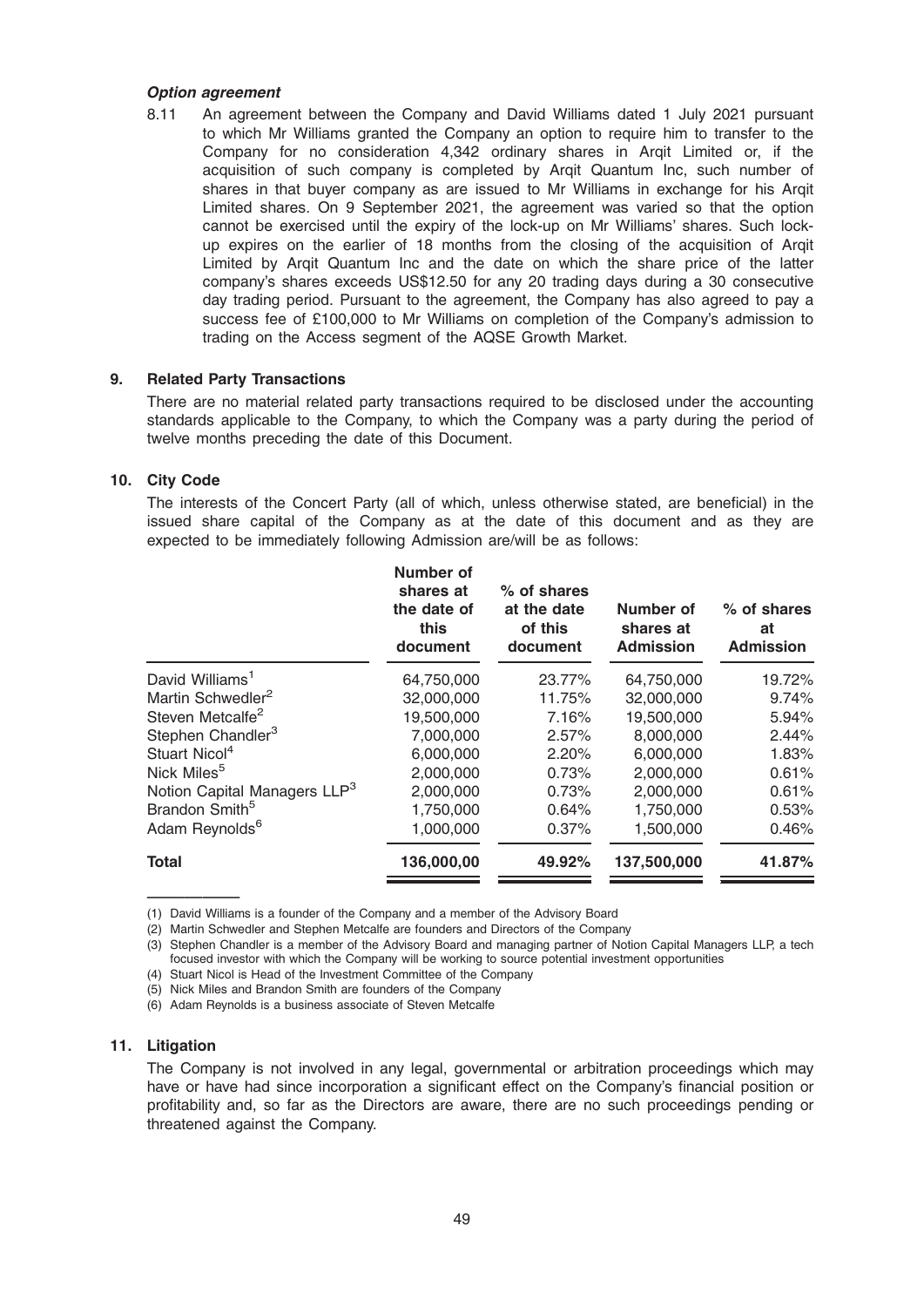# 12. UK Taxation

# General

The following summary is intended as a general guide for UK tax resident Shareholders as to their tax position under current UK tax legislation and HMRC practice as at the date of this Document. Such law and practice (including, without limitation, rates of tax) is in principle subject to change at any time. The Company is at the date of this Document resident for tax purposes in the United Kingdom and the following is based on that status. It should be noted that a number of the UK tax treatments referred to below relate to unquoted shares as shares quoted on the AQSE Growth Market are generally treated as unquoted for these purposes.

This summary is not a complete and exhaustive analysis of all the potential UK tax consequences for holders of Ordinary Shares. It addresses certain limited aspects of the UK taxation position applicable to Shareholders resident and domiciled for tax purposes in the UK (except in so far as express reference is made to the treatment of non-UK residents) and who are absolute beneficial owners of their Ordinary Shares and who hold their Ordinary Shares as an investment. This summary does not address the position of certain classes of Shareholders who (together with associates) have a 5% or greater interest in the Company, or such as dealers in securities, market makers, brokers, intermediaries, collective investment schemes, pension funds, charities or UK insurance companies or whose shares are held under an individual savings account or are "employment related securities" as defined in section 421B of the Income Tax (Earnings and Pensions) Act 2003. Any person who is in any doubt as to his tax position or who is subject to taxation in a jurisdiction other than the UK should consult his professional advisers immediately as to the taxation consequences of their purchase, ownership, and disposition of Ordinary Shares.

This summary is based on current United Kingdom tax legislation. Shareholders should be aware that future legislative, administrative, and judicial changes could affect the taxation consequences described below.

# Taxation of dividends

Under current United Kingdom tax legislation no UK tax is withheld from dividends paid by the Company to Shareholders.

### UK resident shareholders

Dividends paid on the Ordinary Shares to the individuals resident in the UK for taxation purposes or who carry on a trade, profession or vocation in the UK and who hold Ordinary Shares for the purposes of such trade, profession or vocation may be liable to income tax.

For the tax year 2021-22, each individual has a tax-free dividend allowance which exempts the first £2,000 of dividend income. Dividend income in excess of the tax-free allowance will be liable to income tax in the hands of individuals for the tax year 2021-22 at the rate of 7.5% to the extent that it is within the basic rate band, 32.5% to the extent that it is within the higher rate band and 38.1% to the extent it is within the additional rate band.

### **Companies**

Subject to UK dividend exemption rules, a corporate Shareholder resident in the UK (for tax purposes) should generally not be subject to corporation tax or income tax on dividend payments received from the Company.

### Non-residents

Non-UK resident shareholders may be liable to tax on the dividend income under the tax law of their jurisdiction of residence and should consult their own tax advisers in respect of their liabilities on dividend payments.

### Taxation of chargeable gains

A disposal of Ordinary Shares by a Shareholder (other than those holding shares as dealing stock, who are subject to separate rules) who is resident in the UK for tax purposes or who is not so resident in the UK but carries on business in the UK through a branch or agency (or, in the case of a corporate Shareholder, a permanent establishment) with which their investment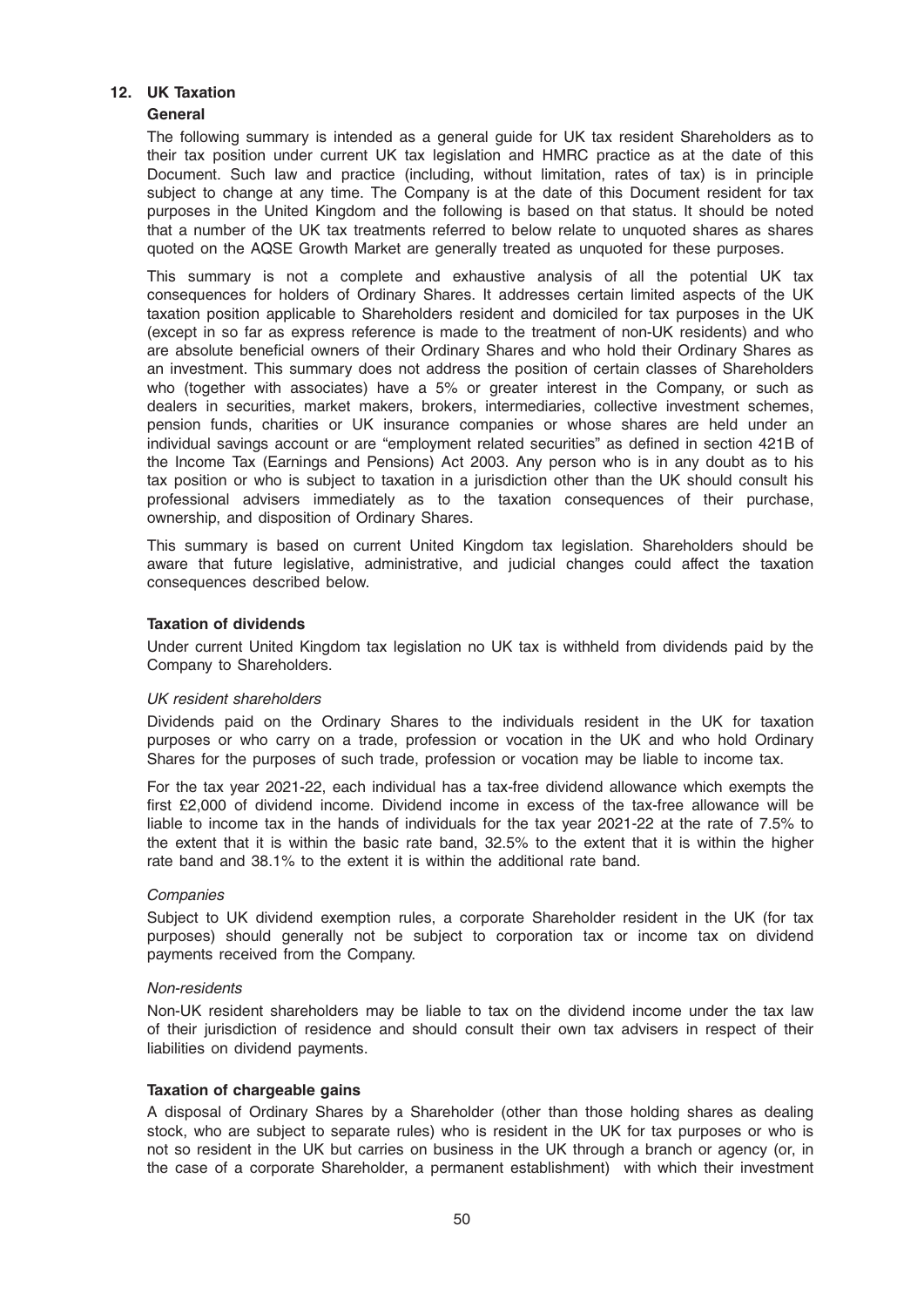in the Company is connected may give rise to a chargeable gain or an allowable loss for the purposes of UK taxation, depending on the Shareholder's circumstances and subject to any available exemption or relief.

Such an individual Shareholder who is subject to UK income tax at the higher or additional rate will be liable to UK capital gains tax on the amount of any chargeable gain realised by a disposal of Ordinary Shares at the rate of 20% for the tax year 2021-22.

Such an individual Shareholder who is subject to income tax at the basic rate only should only be liable to capital gains tax on the chargeable gain up to the unused amount of the Shareholder's basic rate band at the rate of 10% and at a rate of 20% on the gains above the basic rate band for the tax year 2021-22.

Individuals may benefit from certain reliefs and allowances (including a personal annual exemption allowance, which presently exempts the first £12,300 of gains from tax for the tax year 2021-22).

For such Shareholders that are bodies corporate they will generally be subject to corporation tax (rather than capital gains tax) at the rate applicable to that Shareholder (currently 19%) on any chargeable gain realised on a disposal of Ordinary Shares.

### Stamp Duty and Stamp Duty Reserve Tax (SDRT)

The statements below (which apply whether or not a Shareholder is resident or domiciled in the UK) summarise the current position and are intended as a general guide only to stamp duty and SDRT. Certain categories of person are not liable to stamp duty or SDRT, and special rules apply to agreements made by broker dealers and market makers in the ordinary course of their business and to certain categories of person (such as depositaries and clearance services) who may be liable to stamp duty or SDRT at a higher rate or who may, although not primarily liable for tax, be required to notify and account for SDRT under the Stamp Duty Reserve Tax Regulations 1986.

No UK stamp duty or SDRT will be generally payable on the issue of Ordinary Shares.

The AQSE Growth Market qualifies as a recognised growth market for the purposes of the UK stamp duty and SDRT legislation. Accordingly, for so long as the Ordinary Shares are admitted to trading on the AQSE Growth Market and are not listed on any other market no charge to UK stamp duty or SDRT should arise on their subsequent transfer.

### Inheritance tax

Shareholders regardless of their tax status should seek independent professional advice when considering any event which may give rise to an inheritance tax charge.

Ordinary Shares beneficially owned by an individual Shareholder will be subject to UK inheritance tax on the death of the Shareholder (even if the Shareholder is not domiciled or deemed domiciled in the UK); although the availability of exemptions and reliefs may mean that in some circumstances there is no actual tax liability. A lifetime transfer of assets to another individual or trust may also be subject to UK inheritance tax based on the loss of value to the donor, although again exemptions and reliefs may be relevant. Particular rules apply to gifts where the donor reserves or retains some benefit.

The above is a summary of certain aspects of current law and practice in the UK, which does not constitute legal advice. Therefore, a Shareholder who is in any doubt as to his tax position, or who is subject to tax in a jurisdiction other than the UK, should consult his or her professional adviser immediately.

# 13. Working Capital

The Directors are of the opinion, having made due and careful enquiry, that the working capital available to the Company on Admission will be sufficient for the present requirements of the Company, that is, for the period of twelve months following Admission.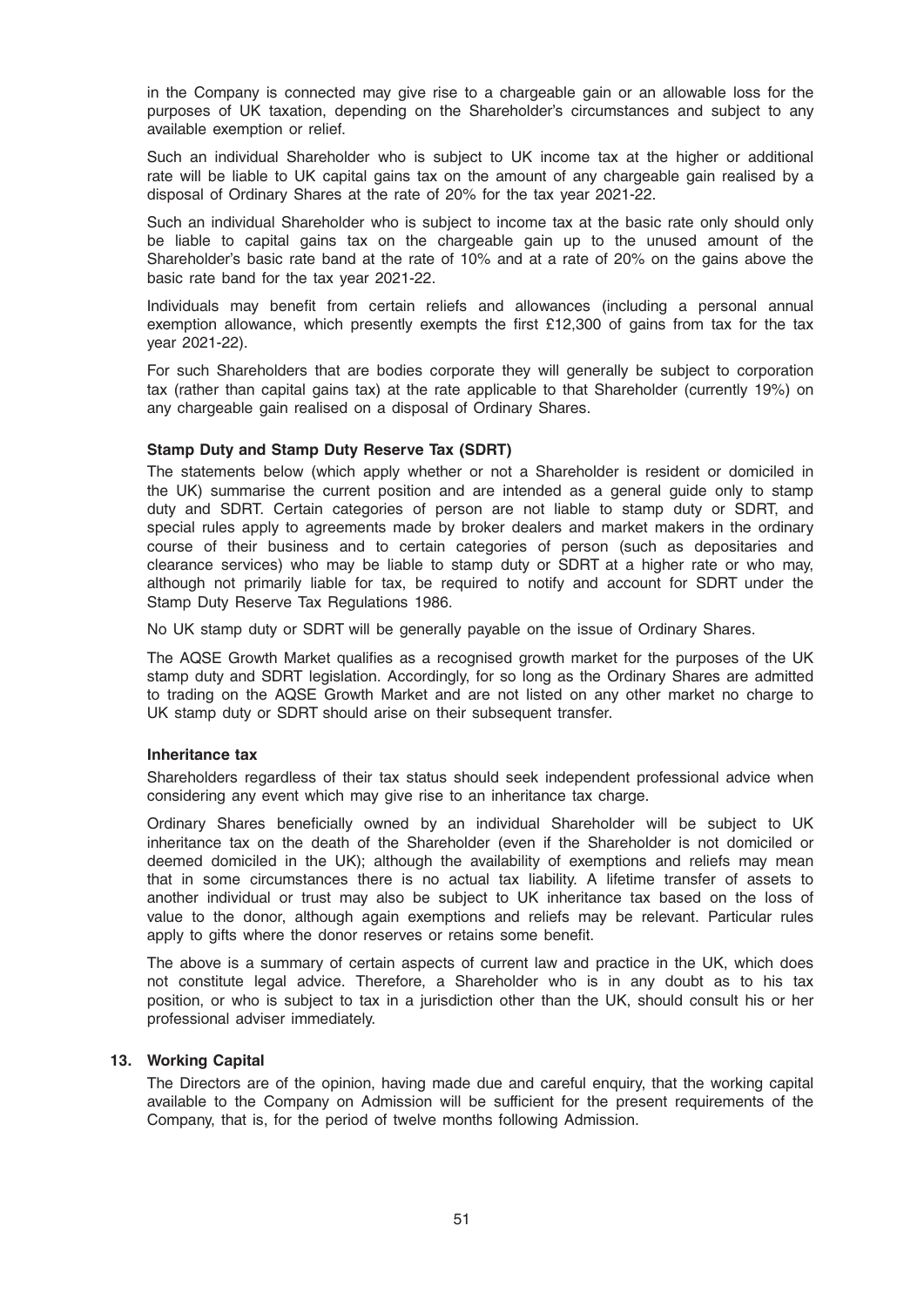# 14. Compulsory acquisition rules relating to ordinary shares

- 14.1 Other than as provided by the City Code (in respect of which see paragraph 13 of Part I) and Chapter 28 CA 2006, there are no rules or provisions relating to mandatory bids and/or squeeze-out and sell-out rules that apply to the Ordinary Shares.
- 14.2 Under CA 2006, if a "takeover offer" (as defined in section 974 CA 2006) is made for the Ordinary Shares and the offeror were to acquire, or unconditionally contract to acquire, not less than 90% in value of the Ordinary Shares to which the offer relates and not less than 90% of the voting rights carried by the Ordinary Shares to which the offer relates, it could, within three months of the last day on which its takeover offer can be accepted, compulsorily acquire the remaining 10%. The offeror would do so by sending a notice to outstanding members telling them that it will compulsorily acquire their Ordinary Shares and then, six weeks later, it would execute a transfer of the outstanding Ordinary Shares in its favour and pay the consideration for the outstanding Ordinary Shares to the Company, which would hold the consideration on trust for outstanding members. The consideration offered to the minority shareholder whose shares are compulsorily acquired must, in general, be the same as the consideration that was available under the original offer unless a member can show that the offer value is unfair.
- 14.3 CA 2006 also gives minority members a right to be bought out in certain circumstances by an offeror who has made a takeover offer. If a takeover offer related to all the Ordinary Shares and, at any time before the end of the period within which the offer could be accepted, the offeror held or had agreed to acquire not less than 90% in value of the Ordinary Shares and not less than 90% of the voting rights carried by the Ordinary Shares, any holder of Ordinary Shares to which the offer related who had not accepted the offer could by a written communication to the offeror require it to acquire those Ordinary Shares. The offeror is required to give any member notice of its right to be bought out within one month of that right arising. The offeror may impose a time limit on the rights of minority members to be bought out, but that period cannot end less than three months after the end of the acceptance period or, if later, three months from the date on which notice is served on members notifying them of their sell-out rights. If a member exercises its rights, the offeror is entitled and bound to acquire those Ordinary Shares on the terms of the offer or on such other terms as may be agreed.

### 15. General

- 15.1 The total costs and expenses in relation to Admission payable by the Company are estimated to amount to approximately £317,300 (excluding VAT).
- 15.2 Except as disclosed in this Document, there has been no significant change in the financial or trading position of the Company since 30 April 2021, the date to which the Financial Information in Part III of this Document was prepared.
- 15.3 Haysmacintyre LLP have been appointed as the auditors of the Company for the financial year ending 30 April. Haysmacintyre LLP are registered to carry out audit work by the Institute of Chartered Accountants in England and Wales. Haysmacintyre LLP's business address is at 10 Queen Street Place, London EC4R 1AG.
- 15.4 Haysmacintyre LLP has given and has not withdrawn its written consent to the issue of this Document with the inclusion herein of their report as set out in Part III of this Document and the references thereto. Haysmacintyre LLP also accepts responsibility for its report.
- 15.5 Novum, which is authorised and regulated by the FCA, has given and not withdrawn its written consent to the inclusion in this Document of references to its name in the form and context in which it appears. Novum is acting exclusively for the Company in connection with Admission and not for any other persons. Novum will not be responsible to any other persons other than the Company for providing the protections afforded to customers of Novum or for advising any such person in connection with Admission. Novum is registered in England and Wales under company number 05879560 and with registered address at 57 Berkeley Square, London, W1J 6ER.